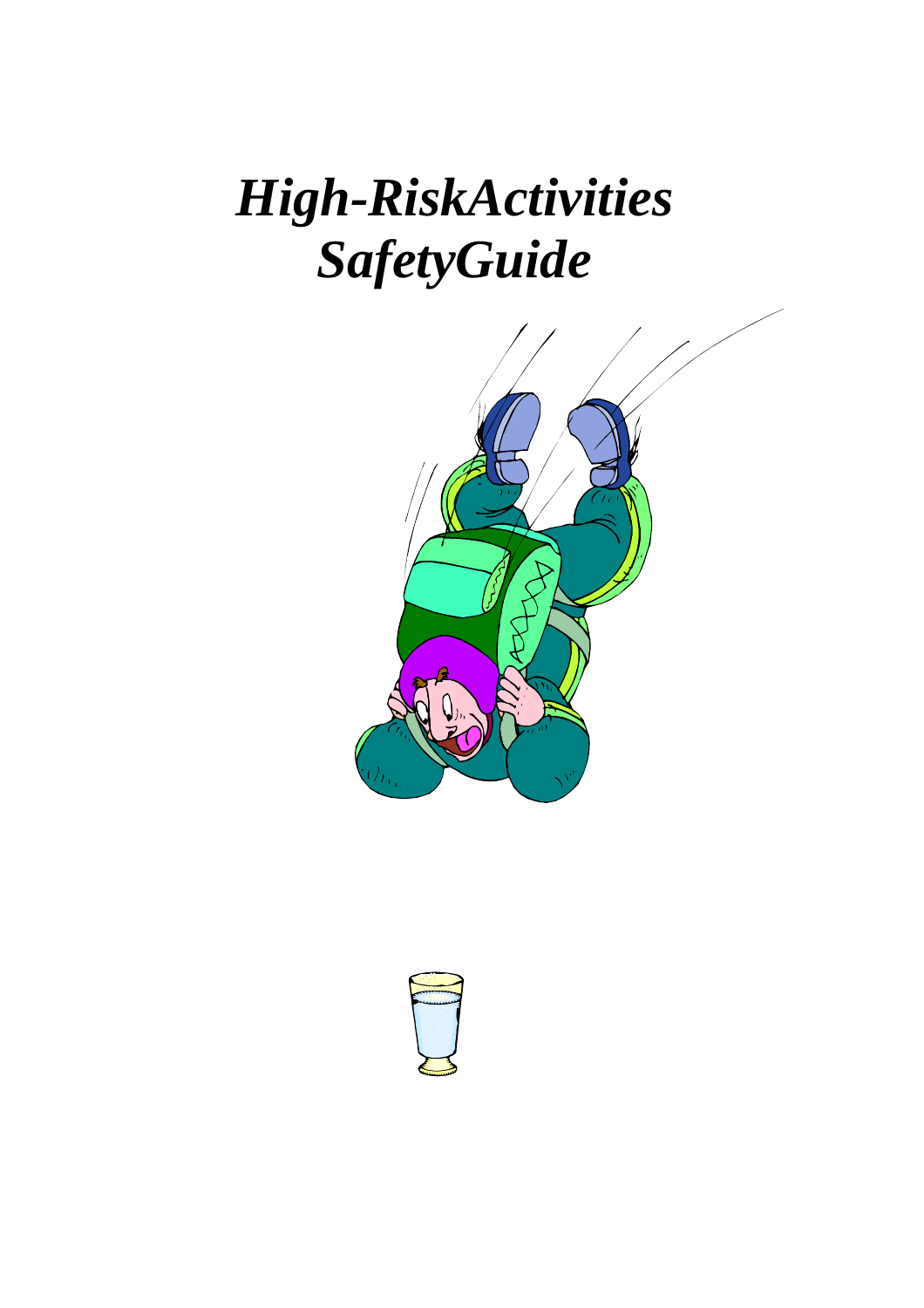#### **HIGH-RISK ACTIVITIES SAFETY BRIEFING INDEX**

|                                                   | Pg.     |
|---------------------------------------------------|---------|
| <b>INTRODUCTION</b>                               | 3       |
| <b>Example of High Risk Activity Worksheet</b>    | $4 - 5$ |
| <b>High Risk Activities Program</b>               | 6       |
| <b>High Risk Activities Processing Procedures</b> | $6 - 8$ |
| <b>CHECK LISTS</b>                                |         |
| <b>All Terrain Vehicles</b>                       | 9       |
| <b>Auto Racing</b>                                | 10      |
| <b>Bungee Jumping</b>                             | 11      |
| <b>Civil Light Aircraft Flight</b>                | 12      |
| <b>Civil Helicopter Flying</b>                    | 13      |
| Dirt biking                                       | 14      |
| <b>Hunting</b>                                    | 15      |
| <b>Jet Skiing/Personal Water Craft</b>            | 16      |
| <b>Motorcycle Riding</b>                          | 17      |
| <b>Mountain Bike</b>                              | 18-19   |
| <b>Mountain Climbing/Rappelling</b>               | 20      |
| Parasailing                                       | 21      |
| <b>Scuba Diving</b>                               | 22      |
| <b>Ski Jumping</b>                                | 23      |
| <b>Sky Diving</b>                                 | 24      |
| Snowmobile                                        | 25      |
| <b>Water Rafting</b>                              | 26      |
| Rodeo/Bull-Riding                                 | 27      |
| <b>Snow Boarding</b>                              | 28-29   |
| <b>Storm Chasing</b>                              | 30      |
| <b>Noodling</b>                                   | 31      |
| <b>Background Materials</b>                       |         |
| <b>All Terrain Vehicles</b>                       | 33      |
| <b>Auto Racing</b>                                | 34      |
| <b>Bungee Jumping</b>                             | 35      |
| <b>Hang Gliding</b>                               | 36      |
| <b>Mountain Climbing/Rappelling</b>               | 37      |
| <b>Rodeo</b>                                      | 38      |
| <b>Scuba</b>                                      | 39      |
| <b>Skydiving</b>                                  | 41      |
| <b>Whitewater Rafting</b>                         | 42      |
| <b>Kayaking</b>                                   | 43      |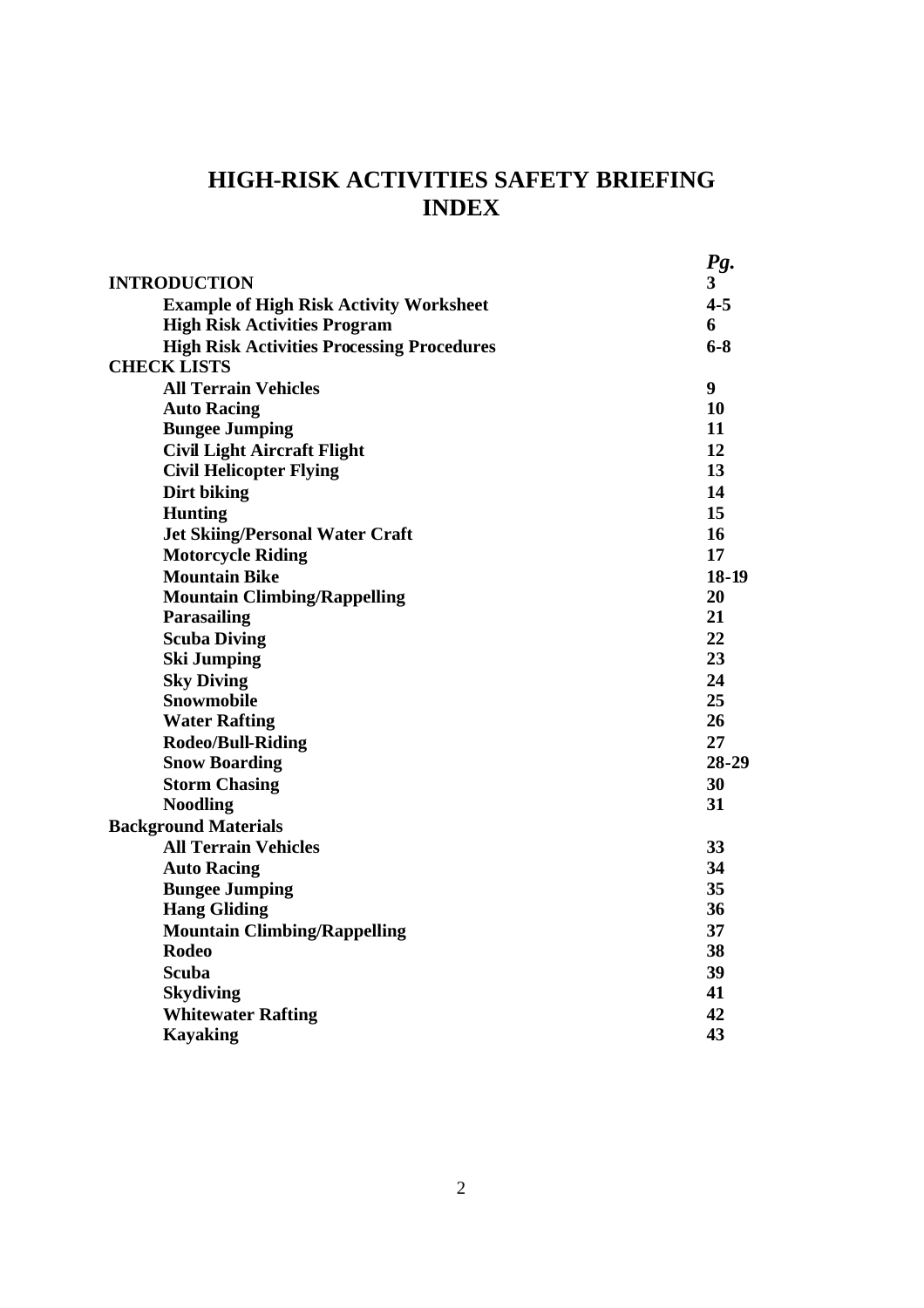#### **INTRODUCTION**

**In today's rapid, quick-pace society, it's only natural that ultra fads and titillating trends affect the members of the Armed Forces. From skydiving to rodeo riding, adrenaline junkies are flocking in record numbers to outdoor sites to engage in extreme activities that get the blood rushing. Although these activities are a great way to stay in shape and relieve stress, Commanders and Supervisors must determine if their troops are qualified to participate in these activities without injuries. The checklists and background material will be the first step in determining if the member has the experience necessary for a mishap free outing.**

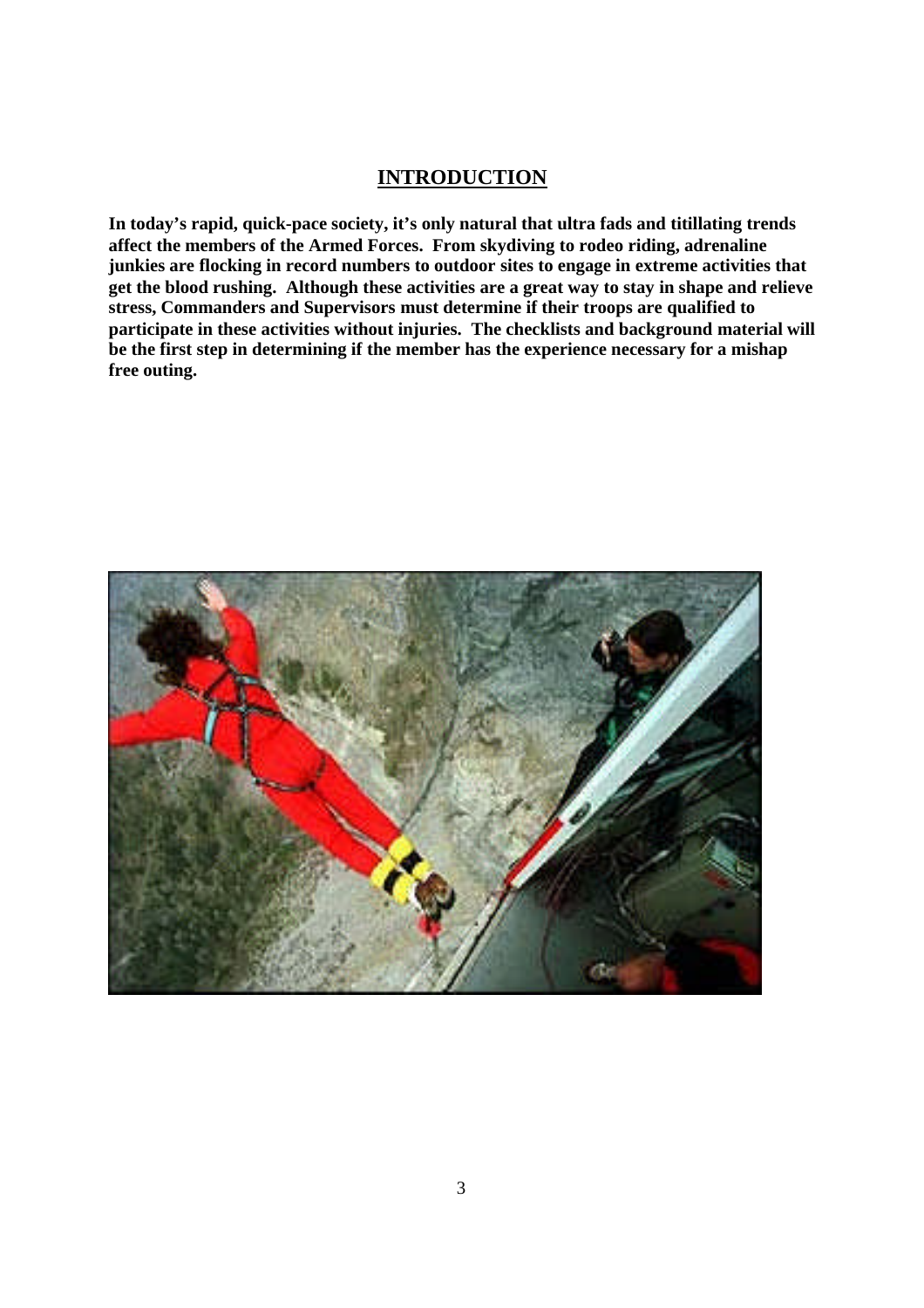| "EXAMPLE OF HRA WORKSHEET"                                                                                                                                                                                                                                                                                                                                                                                                                                                                                                                                                                                                                                                                                                                                                                                                                                                                                                                                                           |  |
|--------------------------------------------------------------------------------------------------------------------------------------------------------------------------------------------------------------------------------------------------------------------------------------------------------------------------------------------------------------------------------------------------------------------------------------------------------------------------------------------------------------------------------------------------------------------------------------------------------------------------------------------------------------------------------------------------------------------------------------------------------------------------------------------------------------------------------------------------------------------------------------------------------------------------------------------------------------------------------------|--|
| <b>DATE</b><br><b>HIGH-RISK ACTIVITIES WORKSHEET</b>                                                                                                                                                                                                                                                                                                                                                                                                                                                                                                                                                                                                                                                                                                                                                                                                                                                                                                                                 |  |
| <b>I. INDIVIDUAL DATA INFORMATION</b> (To be filled in by the individual and sent to Commander)                                                                                                                                                                                                                                                                                                                                                                                                                                                                                                                                                                                                                                                                                                                                                                                                                                                                                      |  |
| <b>GRADE/NAME (Last. First. Middle Initial)</b>                                                                                                                                                                                                                                                                                                                                                                                                                                                                                                                                                                                                                                                                                                                                                                                                                                                                                                                                      |  |
| <b>DUTY PHONE</b>                                                                                                                                                                                                                                                                                                                                                                                                                                                                                                                                                                                                                                                                                                                                                                                                                                                                                                                                                                    |  |
| AGE<br>UNIT/OFFICE SYMBOL                                                                                                                                                                                                                                                                                                                                                                                                                                                                                                                                                                                                                                                                                                                                                                                                                                                                                                                                                            |  |
|                                                                                                                                                                                                                                                                                                                                                                                                                                                                                                                                                                                                                                                                                                                                                                                                                                                                                                                                                                                      |  |
| LIST HIGH RISK ACTIVITIES (Flying civilian aircraft, hang gliding, sky diving, parasailing, whitewater rafting, motorcycle and<br>auto racing, scuba diving, bungee jumping, and other similar activities)                                                                                                                                                                                                                                                                                                                                                                                                                                                                                                                                                                                                                                                                                                                                                                           |  |
| FREQUENCY OF PARTICIPATION<br>DATE OF LAST PARTICIPATION (If applicable)                                                                                                                                                                                                                                                                                                                                                                                                                                                                                                                                                                                                                                                                                                                                                                                                                                                                                                             |  |
| <b>DAILY</b><br><b>MONTHLY</b><br>SEASONAL<br>N/A<br><b>WEEKLY</b>                                                                                                                                                                                                                                                                                                                                                                                                                                                                                                                                                                                                                                                                                                                                                                                                                                                                                                                   |  |
| <b>OCCASIONAL</b>                                                                                                                                                                                                                                                                                                                                                                                                                                                                                                                                                                                                                                                                                                                                                                                                                                                                                                                                                                    |  |
| <b>IDENTIFY PREVIOUS EXPERIENCE</b>                                                                                                                                                                                                                                                                                                                                                                                                                                                                                                                                                                                                                                                                                                                                                                                                                                                                                                                                                  |  |
|                                                                                                                                                                                                                                                                                                                                                                                                                                                                                                                                                                                                                                                                                                                                                                                                                                                                                                                                                                                      |  |
|                                                                                                                                                                                                                                                                                                                                                                                                                                                                                                                                                                                                                                                                                                                                                                                                                                                                                                                                                                                      |  |
|                                                                                                                                                                                                                                                                                                                                                                                                                                                                                                                                                                                                                                                                                                                                                                                                                                                                                                                                                                                      |  |
|                                                                                                                                                                                                                                                                                                                                                                                                                                                                                                                                                                                                                                                                                                                                                                                                                                                                                                                                                                                      |  |
| IDENTIFY SPECIALIZED TRAINING REQUIRED/COMPLETED FOR THIS ACTIVITY                                                                                                                                                                                                                                                                                                                                                                                                                                                                                                                                                                                                                                                                                                                                                                                                                                                                                                                   |  |
| LOCATION/AREA WHERE ACTIVITY WILL OCCUR (i.e., business, location, name address & phone number)                                                                                                                                                                                                                                                                                                                                                                                                                                                                                                                                                                                                                                                                                                                                                                                                                                                                                      |  |
|                                                                                                                                                                                                                                                                                                                                                                                                                                                                                                                                                                                                                                                                                                                                                                                                                                                                                                                                                                                      |  |
|                                                                                                                                                                                                                                                                                                                                                                                                                                                                                                                                                                                                                                                                                                                                                                                                                                                                                                                                                                                      |  |
| <b>II COMMANDER'S REVIEW AND BRIEFING SECTION</b>                                                                                                                                                                                                                                                                                                                                                                                                                                                                                                                                                                                                                                                                                                                                                                                                                                                                                                                                    |  |
| BRIEFING INSTRUCTIONS: Commanders should discuss training, experience, use of safety equipment, rules, and<br>precautions with personnel participating in high-risk activities. This risk assessment is not intended to prohibit personnel from<br>participating in high-risk activities, but to ensure they are familiar with the hazards and injury potential of these activities.<br>Commanders should ensure personnel wishing to participate in high-risk activities use appropriate safety measures. If commanders<br>determine these personnel are inadequately trained or inexperienced and (or) a threat to safety and the mission exists, they must<br>prohibit these personnel from participating in the activity. However, the commander's role in safety does not replace the individual's<br>responsibility. The individual must exercise sound judgment and self-discipline and not put life, limb, or the performance of his or<br>her Air Force duties in jeopardy. |  |
| PRECONDITIONS AGREED UPON DURING BRIEFING (i.e., specific location, special equipment, medical<br>screening)                                                                                                                                                                                                                                                                                                                                                                                                                                                                                                                                                                                                                                                                                                                                                                                                                                                                         |  |
|                                                                                                                                                                                                                                                                                                                                                                                                                                                                                                                                                                                                                                                                                                                                                                                                                                                                                                                                                                                      |  |
|                                                                                                                                                                                                                                                                                                                                                                                                                                                                                                                                                                                                                                                                                                                                                                                                                                                                                                                                                                                      |  |
|                                                                                                                                                                                                                                                                                                                                                                                                                                                                                                                                                                                                                                                                                                                                                                                                                                                                                                                                                                                      |  |
|                                                                                                                                                                                                                                                                                                                                                                                                                                                                                                                                                                                                                                                                                                                                                                                                                                                                                                                                                                                      |  |
|                                                                                                                                                                                                                                                                                                                                                                                                                                                                                                                                                                                                                                                                                                                                                                                                                                                                                                                                                                                      |  |
|                                                                                                                                                                                                                                                                                                                                                                                                                                                                                                                                                                                                                                                                                                                                                                                                                                                                                                                                                                                      |  |
|                                                                                                                                                                                                                                                                                                                                                                                                                                                                                                                                                                                                                                                                                                                                                                                                                                                                                                                                                                                      |  |
|                                                                                                                                                                                                                                                                                                                                                                                                                                                                                                                                                                                                                                                                                                                                                                                                                                                                                                                                                                                      |  |

#### 4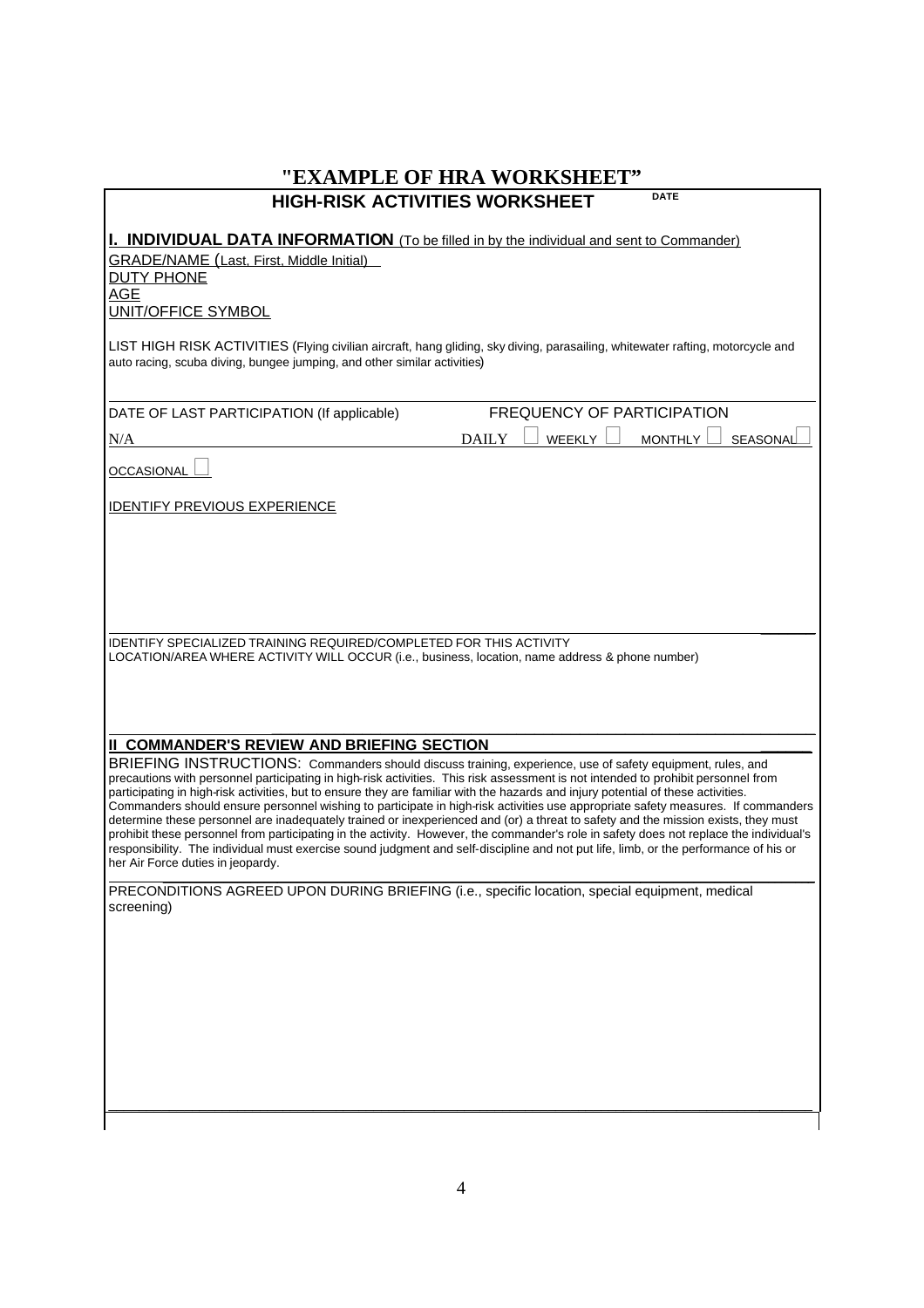HAZARDS OF THE ACTIVITY (List them) I.E.

1. Climbing a tree stand or elevated hunting stand with a loaded firearm. (Falling and/or accidental discharge of the firearm.

- 2. Climbing over a fence with a loaded firearm. (Fall and/or accidental discharge of the firearm.)
- 3. Hunting without a hunter orange or highly visible vest/jacket (Not being visible; Being mistaken for an animal)
- 4. Duck hunting from a boat, firing a shot while standing. (Falling/Drowning)
- 5. Cleaning a loaded firearm. (Unintentional Discharge)
- 6. Hunting alone. (No one present to provide first aid or assistance)

SIGNATURE OF MEMBER DATE

\_\_\_\_\_\_\_\_\_\_\_\_\_\_

 $\overline{\phantom{a}}$  , where  $\overline{\phantom{a}}$ 

SIGNATURE OF COMMANDER DATE

 $\_$  ,  $\_$  ,  $\_$  ,  $\_$  ,  $\_$  ,  $\_$  ,  $\_$  ,  $\_$  ,  $\_$  ,  $\_$  ,  $\_$  ,  $\_$  ,  $\_$  ,  $\_$  ,  $\_$  ,  $\_$  ,  $\_$  ,  $\_$  ,  $\_$  ,  $\_$  ,  $\_$  ,  $\_$  ,  $\_$  ,  $\_$  ,  $\_$  ,  $\_$  ,  $\_$  ,  $\_$  ,  $\_$  ,  $\_$  ,  $\_$  ,  $\_$  ,  $\_$  ,  $\_$  ,  $\_$  ,  $\_$  ,  $\_$  ,

APPROVED

□ DISAPPROVED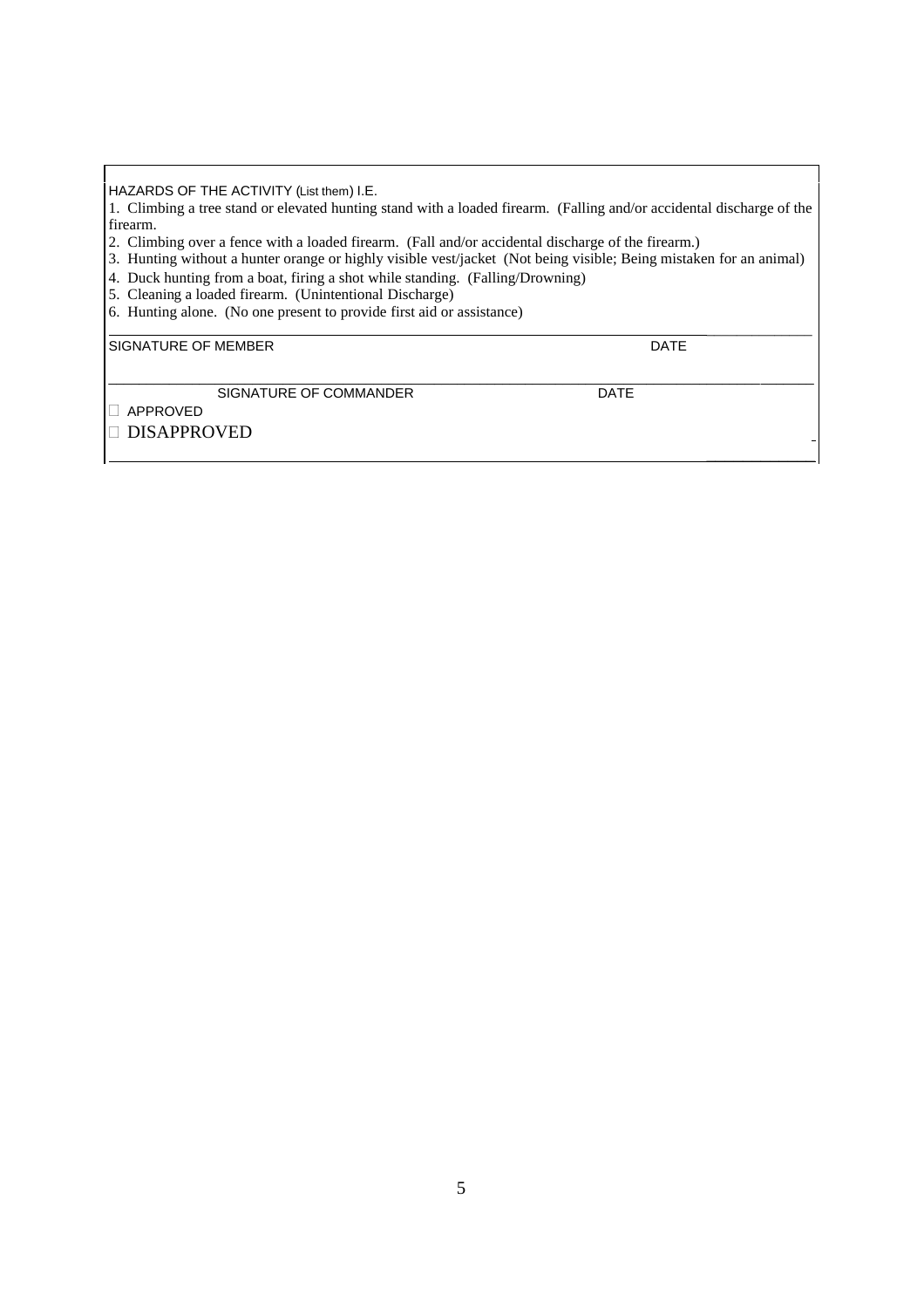### **HIGH RISK ACTIVITIES PROGRAM**

**The intent of this program is to provide commanders, supervisors, safety representatives and participants a guide for increasing the safety mindset in off-duty activities. Many of our normal daily activities, i.e. driving to and from work, moving furniture, mowing the lawn, using a chain saw, etcetera are uneventful. However, when proper safeguards are not employed, these activities are very dangerous.**

**Risk Management Principals are tools that should be used in all activities on or off-duty. The checklist that we have provided are one of many risk management tools that may be used to identify the hazard, assesses risks, analyze control measures, and make control decisions.**

**Sports & Recreation injuries are the highest percentage of all mishaps reported. Decreasing off-duty injuries requires personal involvement from all members. Accidents are often caused by a lack of proper training and/or safeguards or a disregard for known safe techniques. While ORM does not eliminate all risks, its proper use identifies the hazards and implements safeguards to balance the risk of the activity with the benefit.**

*"More than ever, military members are participating in extreme sports and high-risk activities. Rock Climbing, 2 and 4-wheel on and off-road driving, scuba diving, extreme skiing/snow boarding, bungee jumping, bull riding, and others are now part of many ACC members' off-duty recreation and all have significant inherent risks. Unfortunately, we continue to witness tragic but preventable mishaps during these kinds of sporting activities because of poor judgment, lack of training, and inexperience. We need to make sure we know who our risk takers are and continue to remind everyone that we need to prepare for high-risk activities with the same professional preparation we use on-duty. In that vein, as I have mentioned before, "Here, hold my beer, watch this!" is not the Personal Risk Management I'm looking for. I have no reservations about people enjoying themselves, but we have got to engender a "look-before-you-leap" approach to some of this… that's what the Leader/Wingman culture is all about. Misplaced enthusiasm, un-worn protective gear, and ill-prepared attempts are common threads when we see the incident or accident reports. Let's keep these issues at the forefront of Commander's Call's and anytime we get together to review how the mission is going***" (Ronald E. Keys, Gen, ACC/CC, USAF).**

**Historically, the deadliest activities are automobile and motorcycle accidents. Alcohol, speeding, fatigue, and failure to use seatbelts are the leading factors in these preventable deaths. Water safety is another area of concern. Fatigue, lack of flotation equipment, and alcohol are the leading factors in water related mishaps.**

**Overwhelmingly, the primary factor in fatal mishaps occurs when people fail to apply risk management in their daily lives. It takes direct involvement and emphasis at all levels of**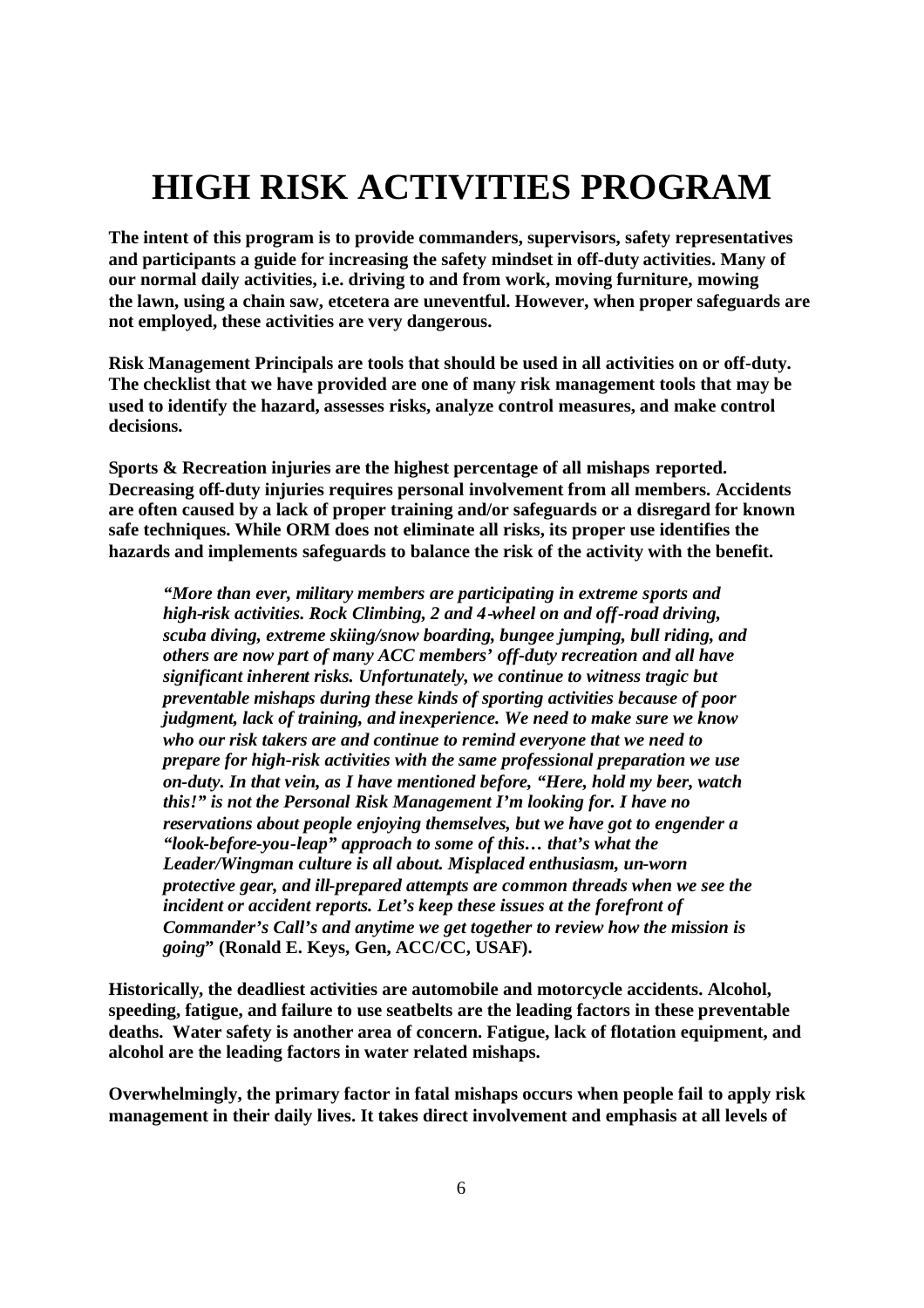**leadership, from MAJCOM Commanders to frontline supervisors, to ensure a positive safety culture. Supervisors must take every opportunity to focus attention on the individual decision-making and reiterate the importance of personal risk management. Put simply, we must train our airmen to think before acting. We need every airman healthy and able to fight. We have a professional responsibility to be prepared 24/7/365 to go when called. Personal safety is no longer just a high-interest item during the summer months, holidays, long weekends and annual leaves. Taking care of ourselves and each other and managing risk need to up on our radar scopes all of the time.**

**The information in this pamphlet is provided to increase everyone's safety knowledge. The safety seed is planted, now it is everyone's job to nurture it daily and see what the outcome will be.**

### **HIGH RISK ACTIVITIES PROCESSING PROCEDURES**

**1. During in-processing, all personnel will receive an initial briefing on high risk activities from their Unit Safety Representative (USR). This briefing will be documented and those personnel who regularly engage in high-risk activities will be identified.**

**2. Supervisors must discuss the requirement for personnel who plan on engaging in highrisk activities such as flying civil aircraft, hang gliding, sky diving, parasailing, white-water rafting, motorcycle and auto-racing, scuba diving, bungee jumping, ATV's, helicopter flying, dirt biking, hot air ballooning, hunting, jet skiing, mountain climbing/rappelling, rodeo/bull riding, ski jumping, snowmobiling and boating to inform you, the First Sergeant, and/or Commander.**

**3. Personnel who wish to engage in high risk activities will schedule with the unit CC or designated supervisory/safety personnel a follow on briefing with the appropriate individual to discuss the hazards and potential for injuries associated with their activity. They will also cover the need for the proper training and equipment if authorizing the activity. If you can not find information about your activity contact your squadron USR who may be able to help locate the information.**

**Note: If Commanders determine these personnel are inadequately trained or have not taken the proper precautions, they must prohibit these personnel from participating in the activity. However, the Commander's role in safety does not replace the individual's responsibility. The individual must exercise sound judgment and self-discipline and not put life, limb, or the performance of his or her Air Force duties in jeopardy.**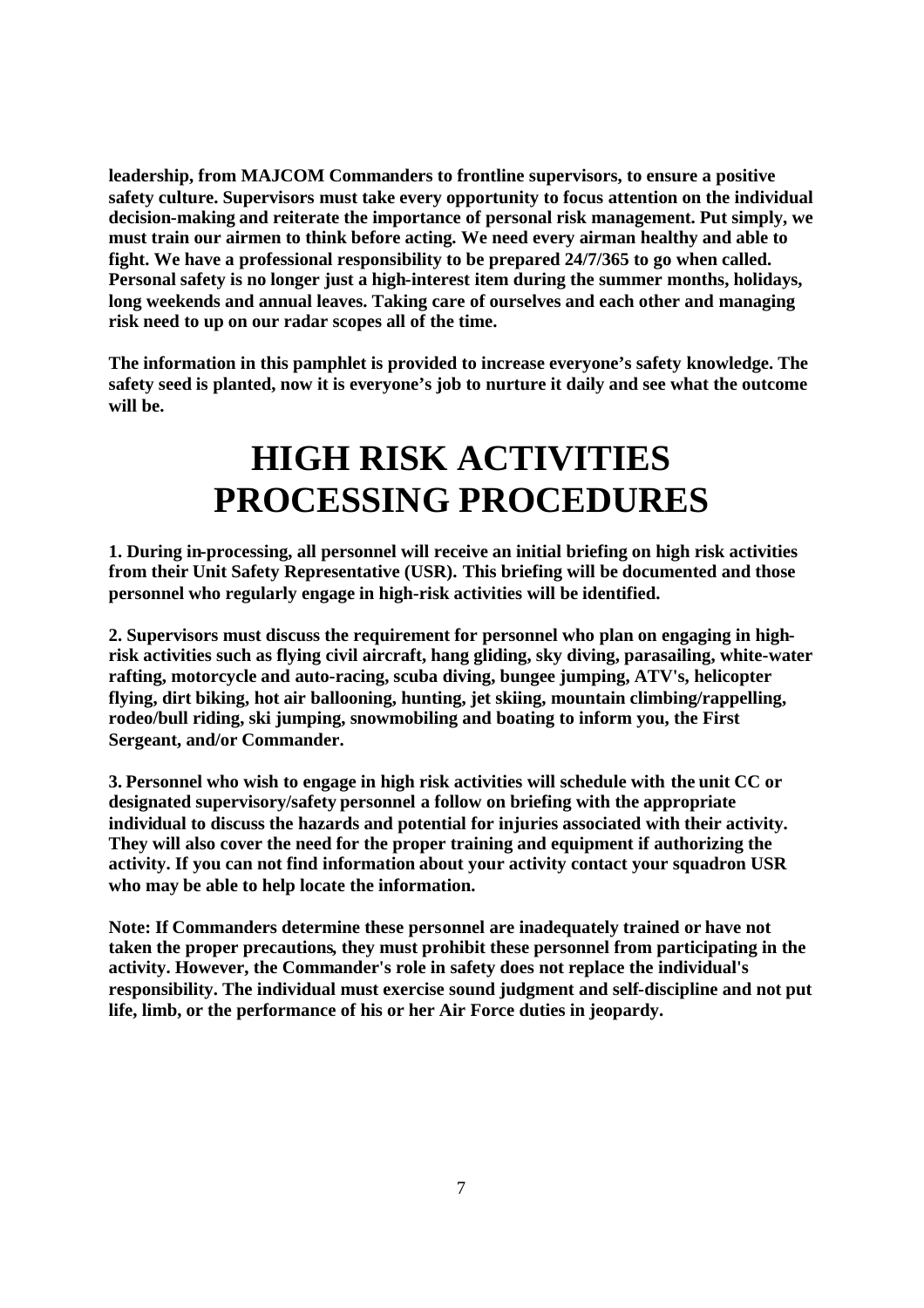### **FOR ALL ACTIVITIES YOUR FIRST CHECKLIST**

**1. Does someone know where you are and how long you will be gone?**

**2. Do you have all the safety gear/equipment you might need with you?**

**3. Have you read up on the area's you will be traveling to? (weather, destination surroundings, etc) The internet is a great information highway and you can find road maps, streets, etc. at your fingertips in moments!**

**4. It is always best to do these activities with a partner.**

**5. Be conservative, don't attempt something you haven't practiced when you are alone.**

**6. Never Drink before participating in these Activities! (You need to be Alert at All Times)**

**7. Always have a backup safety plan! You never know when you may need it!**

**8. Have you identified the hazards of the activities that you are involved in and taken the appropriate measures to eliminate or decrease the hazard potential?**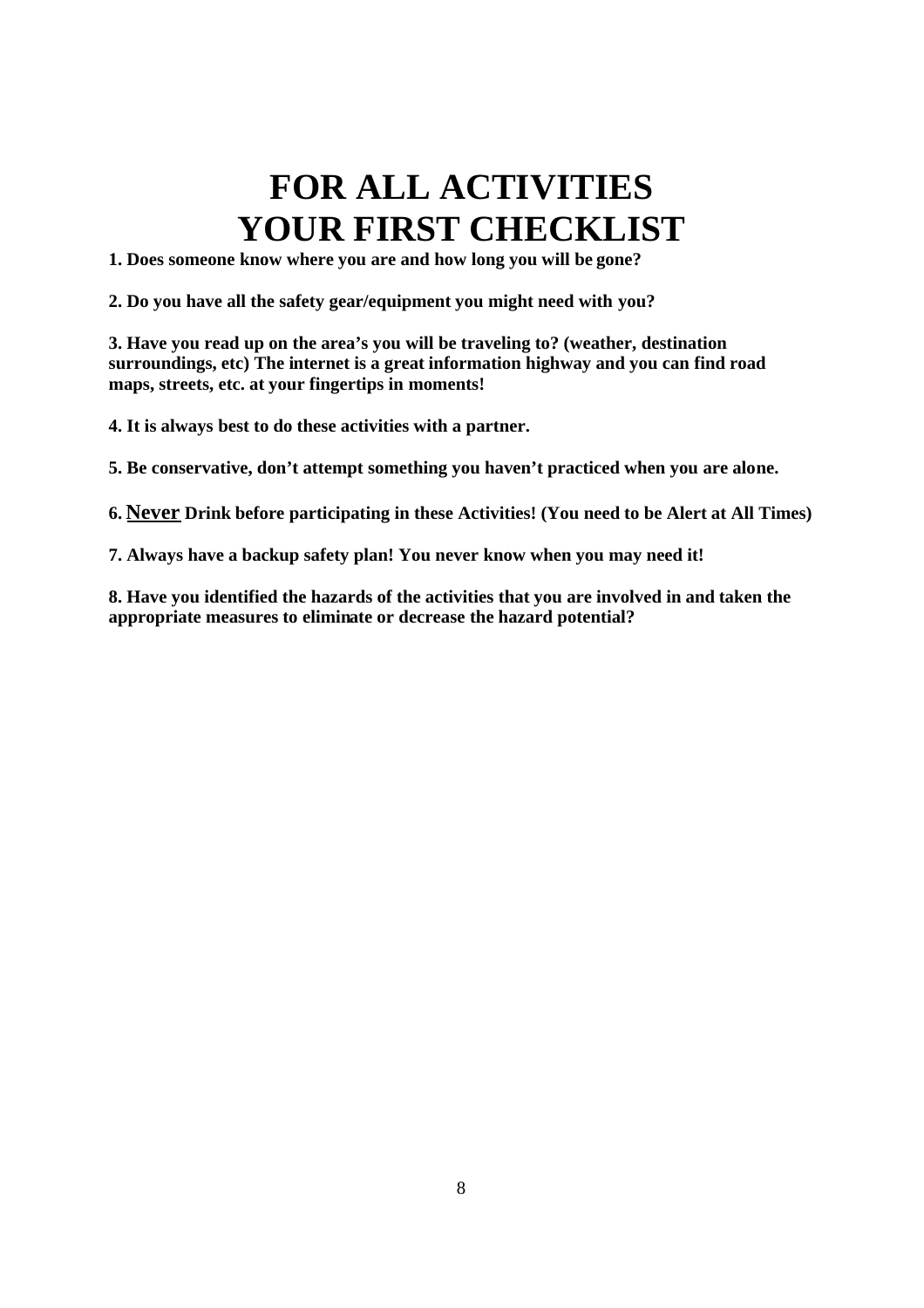#### **FOR ALL-TERRAIN VEHICLES**

- **1. How long have you been riding?**
- **2. What type of ATV will you be riding? (3-wheeler, quad, or buggy)**
- **3. How often do you ride?**
- **4. Do you race?**

**5. What safety gear will you be wearing? (helmet, goggles, boots, long pants, long sleeve shirt, and proper reflective gear if riding at night)**

**6. Where will you be riding? Have you ever ridden this particular route before? How many times? What type of terrain encompasses this route? Are you experienced in this type of terrain?**

**7. Will you be doing any night riding? Is the route lit at night? When you ride at night, do you insure the headlight is working properly?**

**8. Is it considered safe and is it legal to ride in the areas you normally intend to ride? Do you know if it is legal to ride an all-terrain vehicle?**

**9. Have you attended any rider safety courses? If yes, what courses and how long ago?**

**10. How often do you perform maintenance on the ATV?**

**11. Before riding, do you perform a road check of the vehicle? (tires, brakes, lights, cables, fuel lines, etc.)**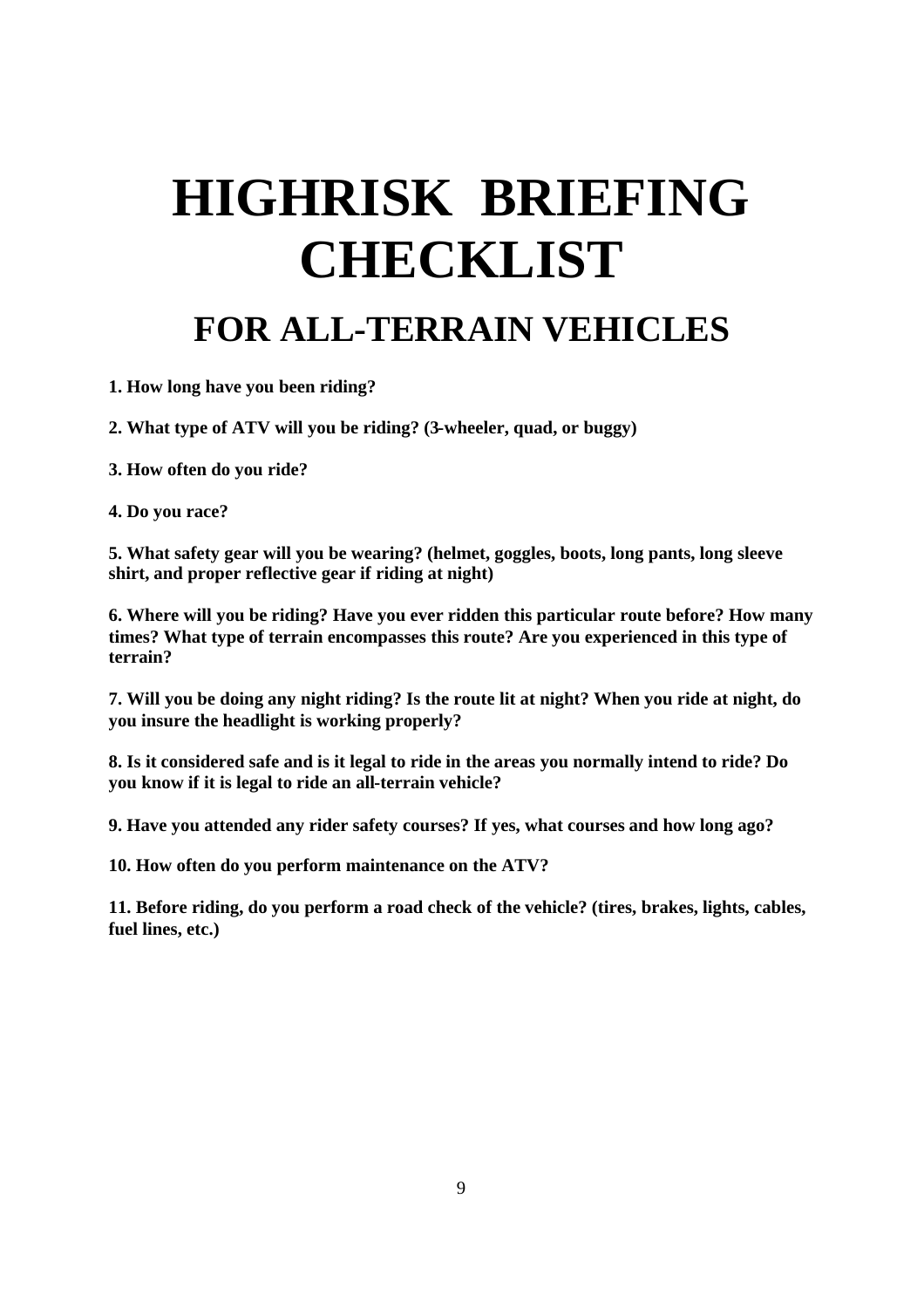## **HIGHRISK BRIEFING CHECKLIST FOR AUTO RACING**

**1. Have you ever raced automobiles before? Where? When? What type of race? (distance type race, stock car, drag)**

**2. Is the race you are participating in a Sports Car Club of America sanctioned event?**

**3. Prior to racing is your car inspected by the proper authority?**

**4. Are you currently a member of the SCCA or have you previously raced with the SCCA?**

**5. Have you familiarized yourself with the General Competition Rules (commonly referred to as the GCR) which provide the requirements placed on all competitors of the SCCA?**

**6. Do you have the required battery tie down installed in the vehicle you will be racing?**

**7. Is there a three-point seat belt or harness in the car? Does the car have a roll bar?**

**8. Will you be wearing a DOT approved helmet while you are racing?**

**9. Will fire-resistant clothing be worn?**

**10. If you are racing a "prepared car" that is not street legal, how will that car be towed to the event?**

**11. Are you familiar with the track you will be racing on? (terrain, conditions)**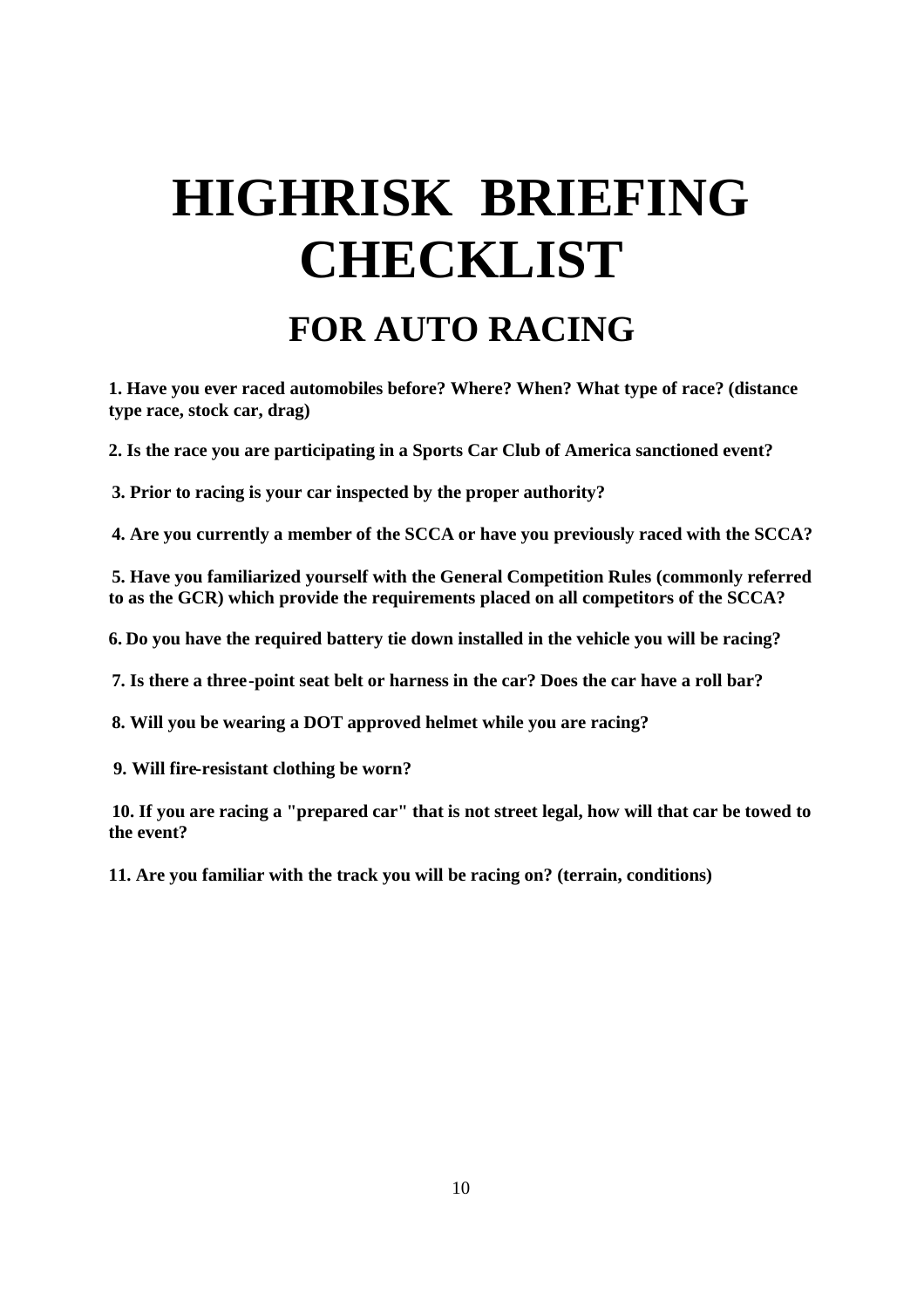### **HIGHRISK BRIEFING CHECKLIST FOR BUNGEE JUMPING**

**1. Have you ever bungee jumped before?**

**2. Is the company you will be jumping with or the "jumpmaster" registered with the USBA (United States Bungee Association) thus ensuring certain rules and safety items are adhered to?**

**3. Are you familiar with the difference between Bungee (lower velocity, smoother ride) and Bungee (more freefall, higher G-load)?**

**4. Will you be jumping from a bridge or a crane with a "cage-type" platform?**

**5. If jumping from a crane, are you aware of the restrictions placed on the angle of the crane, the height of the cage and distance the cage should be below the crane so that you may recognize an improperly operated "crane-jump" business?**

**6. If the jump will be accomplished off of a car/pedestrian bridge, do you realize that there are only a few bridges in all of North America that have been approved for bungee jumping and that the organization operating off of a bridge is most likely doing so illegally?**

**7. Are you familiar with the wind restrictions associated with bungee jumping?**

**8. Will you be making an ankle jump, or will you be tied off at the waist?**

**9. If tied off at the waist, will the required "cradle-type" harness be used?**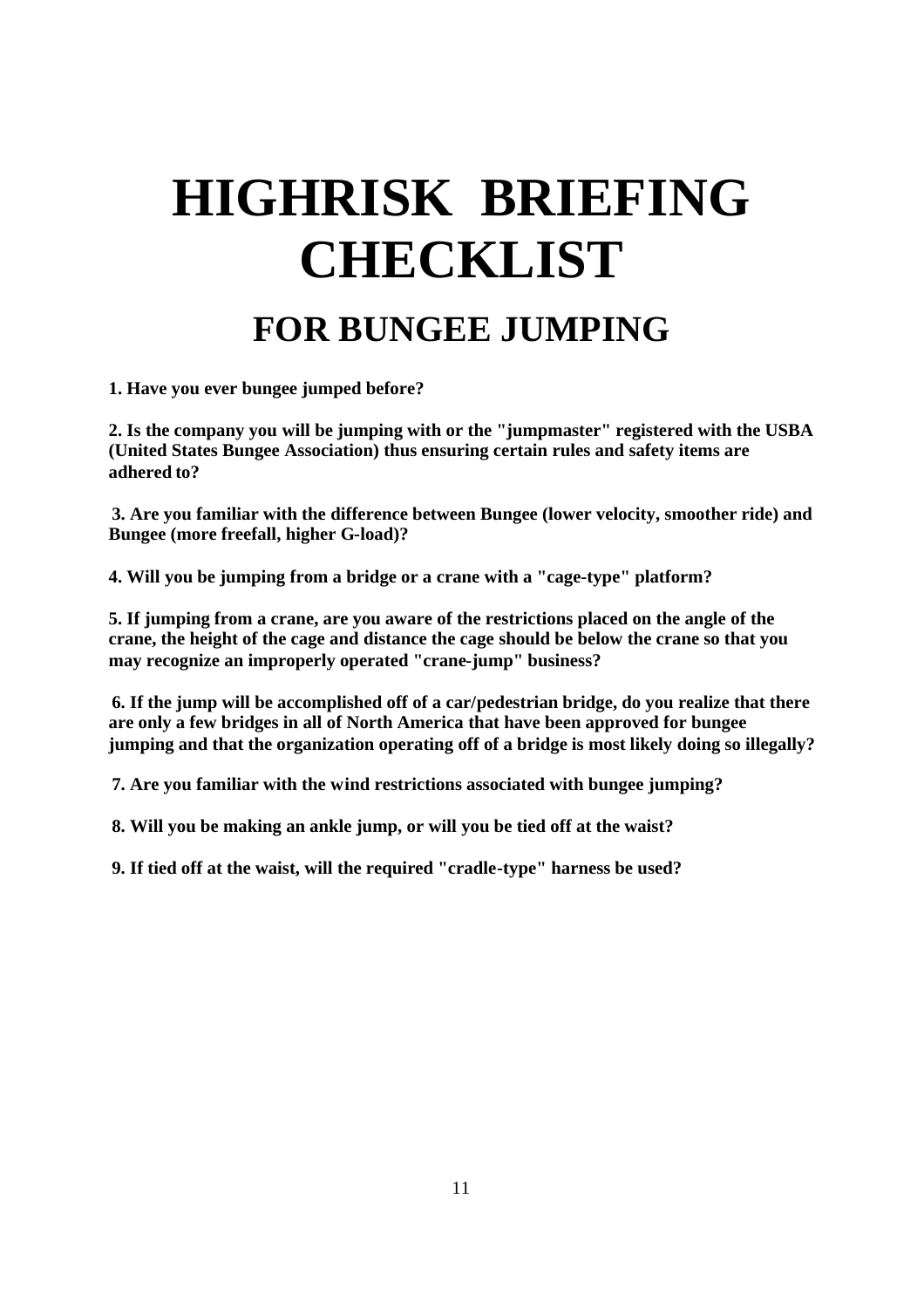#### **FOR CIVILIAN LIGHT AIRCRAFT FLIGHT**

**1. Do you hold an FAA pilot license and current FAA medical?**

**2. Do you receive recurrent training in from a CFI? (Biannual flight review/current military qualification required by FAR Part 61)**

**3. What type of aircraft do you fly? Own or rent?**

**4. Have you been checked by a CFI who is experienced in that airplane in the phases of flight that you intend to participate, and do you know the aircraft's limitations? (high performance aircraft or tail wheel aircraft checkout required by FAR Part 61)**

**6. When planning a flight, do you consider weight and balance, fuel consumption, landmarks and familiar/unfamiliar terrain, effects of density altitude, etc? If you intend to fly in mountainous terrain, what experience/instruction have you received on this type of flying?**

**7. Do you plan to fly cross-country? How many times have you flown in the area you're planning to fly in?**

**8. Do you ensure you are adequately rested when flying?**

**9. Do you intend to do aerobatics? What training/checkout have you had? Do you have a Statement of Aerobatic Competency (low altitude waiver)? Do you ensure your parachute meets the FAR requirements for type and repacking?**

**10. Do you plan to fly in formation? Do you understand that all pilots involved must agree to all formation flying?**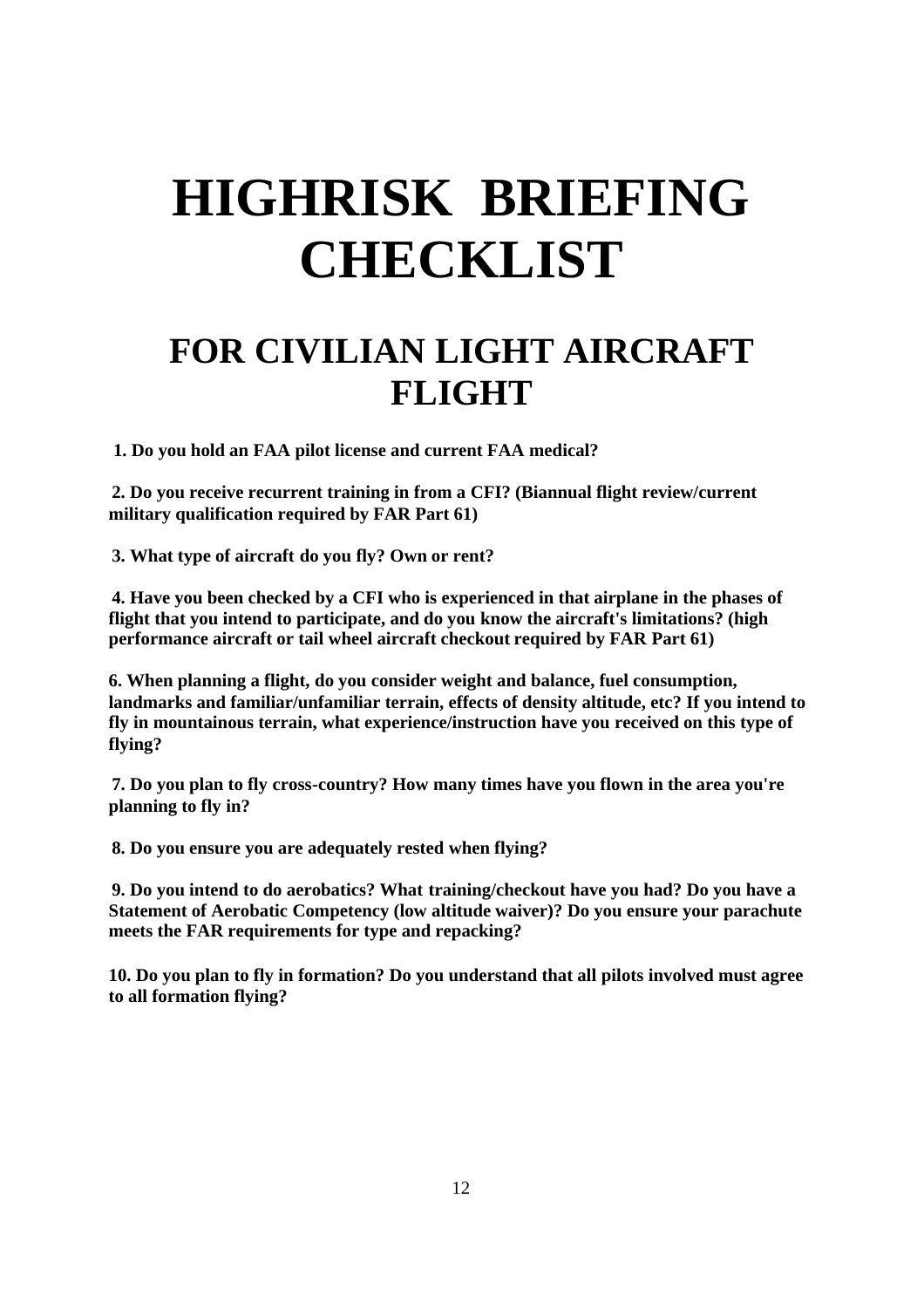#### **FOR CIVIL HELICOPTER FLYING**

**NOTE: Must also complete Civil Light Aircraft Flying checklist (and Civil Helicopter Flying checklist, if applicable). 1. Are you licensed to fly helicopters? How much experience do you have?**

**2. Do you operate from other than established airports/heliports? If so, how do you ensure the area is safe (obstructions, people, etc.)?**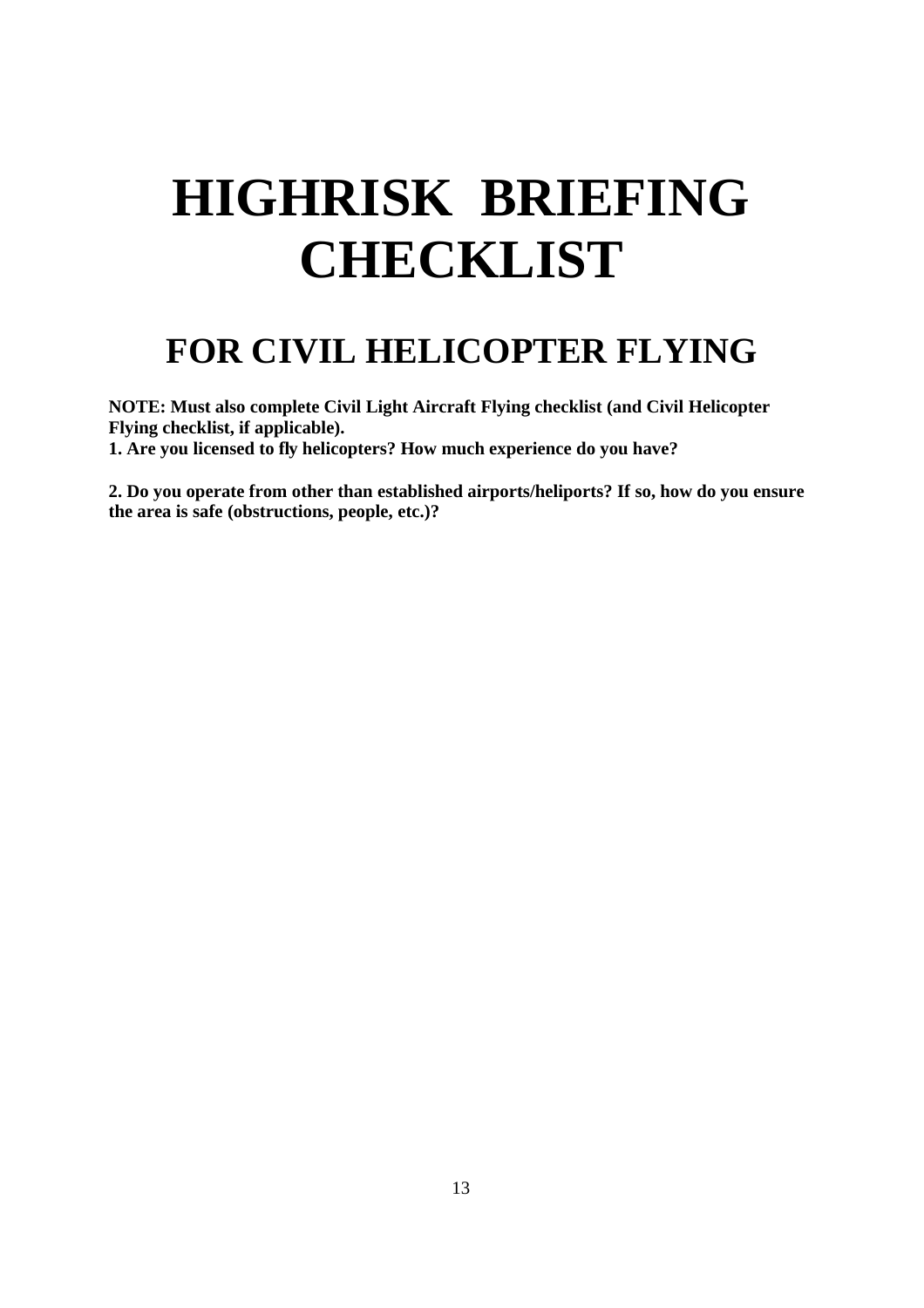#### **FOR RIDING DIRT BIKES**

- **1. What experience, if any, do you have on motorcycles?**
- **a. What type?**
- **b. How long?**
- **c. What kind of terrain?**

**2. What type of helmet and eye protection do you wear? (Full face with goggles preferred)**

**3. What kind of safety equipment do you wear? (High ankle boots, leather gloves, long sleeve shirt, pants, pads)**

**4. Do you ride with a partner?**

**5. Do you carry a small tool kit when you ride?**

**6. Do not ride at a level beyond your abilities.**

**7. Prior to riding what do you look for in your inspection of your bike? (Gas, Chain, Suspension).**

**8. Do you let someone know where you will be and how long you will be gone each time you ride?**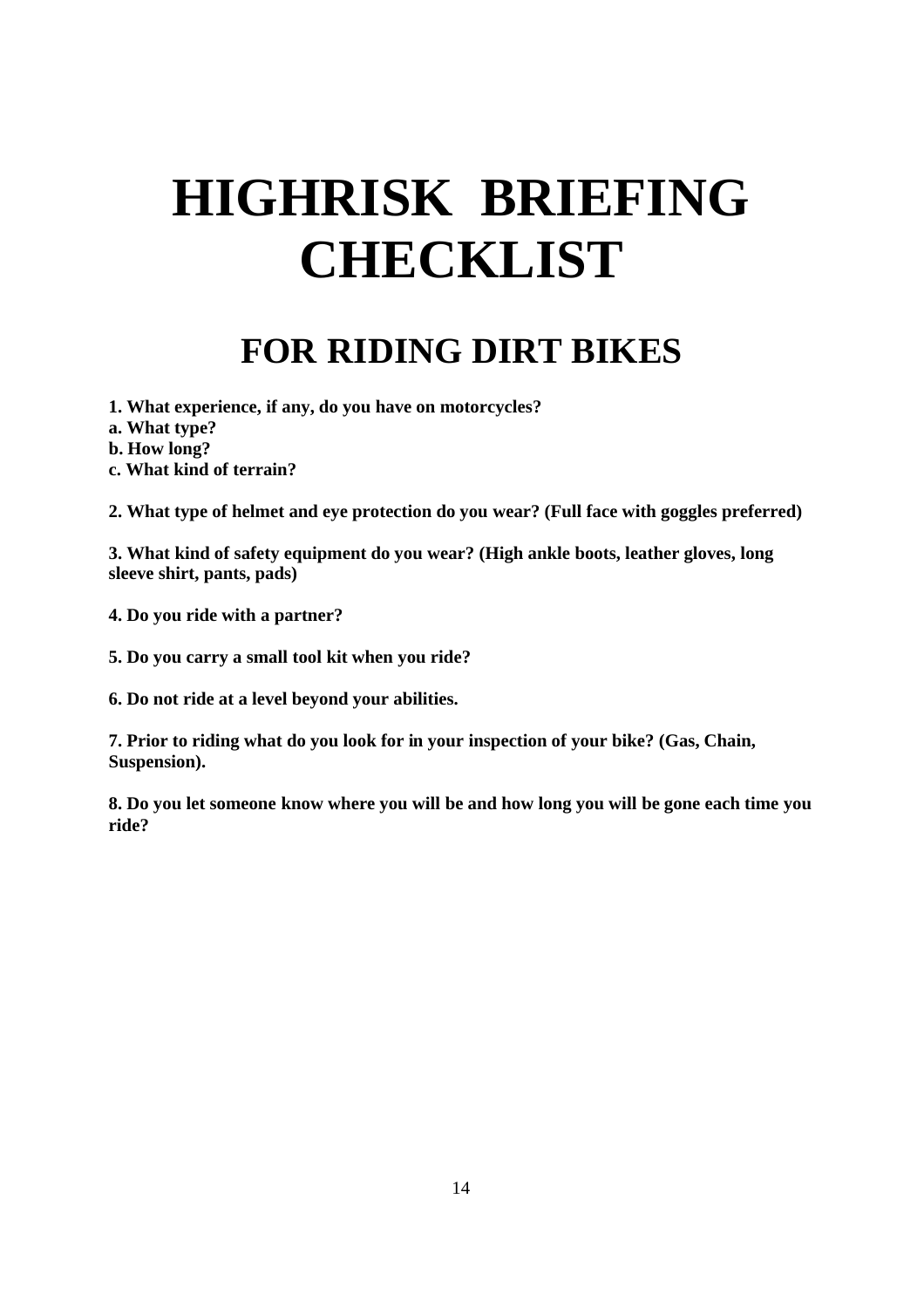#### **FOR HUNTING**

**1. How long have you been hunting?**

**2. Are you familiar with the local area hunting rules, licensing requirements, and bag limits? If you intend to hunt in most states, you must attend a hunter safety course before you can obtain a license.**

**3. What type of animals/birds do you hunt? Do you know what firearms are allowed for the type of animals/birds you are hunting?**

**4. Do you own your own rifles/shotguns? If so, how do you properly maintain them? If not, how do you know they're safe to use?**

**5. Do you load your own ammunition? If so, what precautions do you take to ensure the loading area is safe?**

**6. Where do you typically hunt? (Private land, public land, own land)**

**7. Do you hunt in groups? If so, what is the typical size of the hunting party? If not, tell someone when and where you are going.**

**8. If hunting waterfowl, is your boat (if used) in good condition? If hunting deer and using a tree stand, is it in good condition?**

**9. If you plan on hunting outside the local area, will you use a hunting guide? If not, how familiar are you with the hunting area? Do you know what the hunting rules are if hunting in another state?**

**10. Will you be using an aircraft to get into remote hunting sites? (Several mishaps have occurred when hunters overload their aircraft with big game)**

**11. Wear brightly colored clothing--especially if hunting in heavily wooded areas? Clothing should also be adequate for hunting environment. Do not carry loaded rifles/shotguns in the vehicle compartment. Carry a first aid kit.**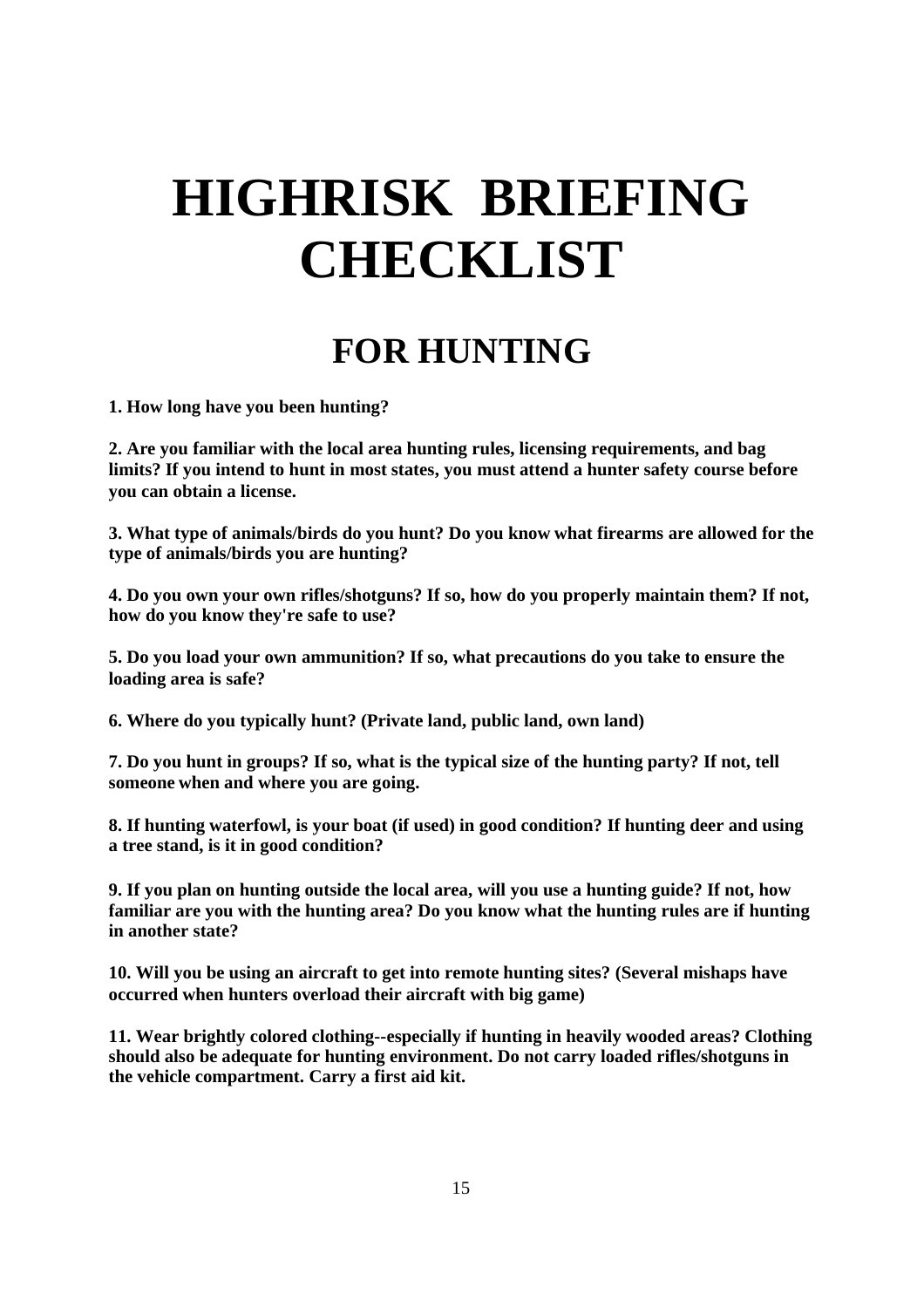#### **FOR JET SKIING/PERSONAL WATER CRAFT**

**1. Are you aware of the boating laws of the state you operate your Jet Ski/PWC in?**

**2. How long has it been since you inspected the trailer for working lights, inflated tires, adjusted bearings, a working hitch mechanism, etc.?**

**3. Is the hitch the right size for the ball you are using?**

**4. Prior to riding, do you inspect the Jet Ski/PWC for broken parts, cracks in the hull, leaking fuel lines, etc.?**

**5. Do you have an approved life preserver or have you arranged to obtain one?**

**6. When/if you pull skiers, have a spotter onboard the Jet Ski/PWC.**

**7. While riding, keep a safe distance from swimmers.**

**8. Do not consume alcohol prior to or while riding a Jet Ski/PWC.**

**9. If approved, don't ride alone. Inform me of where you will be riding and when you plan to return.**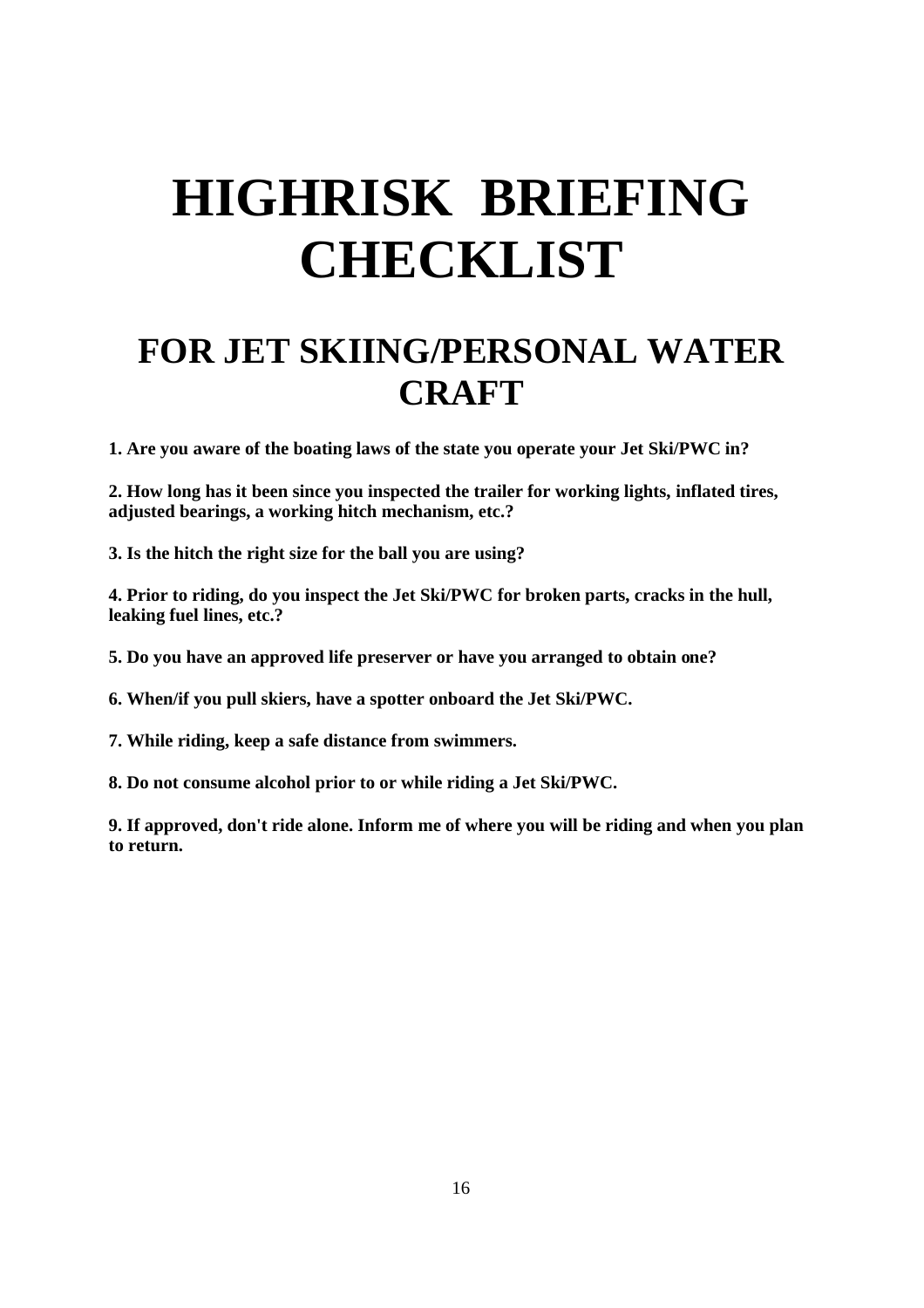### **FOR MOTORCYCLE RIDING**

**1. What is your experience level?**

**2. Have you attended the Motorcycle Safety Foundation course, which is required for all military members?**

**3. Has the Unit Motorcycle Monitor been notified of your motorcycle registration and/or training requirements?**

**4. Do you have all the Personal Protective Equipment required by AFI 91-207, paragraph 14?**

**- Helmet**

**- Face-shield or impact resistant goggles unless windshield is as high as the top of rider's helmet**

**- Brightly colored vest or jacket during day and reflective gear at night**

**- Long sleeves, long pants, and gloves**

**- Sturdy footwear**

**5. Are you aware that the protective equipment listed in paragraph 3 above is required for on and off base riding (for all military personnel), and apply to operator and passenger alike?**

**6. Are you planning on racing or participating in any events?**

**\* Supervisors are also encouraged to review attachment 4 of AFI 91-207**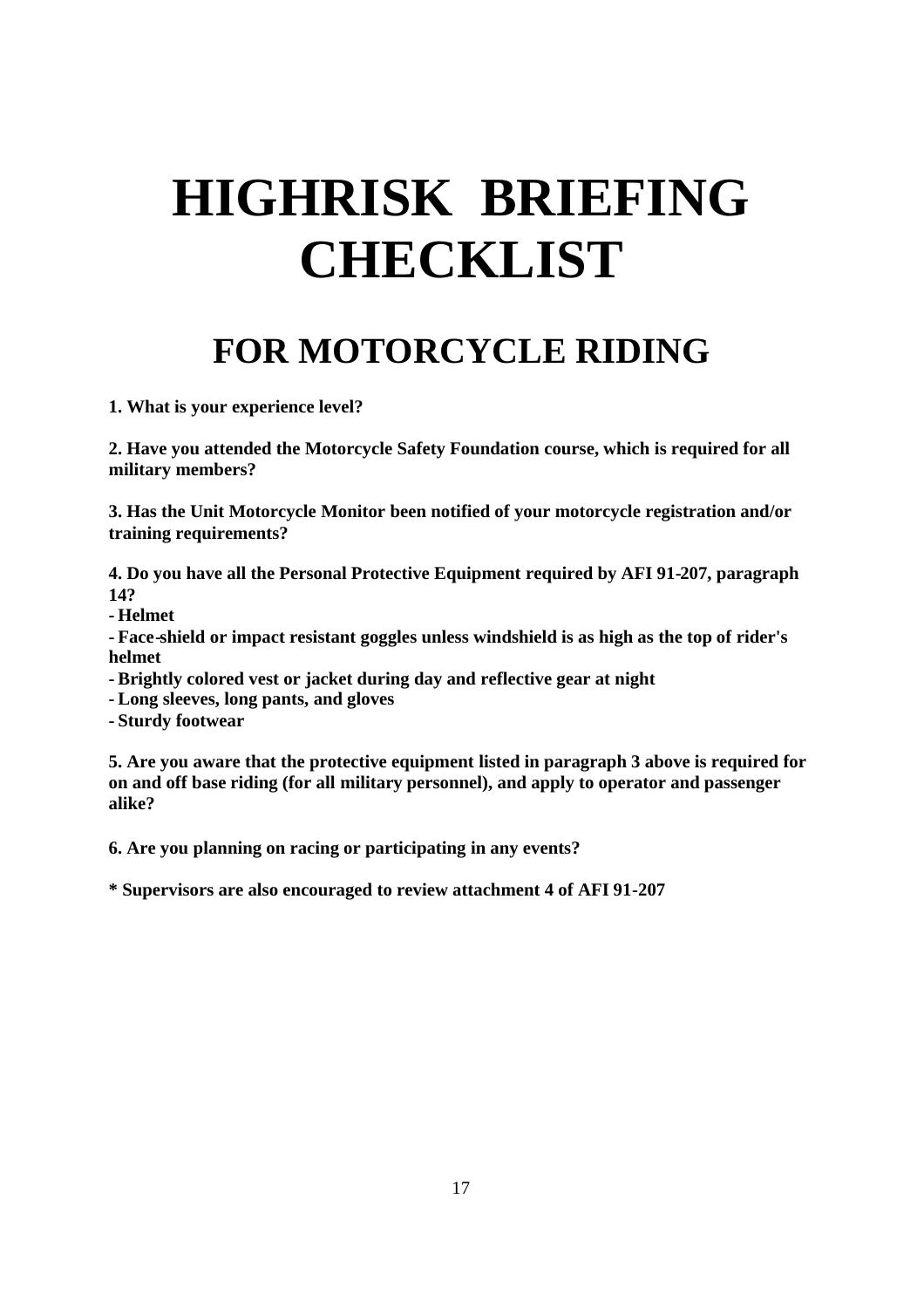#### **For Mountain Bike Riding**

#### **\* BIKE**

- **\* Is your bike in proper running order? Always make a safety check.**
- **\* HELMET**
- **\* Are your straps adjusted properly?**
- **\* Does the shell fit snugly?**
- **\* Are there any cracks in the shell?**
- **\* TRAIL TOOL KIT**
- **\* Patch kit**
- **(Make sure glue has not evaporated: a tube that looks full can be empty.)**
- **\* Are there enough patches?**
- **\* Is there sandpaper in the kit?**
- **\* Tire levers - make sure to have at least two.**
- **\* Spare tube: Make sure it is the proper size and valve type.**
- **(Wrap the tube separately to avoid damage.)**
- **\* Chain breaker**
- **\* Adjustable crescent wrench**
- **\* Allen wrenches: 4, 5 and 6 mm**
- **\* Spoke wrench**
- **\* Crank bolt wrench**
- **\* Headset wrench**
- **\* Bottom bracket spanner wrench**
- **\* A Cool Tool combines many tools in one compact, lightweight tool.**
- **\* Pump or Quick Fills. Make sure they are in good working order and are proper valve type.**
- **\* OTHER NECESSITIES**
- **\* First aid kit \* Sun Screen**
- **\* Lip protection \* Matches or a lighter**
- **\* Sunglasses \* High energy snacks**
- **\* Water - make sure to bring plenty \* Insect repellent**
- **\* Jacket in case of inclement weather**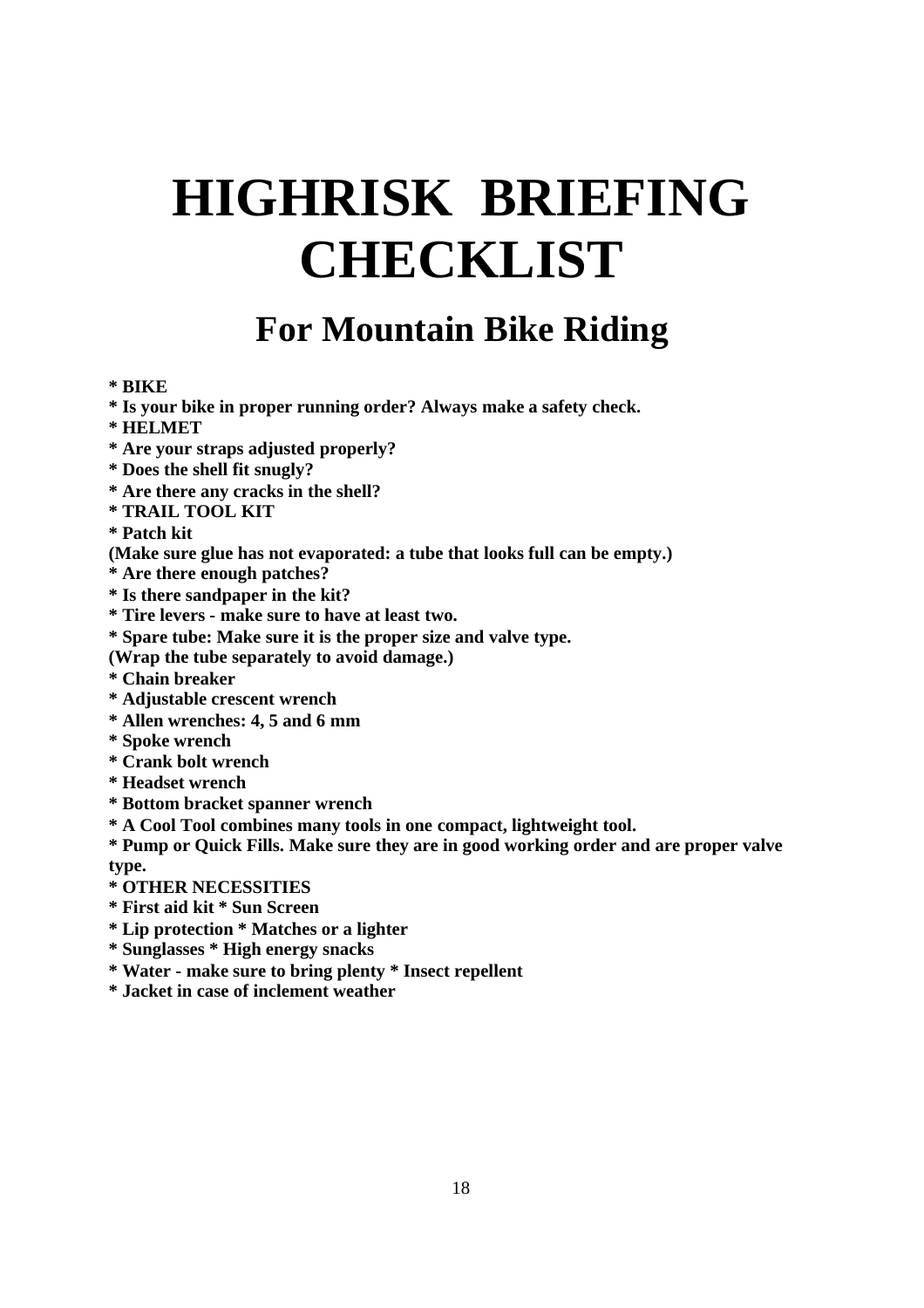**\* Squeeze brake levers tightly. Check for cable slippage, frayed cable and brake shoe wear.**

- **\* Check hubs for side play or binding.**
- **\* Check headset for looseness -- a common problem on mountain bikes.**
- **\* Check cranks and pedals for side play.**
- **\* Check tires for cuts, abrasions and correct air pressure.**
- **\* Check packs and racks for tightness. Securely fasten all straps.**
- **\* Check chain for proper lubrication.**
- **\* Spin wheel for trueness. Feel spokes for looseness.**
- **\* Check axle nuts and quick releases for proper tightness.**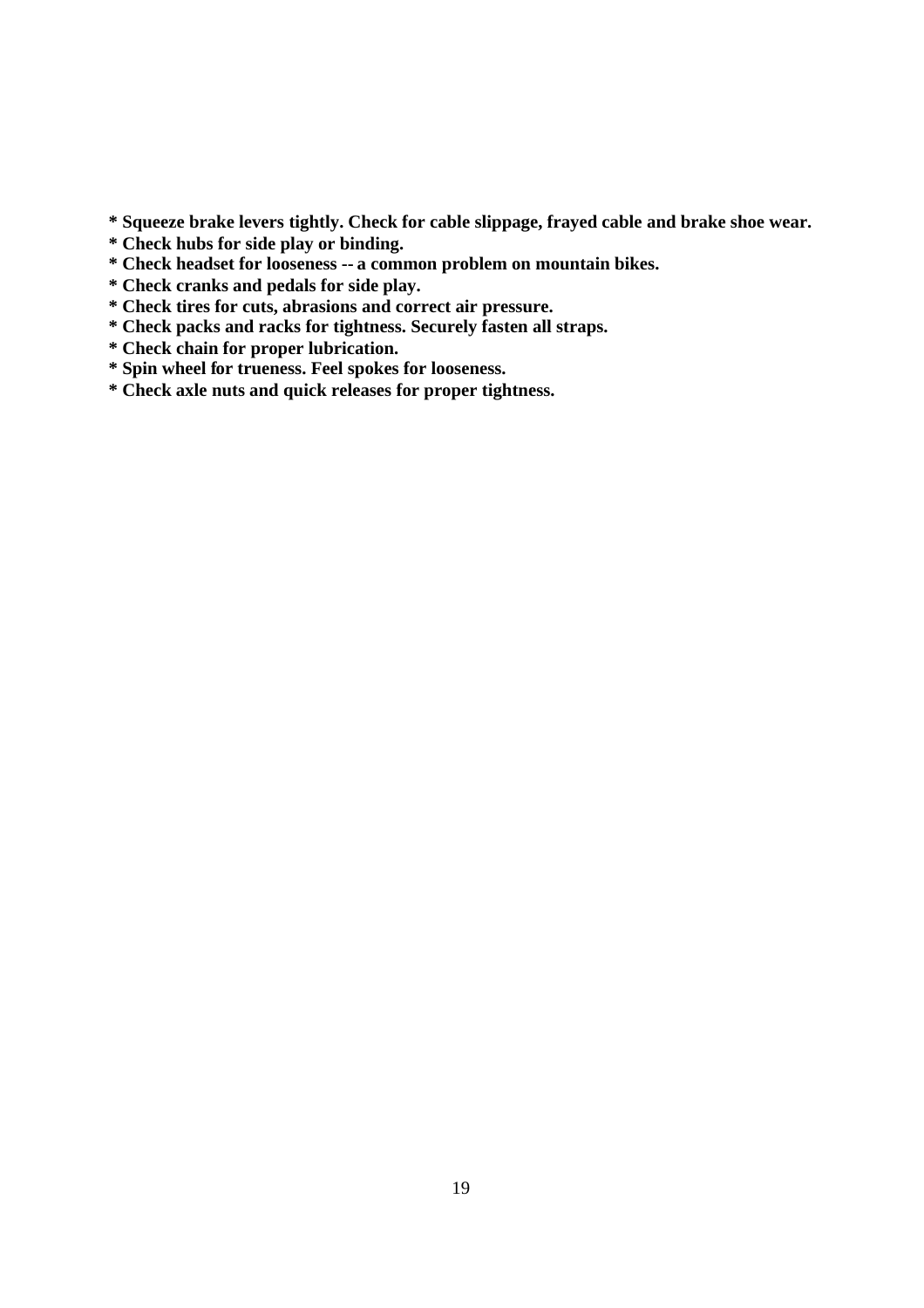#### **FOR MOUNTAIN CLIMBING/RAPPELLING**

**1. Do you own your own or do you borrow or rent equipment? Do not borrow equipment from other than a professional school.**

**2. Is the equipment replaced on a timely basis? (Every 4 years)**

**3. Do you do a maintenance check of all equipment prior to each climb or rappel?**

**4. Have you accomplished formal training for climbing/rappelling? How much training and by whom?**

**5. What previous experience do you have in climbing or rappelling?**

**6. Where have you climbed previously? Where in the local area will you be climbing/rappelling?**

**7. How long has it been since you have been climbing or rappelling?**

**8. Is a log kept of the climbing surface for normal deterioration of the rock and record of falls? (Site management)**

**9. Will there be at least one other person climbing or rappelling with you?**

**10. Do you carry an adequately equipped first-aid kit?**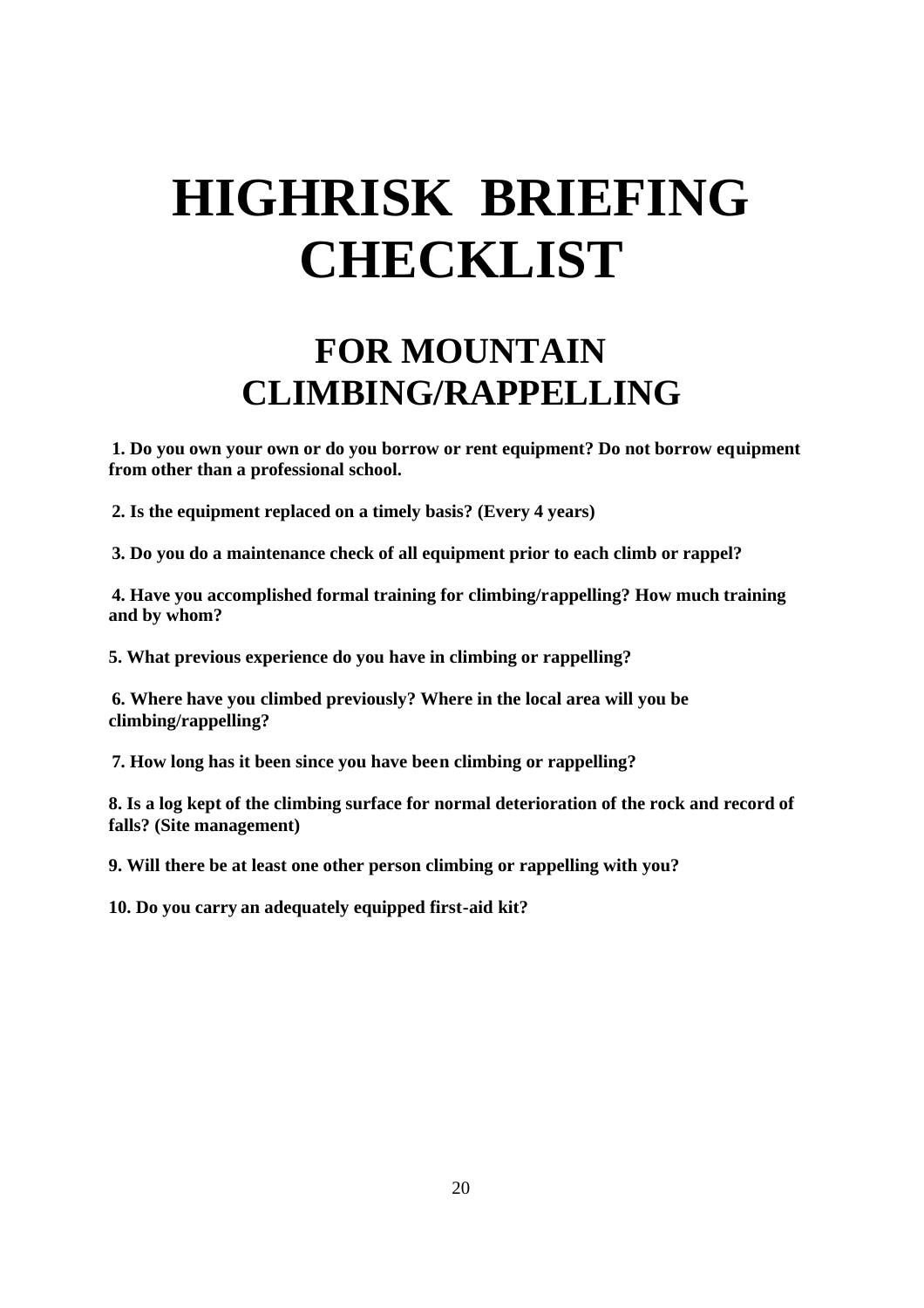#### **FOR PARASAILING**

**1. Have you ever parasailed before? How many times?**

**2. Have you researched the reputation of the company you parasail with?**

**3. Is the operator of the towing boat licensed by the US Coast Guard?**

**4. Have you asked for the company's operating and inspection procedures for their equipment? (They should be inspecting ropes, parasail, and canopies every 250 tows.)**

**5. Each time you parasail, do you ask when the equipment in use was put into service? Do not use it if it has gone past its service life.**

**6. Each time you parasail, do you personally inspect your canopy (for tears), harnesses (to make sure all hooks and latches work), and rope and yoke (for proper operation)?**

**7. The company you sail with should replace ropes every 6-12 months and make sure that they are 1/2-inch tight twisted Dacron rope with a minimum 3,500 lbs. tensile strength. The eye at the end of each rope should be 6-8 inches.**

**8. If the company does not issue head protection, life preservers, gloves, and lace-up boots do not fly with them.**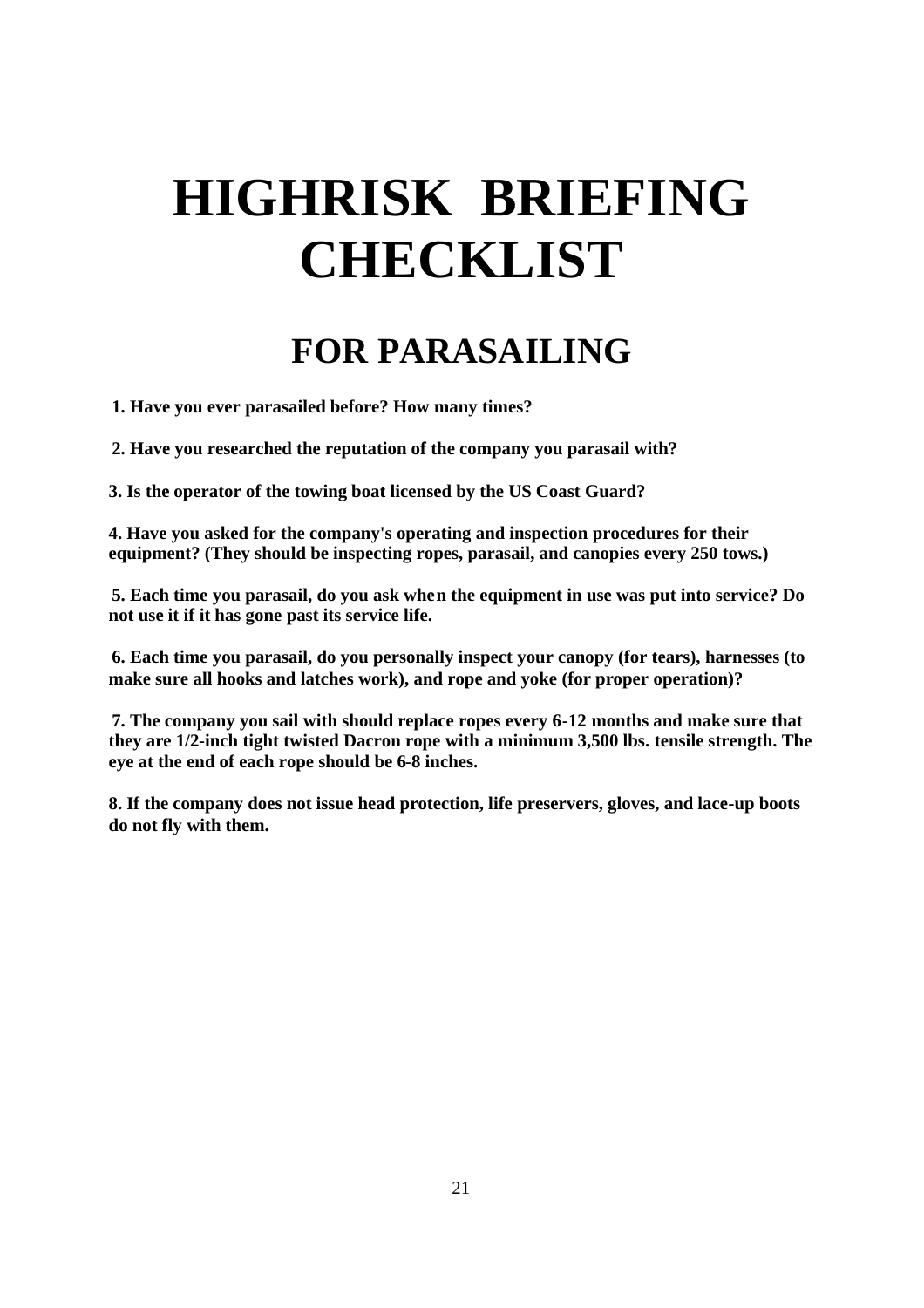### **FOR SCUBA DIVING**

**1. How long have you been a certified diver and in what kinds of waters are you experienced? Or, are you diving with a certified diver experienced in the waters you will be diving in?**

**2. When diving do you:**

**a. Budget your dive time to ascend before your pressure gauge decreases to 500 pounds per sq. inch?**

- **b. Test all equipment and mark dive area with a dive flag prior to entry?**
- **c. Always have a dive partner and two regulators in case one fails during all dives?**
- **d. Avoid decompression sickness by ascending at a rate of 1 foot per second?**
- **6. Are you familiar with dangers in your dive zone (creatures, caverns, surges, etc.)?**
- **7. If you are diving in an unfamiliar area, are you accompanied by a guide?**
- **8. After a dive, do you wait 24 hours before flying?**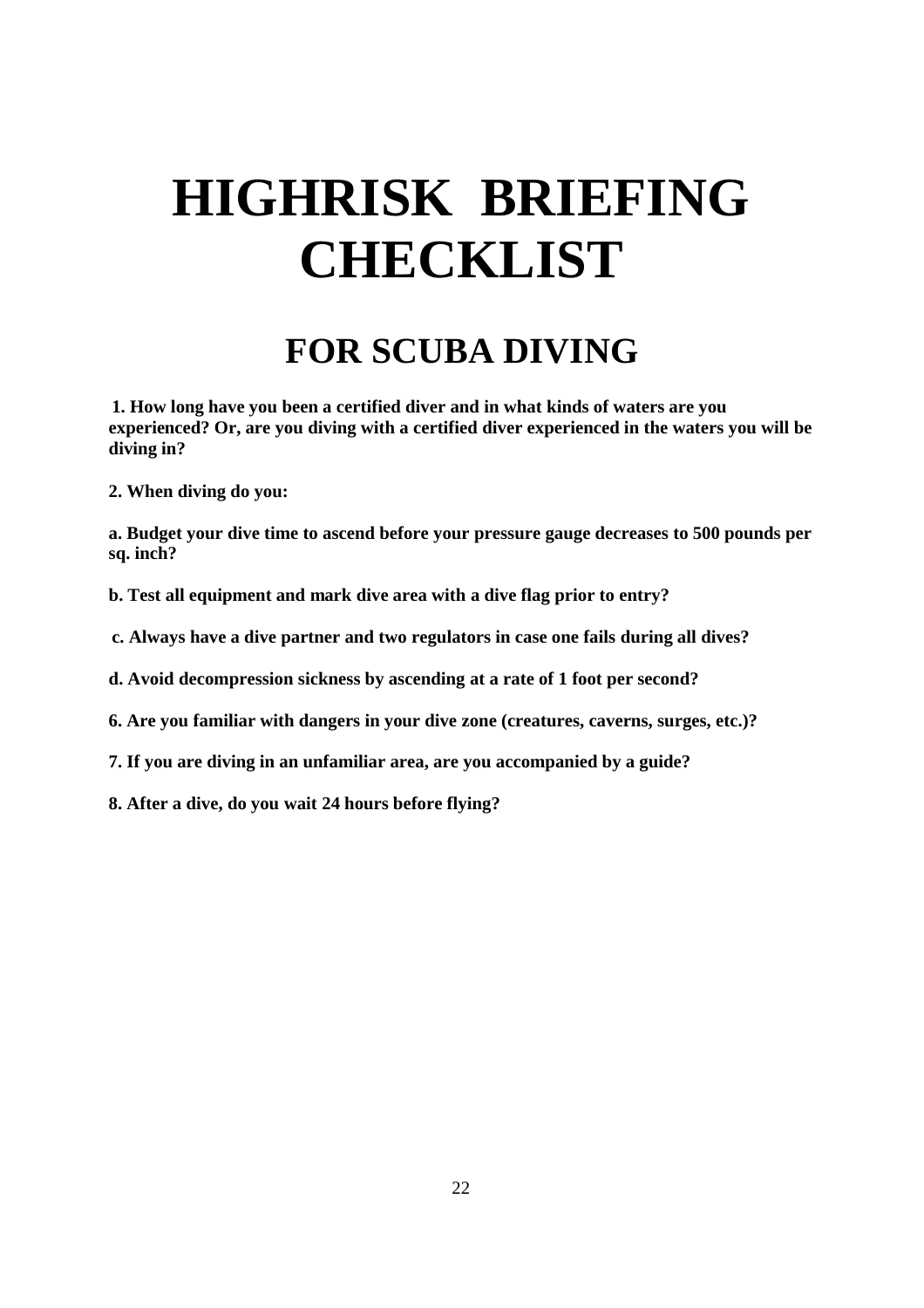#### **FOR SKI JUMPING (SNOW)**

**1. What is your experience/ training?**

**2. Do you own your equipment or are you renting/ borrowing it?**

**3. How many grooves do your skis have? (3 minimum, 4 optimum)**

**4. Do you have a USSA approved helmet?**

**5. What size jump are you going to ski? (20 meter, 40, 60, 90) Note: 90 meter is Olympic caliber.**

**6. Are you aware you will be traveling at approximately 60 mph through the air with nothing between you and terra firma but a couple of boards?**

**7. What type of inspection is performed on your equipment?**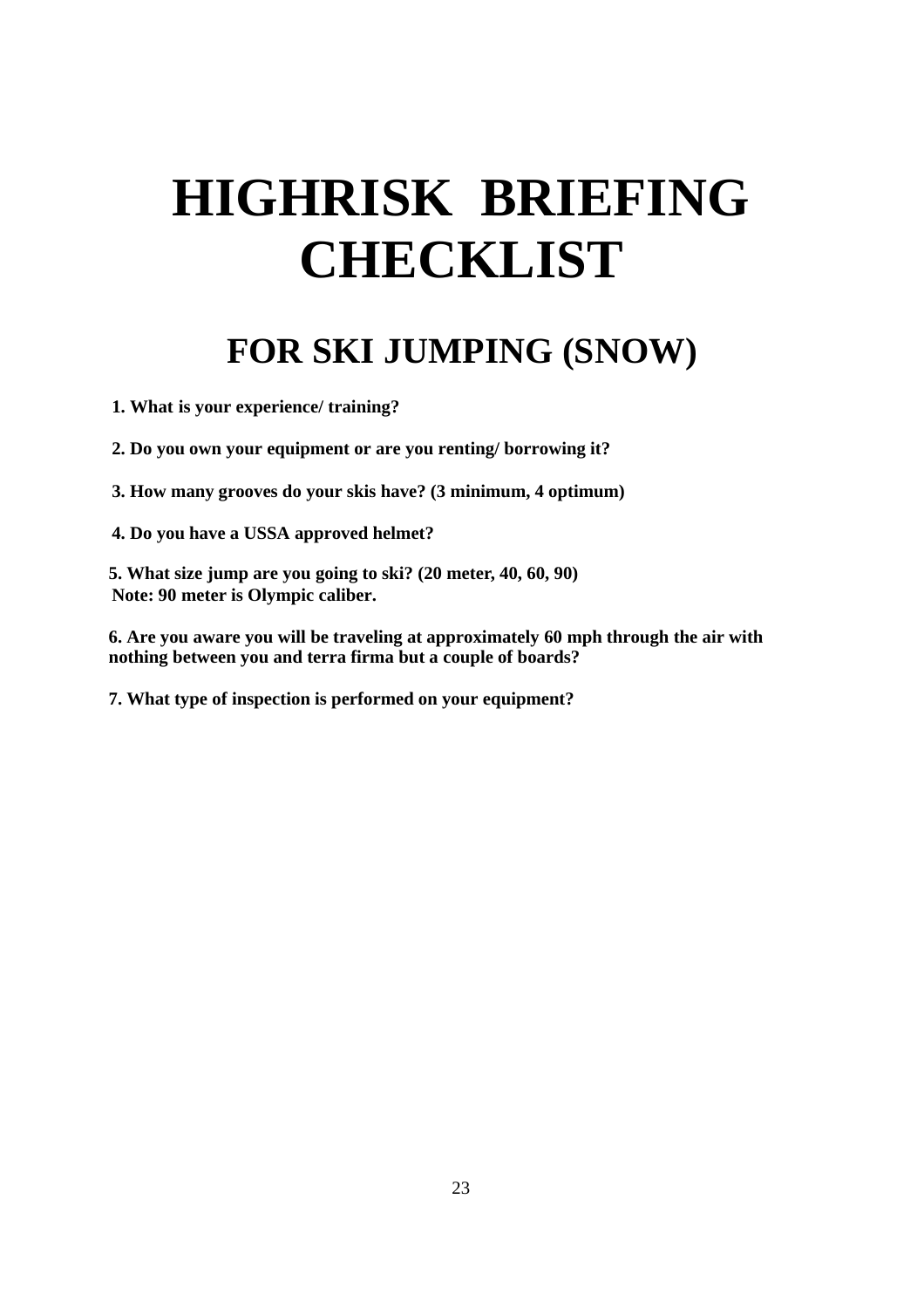### **FOR SKYDIVING**

**1. Do you understand the risks involved in the sport of skydiving?**

**2. Did you receive your initial skydiving training at a USPA group member Skydiving Center? If not, where did you receive your training?**

**3. If you continue in the sport of skydiving, do you plan to join the United States Parachute Association (USPA)? (for liability reasons to protect yourself and others)**

**4. Do you know anyone in the sport already to give you advice? If not, we recommend you to contact a United States Parachute Association (USPA) group member Skydiving Center or local airport for advice.**

- **5. Have you lowered the risks of skydiving by?**
- **a. Receiving the proper training?**
- **b. Ensuring equipment is in good condition (reserve canopy in date)?**
- **c. Using common sense?**

**6. Each time you skydive, do you take into account your trip to and from the skydiving activities? (fatigue, road conditions, weather)**

**7. If your last jump was not very recent, do you plan to receive recurrence training?**

**8. Each time you skydive, are you sure that the equipment that you are using is compatible and within your experience limitations?**

**9. What do you look for prior to repacking your main canopy or downing? (stitching, connectors, rips/tears, lines, canopy, reserve canopy pins)**

**10. Do not drink 12 hours prior to any skydiving.**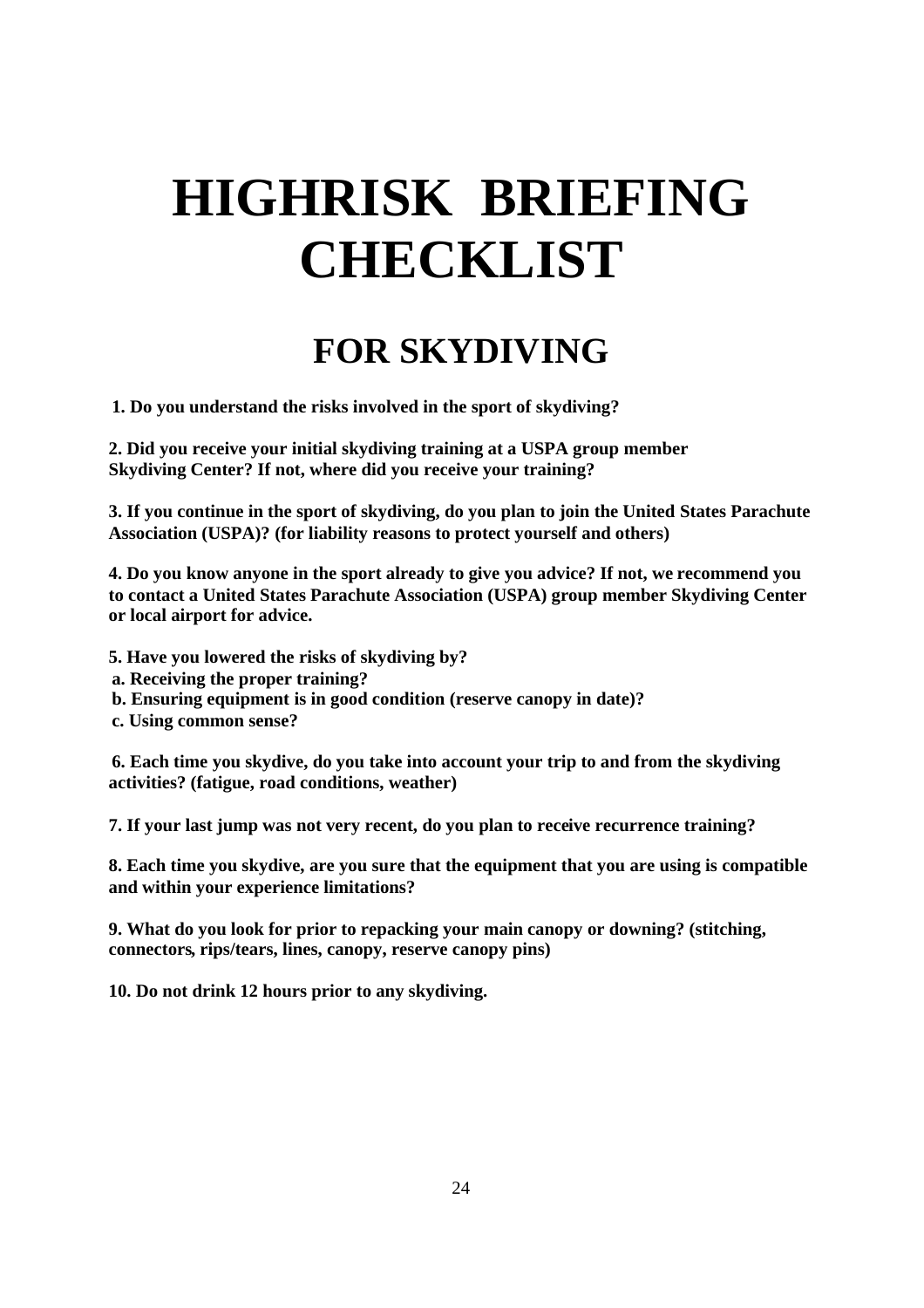#### **FOR SNOWMOBILING**

- **1. What is your experience with snowmobiles?**
- **2. How far do you ride?**
	- **a. Do you take food and water?**
	- **b. Do you take tools, extra parts, oil, and gas?**
	- **c. Do you do regular inspections of the snowmobile?**
- **3. Do you wear a helmet?**
- **4. Do you dress for the extreme weather conditions and bring extra clothes?**
- **5. Do you know the symptoms of frostbite?**
- **6. Are you riding alone?**

**7. Are you familiar with area you plan to ride in (barbed wire fences, terrain, remoteness of site)?**

**8. Do you ride on frozen lakes or rivers? (Beware of cracks and open water)**

**9. Do you know the dangers of riding under bridges? (Thin ice)**

**10. Do you ride at night?**

**11. Do you let someone know where you will be and how long you will be gone each time you ride?**

**12. Don't Drink and Drive!**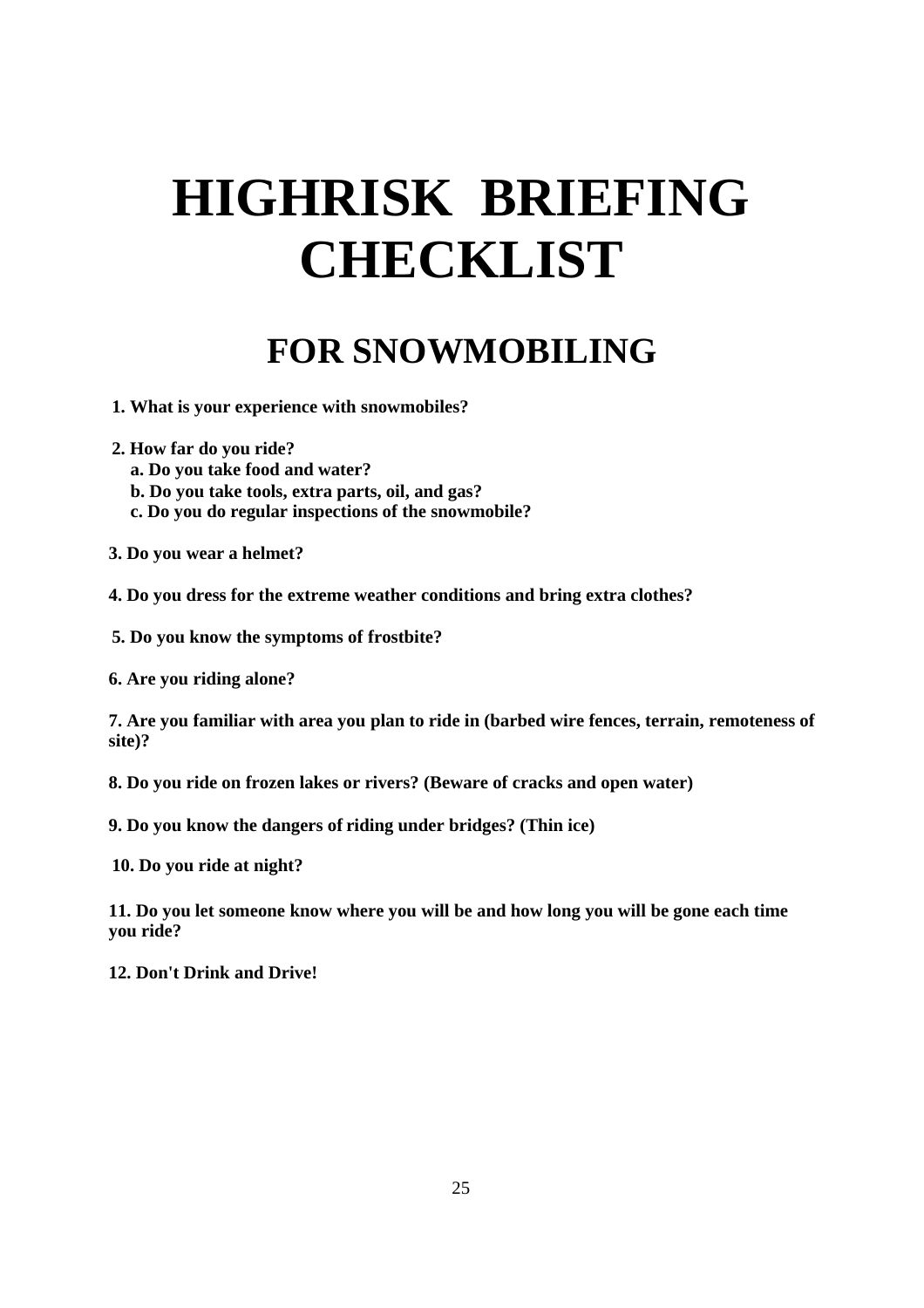#### **FOR WHITE WATER RAFTING**

- **1. When rafting do you insure all individuals:**
	- **a. Know how to swim?**
	- **b. Have and plan to wear proper lifejackets?**
	- **c. Have and plan to wear proper head protection?**
- **2. What is the experience of the river guide/company you are rafting with?**

**3. What is your experience level in rafting? How many times have you been rafting prior to this?**

**4. What class of river have you rafted on? (Classes 1-5, 1=slow, 5=impassable)**

**5. Will there be EMT or medically qualified individuals in the group?**

**6. Does the river guide/company provide proper preventative training?**

**7. Is the river guide/company licensed, insured, and reputable?**

**8. Do you or anyone going rafting with you have any medical problems limiting heavy physical activity?**

**9. If you are going on an extended rafting trip, have you arranged to check in with park authorities along the route?**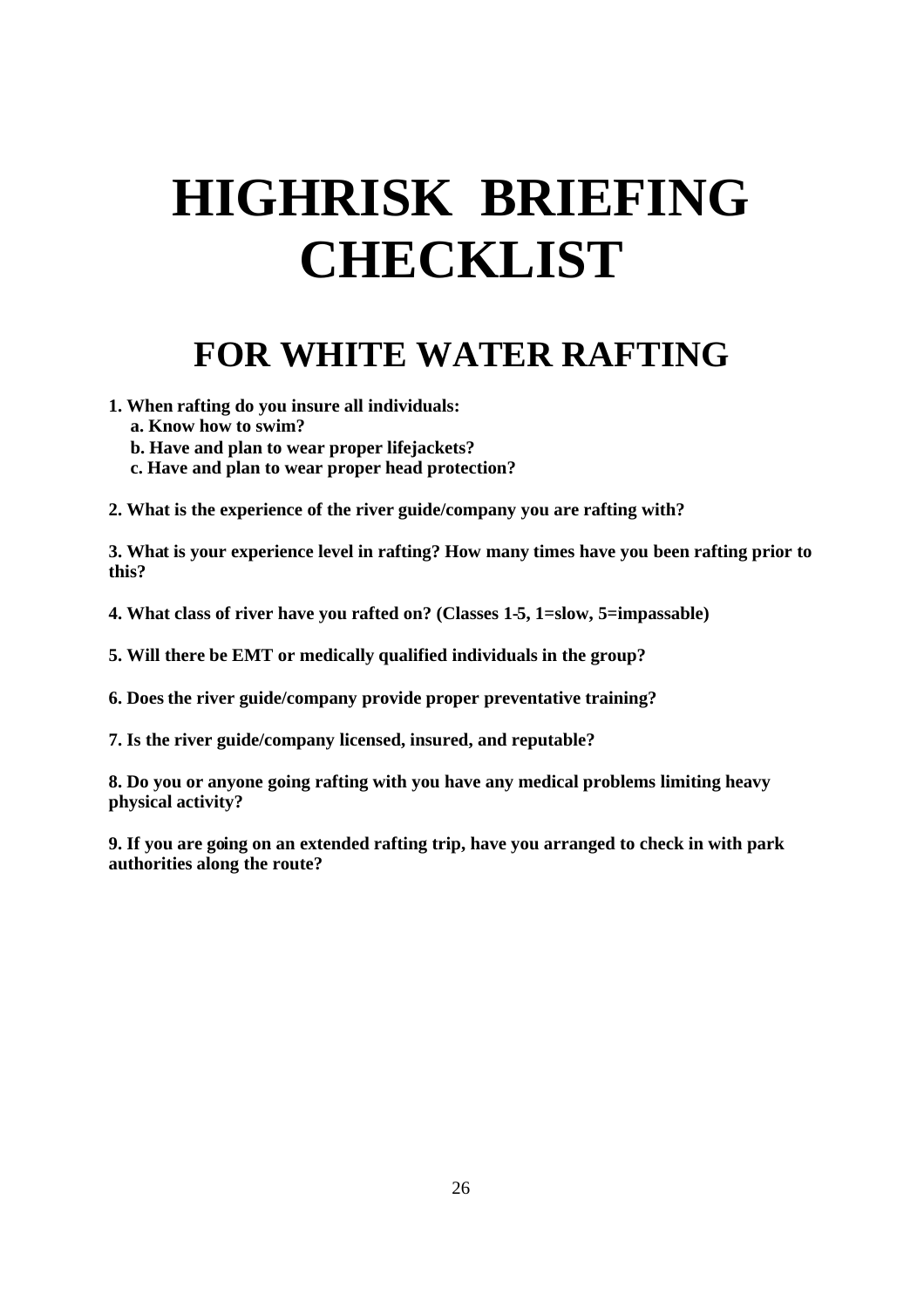#### **FOR RODEO/BULL-RIDING**

**1. What events do you plan to enter?**

**2. What is your background/ training?**

**3. Is your equipment owned or borrowed?**

**4. Do you perform routine maintenance checks prior to the riding event to ensure the proper condition of the equipment?**

**5. Are you aware of the potential hazards for injury?**

**6. Is the sponsor of the event reputable (sanctioned by the PRCA or other professional rodeo association)?**

**7. Are you properly insured for this type of activity?**

**Bucking Events 1. Do you have a flak vest? Do you plan to wear a helmet?**

**2. Are your saddle, bareback rig, and/or bull rope in good working order?**

**3. Do you have a knowledgeable, experienced chute man?**

**4. Are there qualified bullfighters/pick-up men?**

**Roping Events and Steer Wrestling 1. Is your horse owned or borrowed? Is it properly trained?**

**2. Is your tack in good shape?**

**3. Do you have a knowledgeable, experienced hazer?**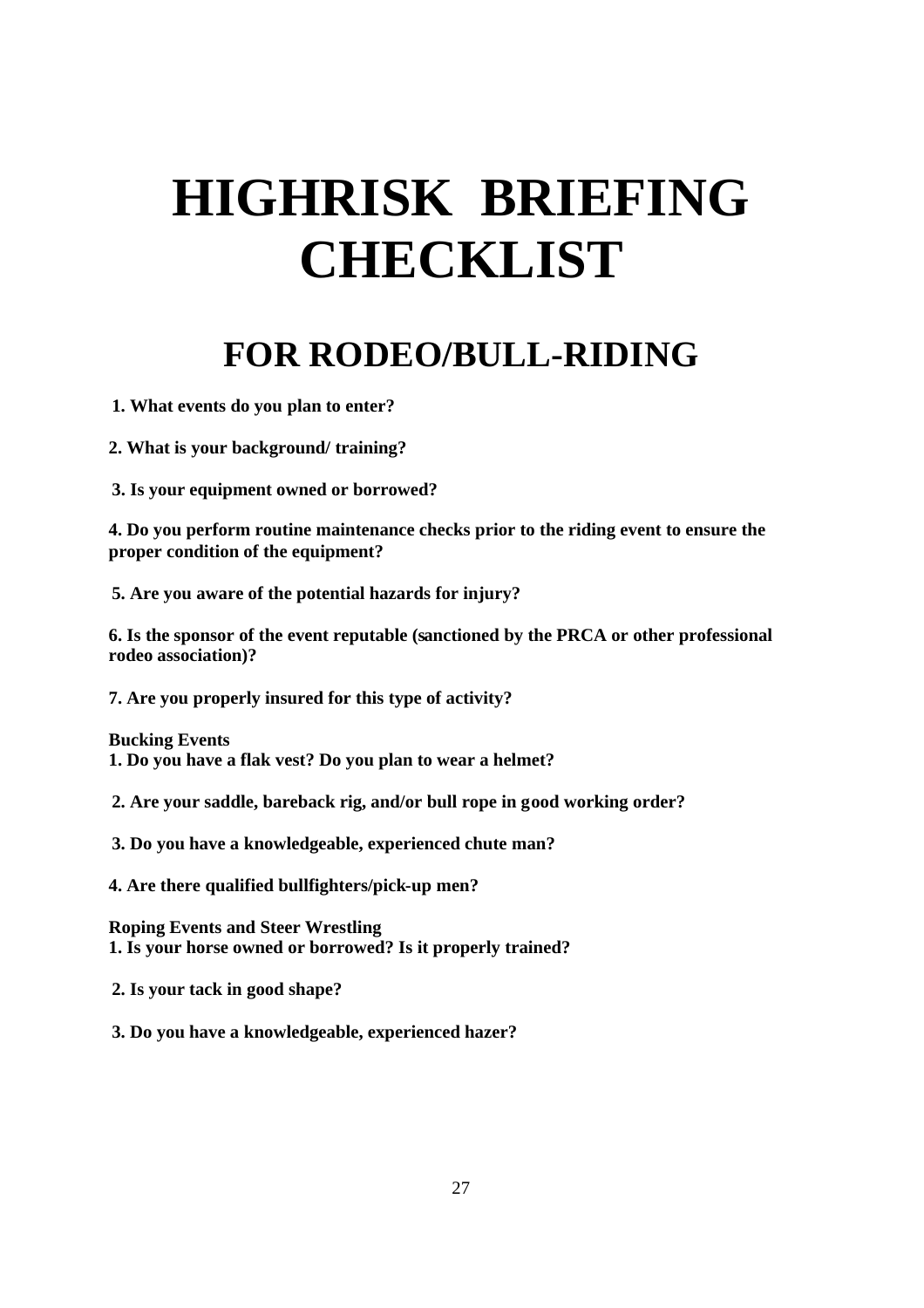#### **FOR SNOWBOARDING**

**1. Do you know your limits, if you are new to snowboarding, have you taken lessons? Has your instructor properly prepared you for the slope you are attempting? Are you familiar and comfortable with the slope you are attempting?**

**2. Do you know your runs, pistes are color-coded according to their level of difficulty: Green - easiest runs which are shallow and suitable for beginners, Blue ¬quite shallow and are suitable for improving and intermediate level skiers, Red ¬quite steep and can be quite narrow. They are suited to skiers with substantial experience, Black -steepest and most difficult runs. They should only be attempted by advanced skiers.**

**3. Do you have a course map that clearly indicates course and difficulty? Without a piste map you could easily take a wrong turn and end up struggling on a piste too difficult for your abilities.**

**4. Are you making the proper choice on where you are going to snowboard? It's best to choose a resort that suits your ability. If you are in a mixed-ability group, this means selecting a good all-round resort so the snowboarding is safe and fun for all in the group.**

**5. Do you know the rules of the slopes? The International Ski Federation (ISF) has set up rules for conduct for skiers and snowboarders, the purpose being to avoid (wherever possible) accidents on the piste.**

**6. Do you possess the skills and experience required to snow board safely? Do you possess the mental and physical abilities to safely snowboard? Intoxication, fatigue, muscle soreness, fear, anxiety, and inexperience can lead to serious injury.**

**7. Are you aware of your surroundings and aware of the conditions of the snow and course beforehand? Isthere poor visibility, rough patches or jumps, or possible difficulties that may be faced on the piste~ or course you have chosen? Being aware of conditions of course and environment are important to safely snowboarding.**

**8. Are you wearing the proper clothing and gear? Is your clothing wear in good condition and is it waterproof, warm, layered, and resistant to wind and elements?**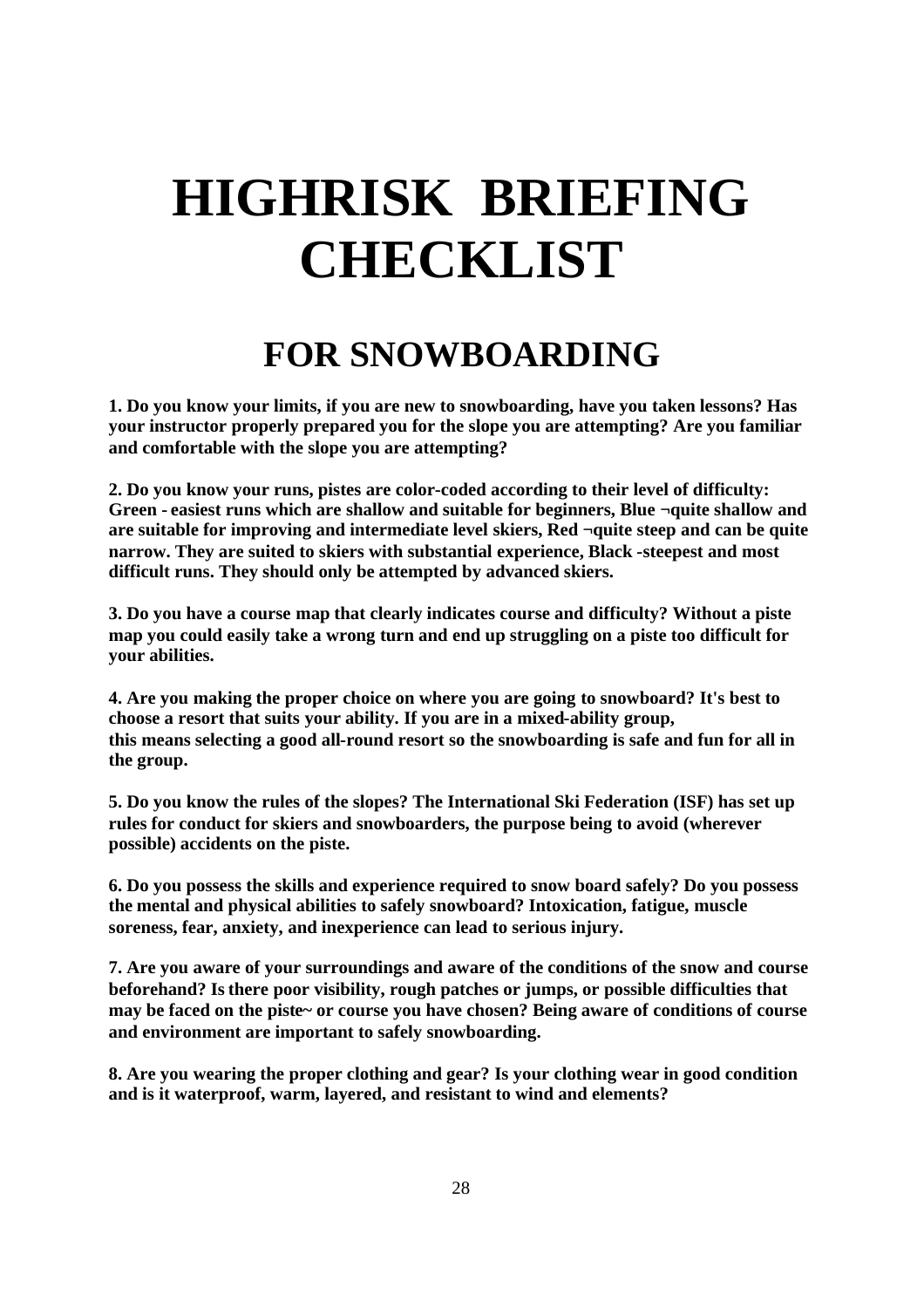**9. Are you wearing the proper personal protective equipment? Do you have wrist guards, knee pads, helmet, headband, hat, gloves, personal padding and layered clothing, sunglasses/goggles, and sunblock or sunscreen?**

**10. Is your equipment properly adjusted to you? Have you ensured that your equipment is in good condition and have your ski or snowboard bindings have been adjusted correctly at a local ski shop so that it fits properly and safely?**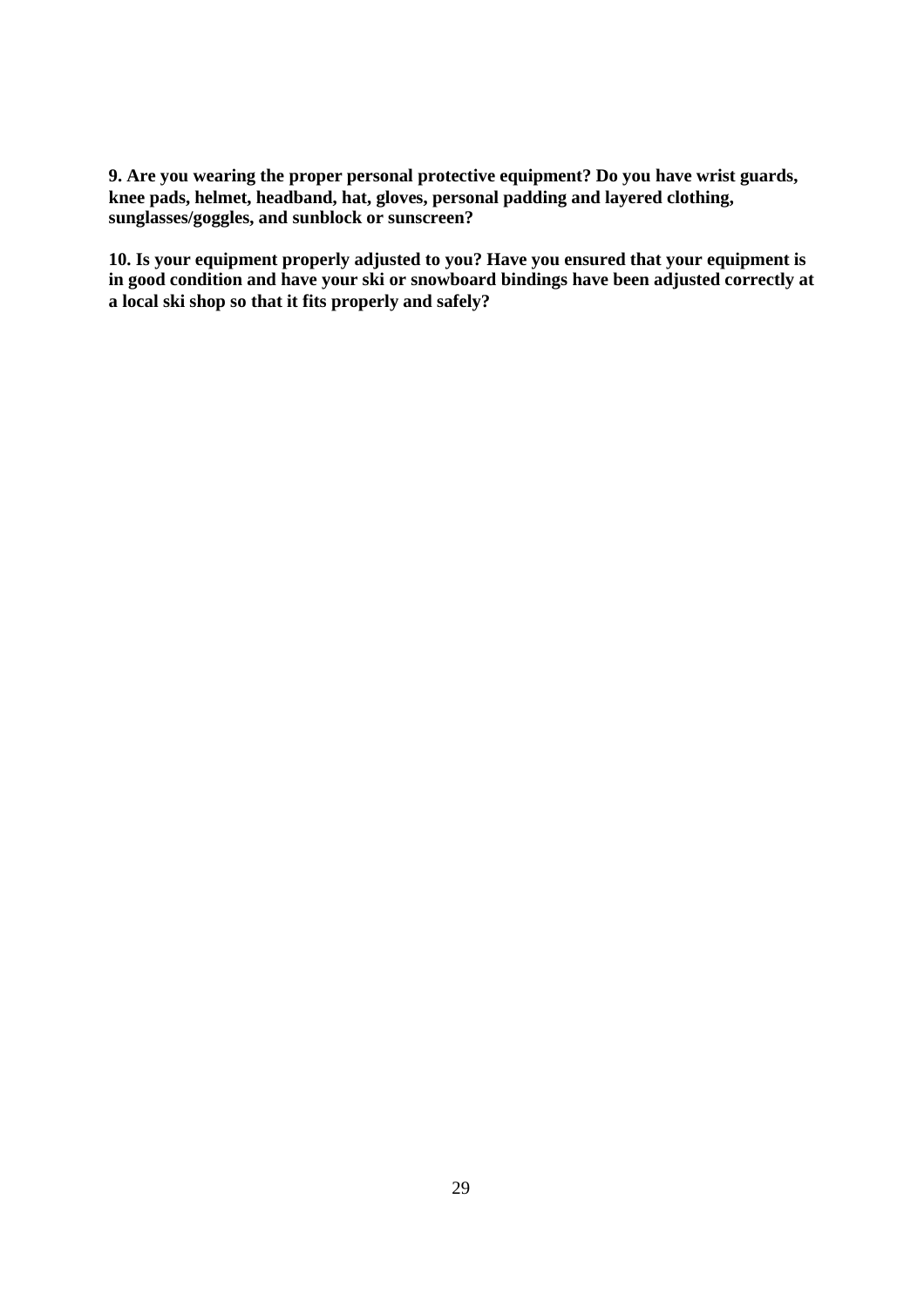#### **FOR STORM CHASING/SPOTTING**

**1. Are you trained? (Spotters require training every 2 years. Training is free.)**

**2. Are you a member of a SKYW ARN network or other weather affiliated service?**

**3. Do you have an amateur radio license? (only way info is passed to the National Weather Service especially when phone/cell lines are down)**

**4. If storm chasing, do you have a way of communicating with anyone from long distances other than a cell phone? (GMRS, FRS, CB?)**

**5. If storm chasing, do you have current maps that have detailed information on low traveled roads?**

**6. If storm chasing, do you have another person in the car with you?**

**7. If storm chasing, does your vehicle have the appropriate safety markings and in good working shape?**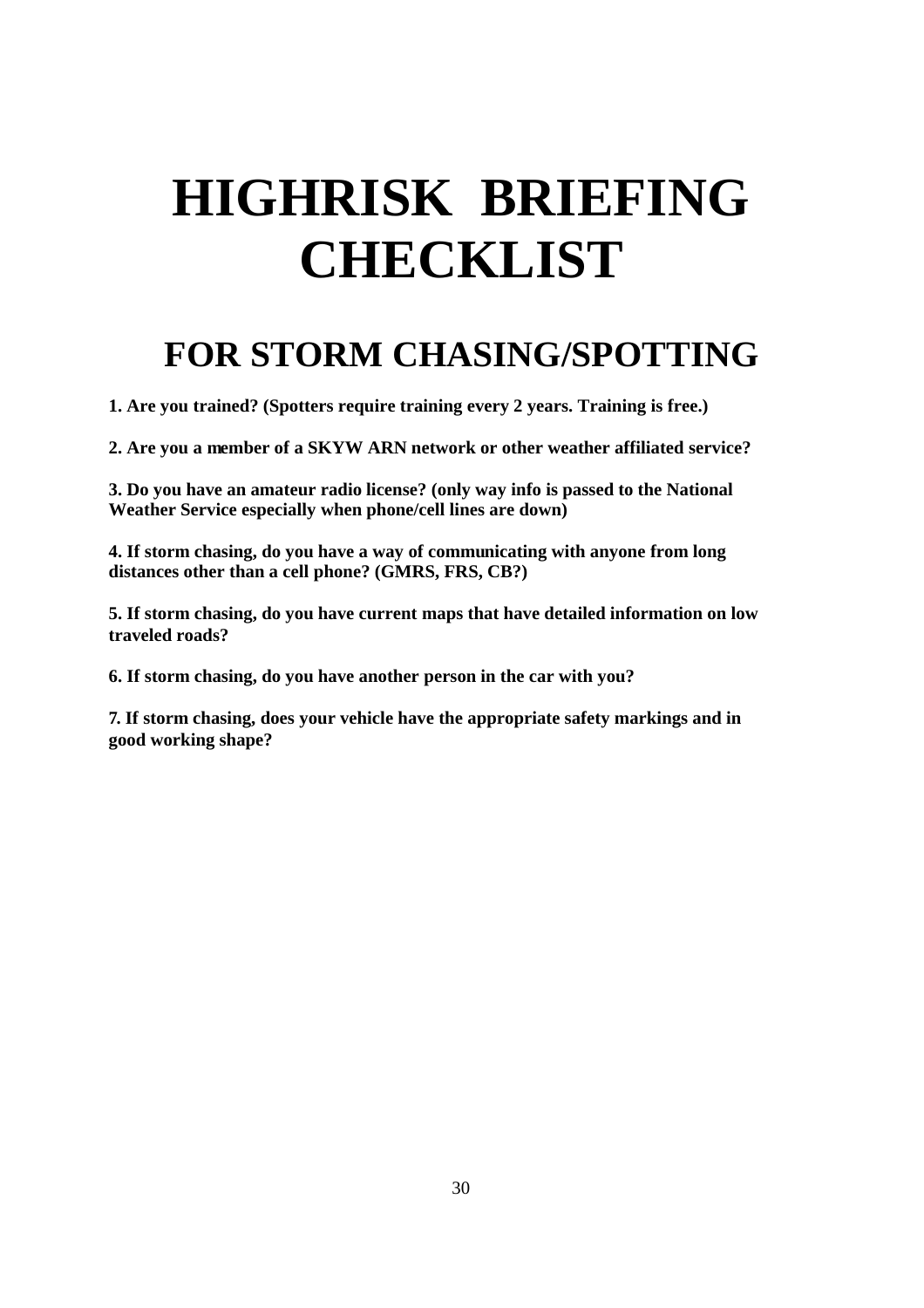#### **NOODLING FOR CATFISH**

**1. How long have you been noodling?**

**2. Do you have a current fishing license? Have you read the current state fishing regulations?**

**3. Always use the buddy system, never go alone.**

**4. One individual should always stay above water at all times.**

**5. Water shoes or tennis shoes will be worn, never go barefoot.**

**6. Always let somebody know where you will be noodling and when you plan on returning.**

**7. Never noodle if thunderstorms are predicted in the forecast.**

**8. Is it considered safe and is it legal in the areas you plan to noodle in ?**

**9. Have you attended any safety courses? If yes, what courses and how long ago?**

**10. How often do you perform this activity?**

**11. Before noodling, have you talk to a Conservation Officer to find out about hazards in the area(s) you plan to noodle in? i.e. Undercurrents, water levels, obstructions in the water**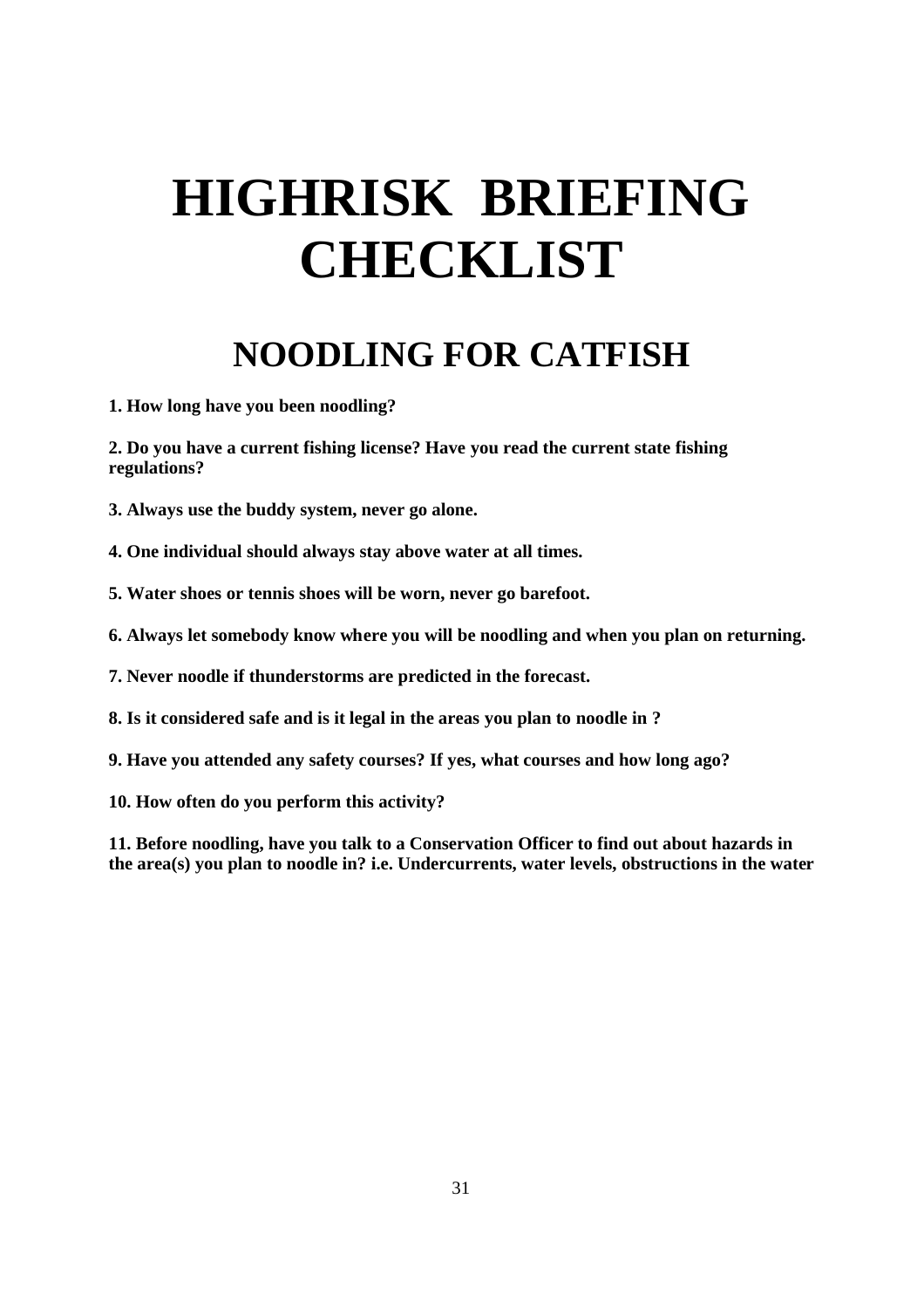# **HIGH-RISK BACKGROUND MATERIALS**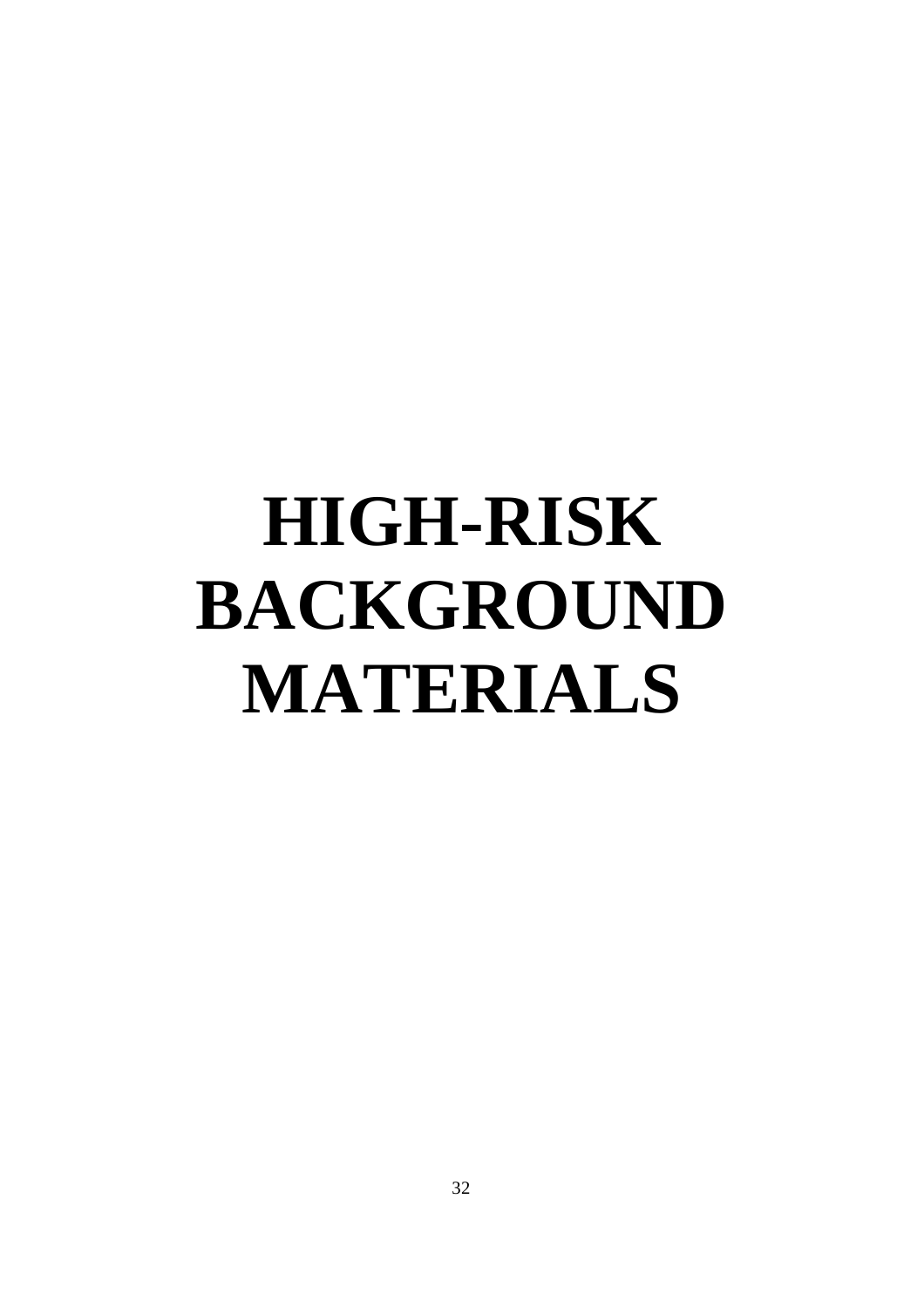### **ATV'S**

- **- Do not ride double; the unique handling characteristics of the ATV require that the operator shift body weight and position on the seat to steer and control the vehicle. Riders hamper the operator's ability to steer and control the ATV.**
- **- A hands-on training course, given by a competent instructor, is necessary for all ATV operators, who must be physically strong and emotionally mature. Inexperienced drivers, in their first month of using an ATV, have 13 times the average risk of injury.**
- **- Helmets, heavy gloves and boots should always be worn. Without the protection of a helmet, the risk of severe injury or death is twice as high.**
- **- Four-wheeled ATVs are more stable than three-wheel ones. The risk of accidents is nearly twice as high with a three-wheeled ATV. Fully suspended ATVs handle better than front-only or tire-only suspended ones.**
- **- Since ATVs are small and low to the ground, they are not as visible as larger vehicles. Use lights, reflectors, and highly visible flags, so the ATV is easier to be seen.**
- **- Never ride the ATV on public roads, or with alcohol or drugs in the bloodstream. In nearly 10 percent of all injuries, and in 30 percent of all fatal ATV accidents, alcohol use was a contributing factor.**
- **- Most experts recommend that a full-face helmet always be worn when riding an ATV, It should fit snugly and be securely fastened, and bear the American National Standards Institute label (ANSIz90.1 or equivalent).**
- **- Quality boots, or over-the-ankle work shoes with good heels, are a must. No one should be allowed to operate an ATV with anything less. Ideally, the soles and heels are made of slip-resistant materials, not leather or neoprene-type materials. While motorcycle or ATV-type boots are best, a good quality pair of over-the-ankle, tightly-laced work shoes are adequate.**
- **- Normally, long-sleeved shirts, full-length trousers and well-padded gloves are recommended. Never carry passengers.**
- **- Always keep your ATV under control. Slow down, whenever conditions demand it, such as on slippery, rough terrain, on slopes or near canals and ditch banks. Ride within your own limitations and those of your ATV. Do not overload the front and/or rear carriers, and keep the load balanced.**
- **- Driving after dark increases the risk of an accident. Even with lights many hazards cannot be seen. Control of the ATV on paved surfaces is more difficult.**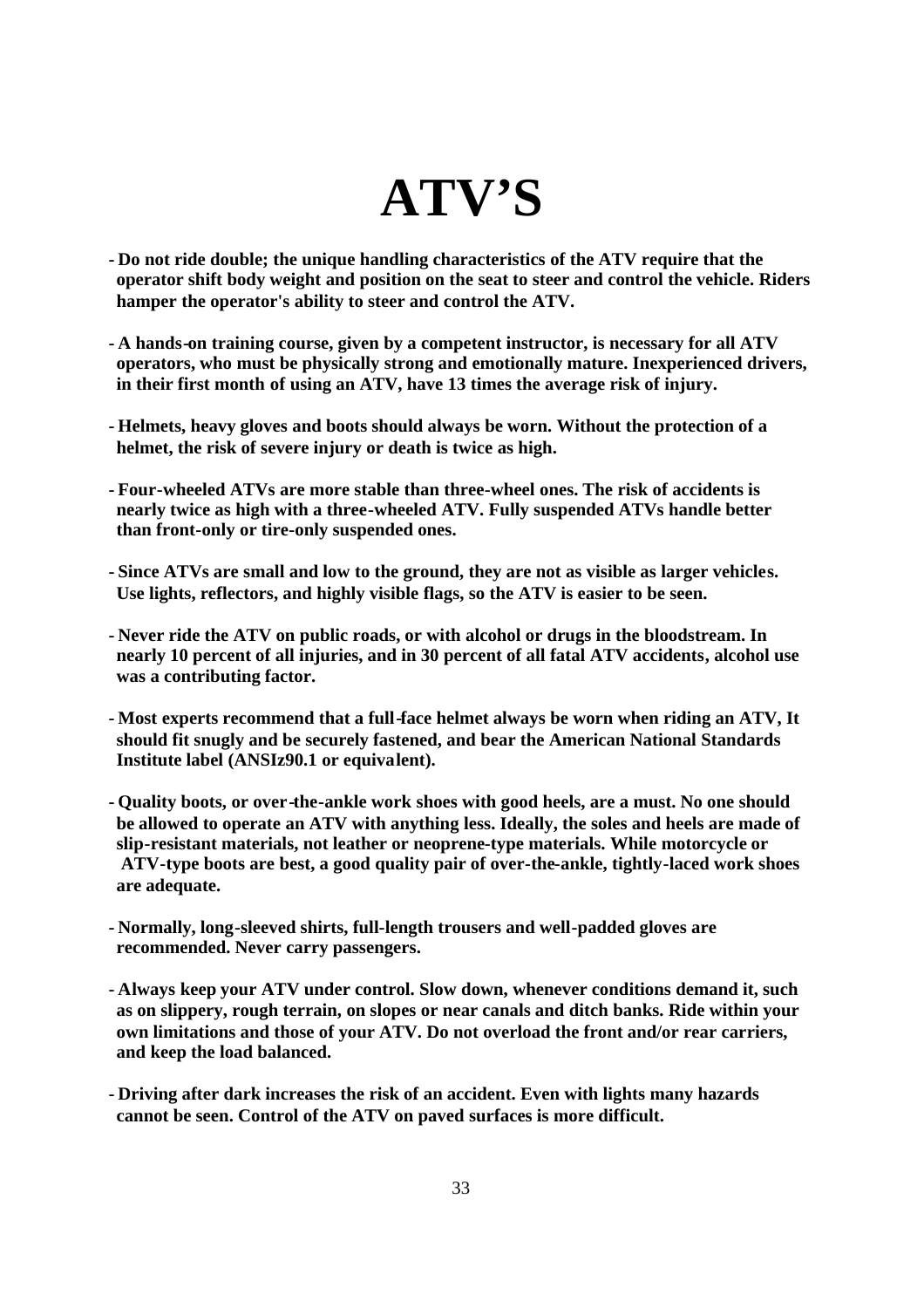## **AUTORACING**

**Auto racing is a highly regulated sport. Sanctioning bodies exist at all levels of competition to ensure fair play and safe racing conditions. Most racing events held inside the United States are sanctioned by a racing body. Each sanctioning body develops their own rules and guidelines specific to their event. Some of the major sanctioning bodies are:**

**ARCA - Automobile Racing Club of America (Oval track racing)**

**ASA - American Speed Association (Primarily oval track racing)**

**CART - Championship Auto Racing Teams (Indy car road course and oval track racing)**

**DIRT - Drivers Independent Race Teams (Dirt track racing)**

**IRL Indy Race League (Indy car road course and oval track racing)**

**NASCAR - National Association of Stock Car Racing (Primarily oval track racing)**

**NHRA - National Hot Rod Association (Drag racing)**

**NMCA - National Muscle Car Association (Drag racing)**

**SCCA - Sports Car Club's of America (Auto-cross, closed course sports car racing) USAC - United States Auto Club (Paved and dirt open wheeled racing i.e. sprint, midget modified and champ)**

**WoO - World Of Outlaws (Primarily dirt oval open wheeled sprint style racing) Most racing events in the driving area falls under the jurisdiction of one of the following national racing bodies: SCCA, NASCAR, NHRA, and NMCA.**

**Each racing sanctioning body has own stringent safety rules however, as a minimum the following safety items are required for competitive wheel to wheel racing. (This does not apply to Auto Cross)**

**- Protective Gear**

- **-- Helmet in case of an accident, the helmet will absorb any shock delivered to the head**
- **-- Face shield or goggles to protect your eyes from glare**
- **-- Gloves made of nomex and covered with leather or other protective material**
- **-- Fire retardant race suit**
- **-- Fire retardant underwear preferably nomex**
- **-- Racing footwear and fire retardant socks**
- **-- Fire retardant head sock**
- **- Safety Equipment**
	- **-- Roll Cage secured to frame or as part of the frame**
	- **-- Fire suppression system**
	- **-- Fuel Cell (a foam filled tank designed to prevent explosion in case of rupture)**
- **-- Five point body harness (a real seat belt)**

**-- Racing seat**

**It is recommended that the driver complete a racing school prior to racing a vehicle. It is also recommended that the driver start at the lowest level of racing and progress upward from this point. (Most sanctioning bodies require demonstration of proficiency at each level prior to graduating to a faster car.)**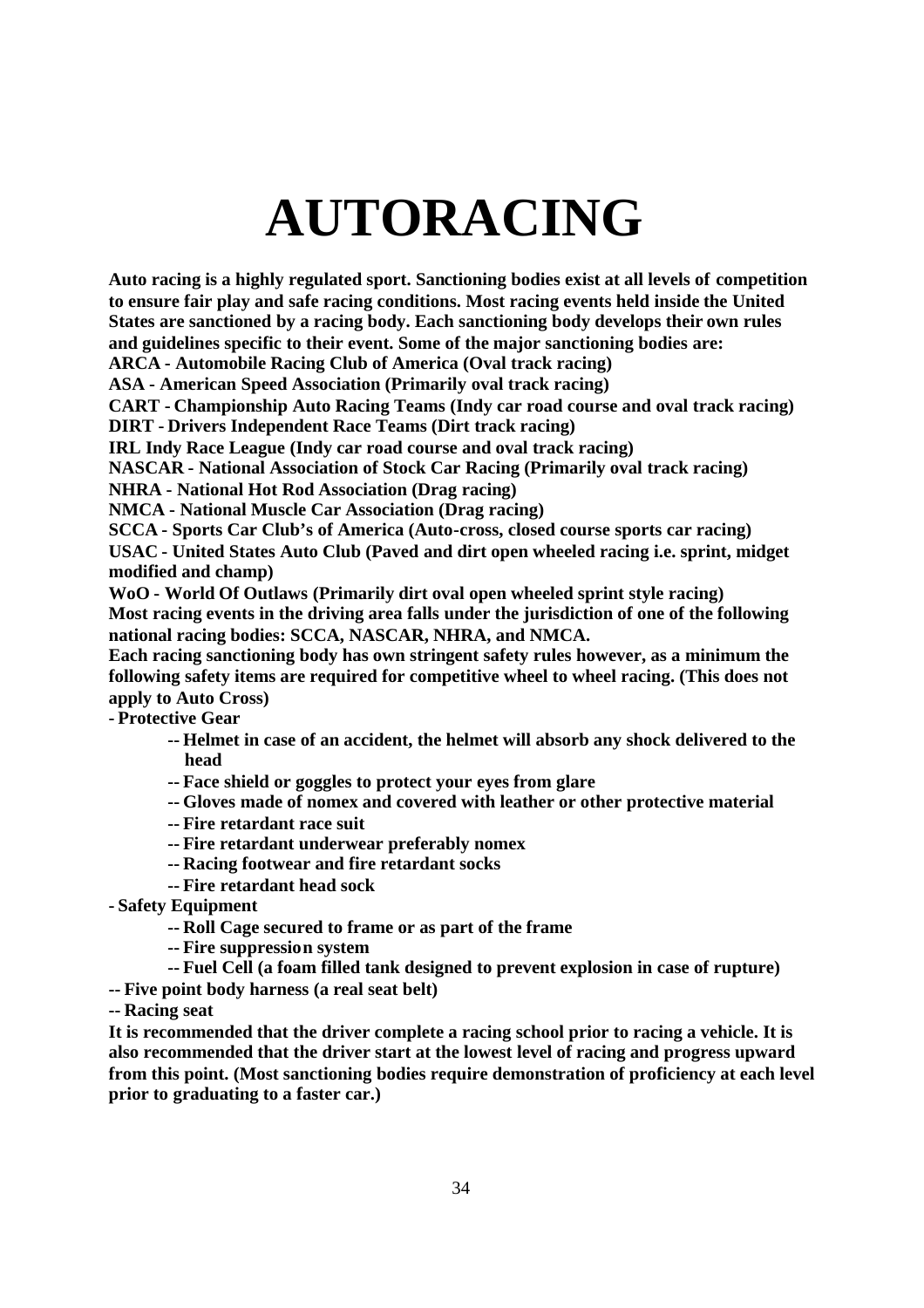## **BUNGEEJUMPING**

**- Bungee jumping is not addressed in AFR 215-49. Therefore, bungee jumping is not sanctioned by the Air Force Morale, Welfare, and Recreation Safety Program. - Widespread popularity has resulted in increasing numbers of deaths and injuries being reported.**

- **-- Simple errors (i.e. overestimating bungee cord footage, equipment failure,**
- **broken cord) could mean the jumper's doom.**
- **-In US, bungee jumps are made from several locations**
	- **-- Legal jumps can be made from bungee jumping towers, cranes and tethered hot air balloons.**
	- **-- Unofficial and illegal jumps are made from bridges over river gorges, and sides of mountains and such popular places as the Golden Gate Bridge.**

**- To minimize the chance of injury, most legal sites have safety systems installed (i.e. air bags, harnesses). Some are regulated by the North American Bungee Association (NABA) which is a regulating body which sets safety guidelines and investigates bungee jumping operations in US.**

**- Some safety suggestions**

- **-- Ensure that you meet the weight requirements. One standard being used is 2 1/2 times a person's body weight with a 240-lb maximum.**
- **-- The waist harness, with an upper torso and lower torso fitting, should distribute the pull of the jump evenly over the entire body. Harnesses should be color-coded along with the appropriate bungee cord to insure the jumper's weight is matched with the bungee cord designed for their weight.**
- **-- Air bags that are used as safety devices are the same used by fire departments and stunt men. An example is a 500 sq ft air bag rated for a 100 ft freefall.**
- **-- Ensure that the staffing crew is cardiopulmonary resuscitation (CPR) certified with extensive classroom training on bungee jumping and at 15-20 hours of hands-on experience.**

### **HANGGLIDING**

#### **- Protective gear**

- **-- A protective helmet, such as an Alpine climber's type, should be used. A hard hat should not be used since it has no chin strap and could be swept away during flight.**
- **-- Goggles are recommended, but not required. They are beneficial when landing in heavy brush. If you use goggles an all-transparent type should be used.**
- **-- A light jacket or long-sleeve shirt should be worn. In case of cold weather, a skin diver's wet suit may be used. Sturdy boots and gloves are also required safety items. You must ensure all garments fit tightly so that air drag will not impede your flight.**
- **- Glider**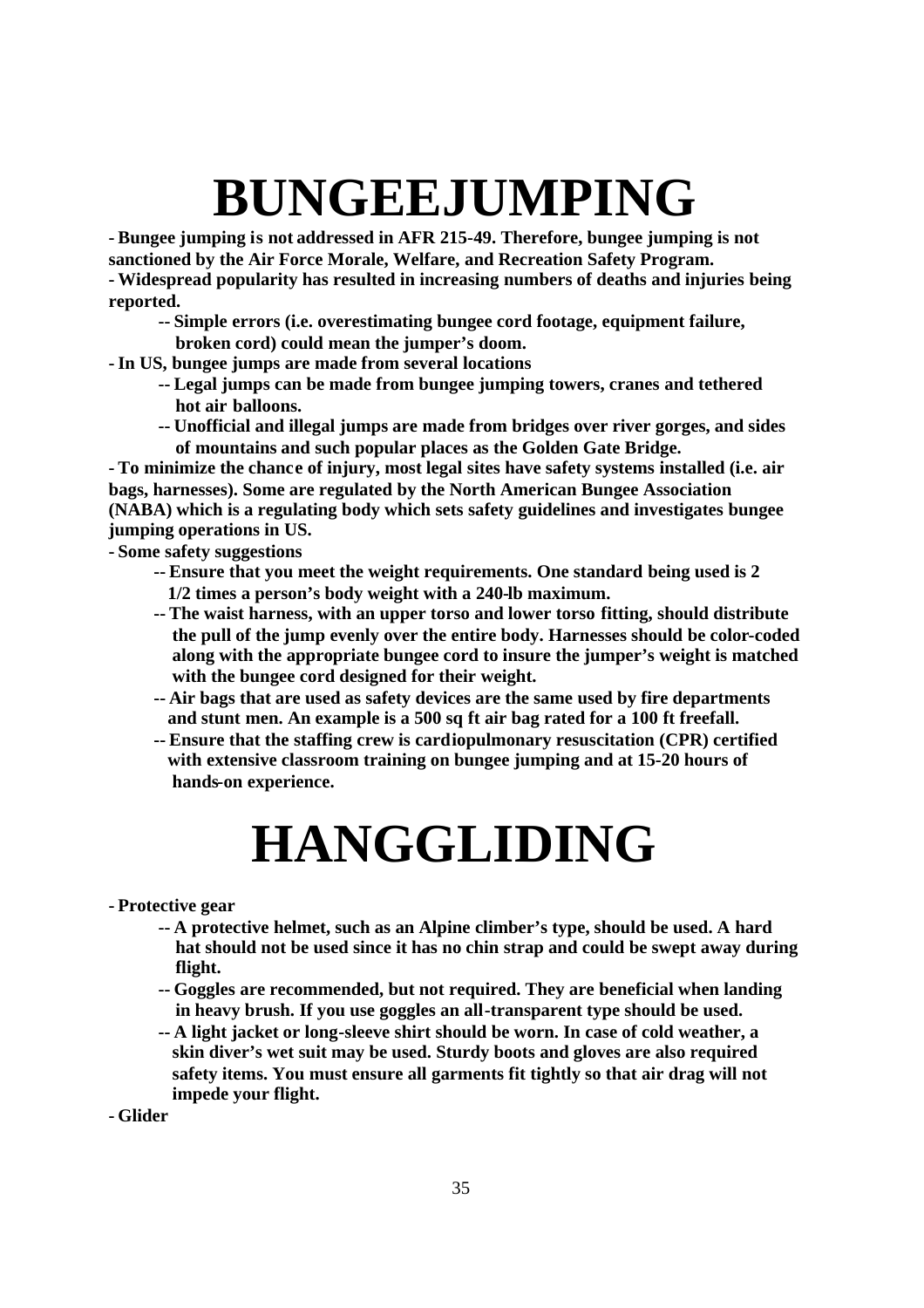- **-- The glider should conform to Category I specifications of the Hang Glider Manufacturers Association.**
- **-- After assembly at the site, walk around the structure and inspect every joint. --- ensure all nuts are screwed on tight**
	- **--- secure all pip pins**
	- **--- ensure cables are not frayed**
	- **--- ensure all aluminum parts are not bent or cracked**
	- **--- ensure cloth is not torn**
	- **--- ensure wires are tight**
	- **--- ensure all flying surfaces are aligned**
	- **--- ensure material is not worn or out of shape**
- **-- Use the "buddy system" when strapping into the harness.**
	- **--- ensure all buckles, Velcro and seams are in good condition**
	- **--- fasten harness securely to kite**
	- **--- ensure balance is adjusted for the current pilot**
- **-- For fixed-wing gliders, the proper alignment of all surfaces is essential for safety. The pilot should sight along the centerline of the keel from the front of the plane to check for warped surfaces.**
- **- Wind conditions**
	- **-- Check the wind conditions at the site. If you are unfamiliar with the area, place and observe the position of streamers on the branches along the hill.**
	- **-- DO NOT FLY IN WINDS OVER 20 MPH. Ten mph is the ideal condition for flying.**
- **- Landing site**
	- **--Inspect site before flying to ensure all obstacles have been cleared**
	- **-- Have someone standby at the site for assistance**
- **- Pilot**
- **-- Weight should be kept low**
- **-- DO NOT FLY IF UNDER THE INFLUENCE OF ANY CHEMICAL SUBSTANCE**
- **-In-flight rules**
	- **--The nose should be kept level. Anything more than 30 degrees from normal flight is considered dangerous.**
	- **-- Courtesy**
		- **--- Lower of two kites has right of way**
		- **--- Pilot being overtaken has right of way**
		- **--- When overtaking, ensure that downwash does not affect the lower kite's flight path**
		- **--- Keep to the right when encountering opposing traffic. If you are next to a ridge, stay as close to the ridge as safely possible. Never force another pilot closer to a ridge than he/she already is.**
		- **--- First pilot into a thermal determines direction of rotation to avoid headon collision**

**- There are several situations that are unsafe and should be avoided.**

**-- Do not have the glider towed by any sort of motor vehicle.**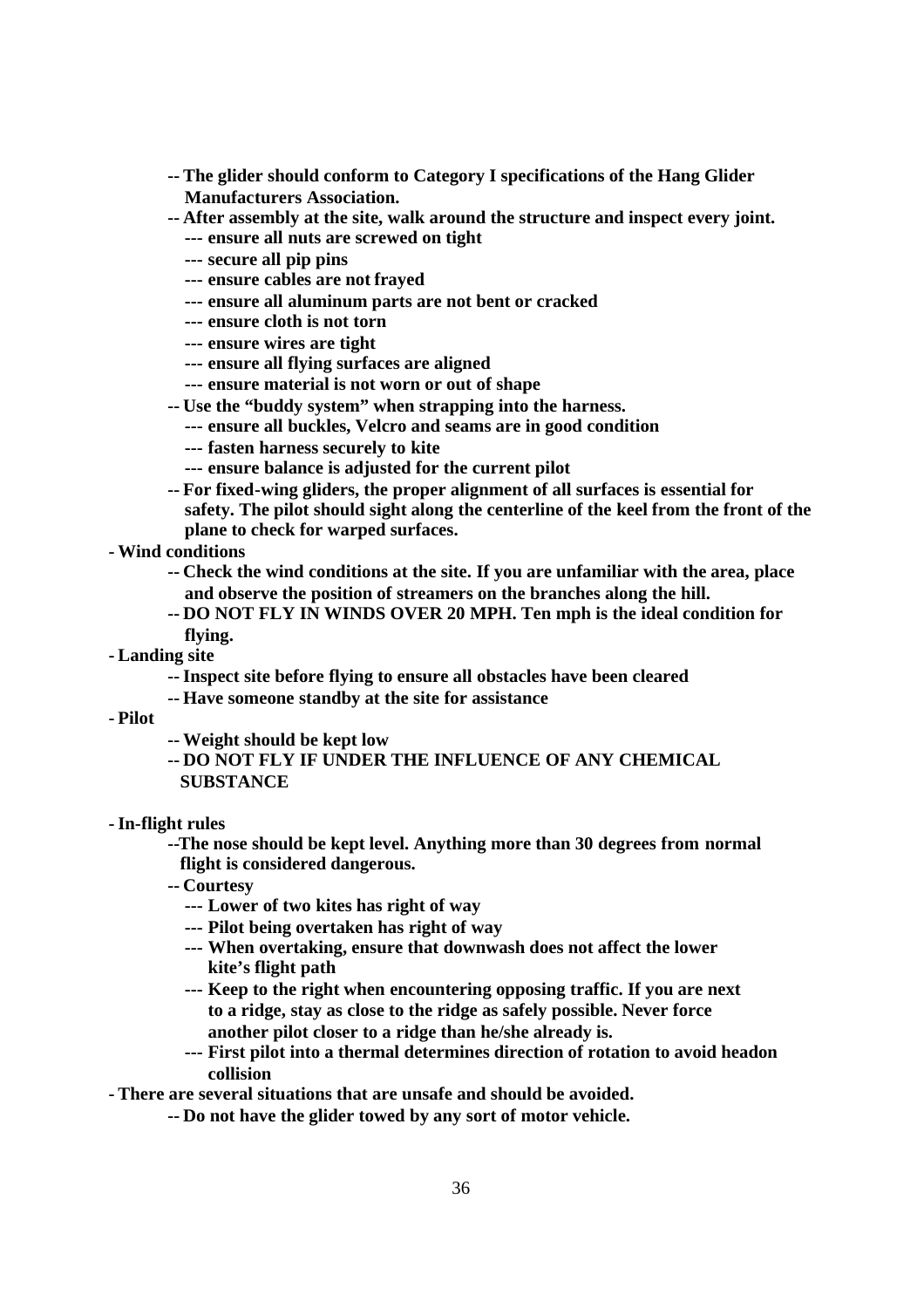- **-- Do not fly over water.**
- **-- Do not fly near buildings, high-tension wires, water towers, or other manmade obstacles.**
- **- The FAA does not have a published guideline concerning hang gliding, but offers a few suggestions.**
	- **-- Limit altitude to 500 ft above general terrain**
	- **-- Do not fly within controlled airspace or within five miles of the boundary of an uncontrolled airport**
	- **-- Do not fly within 100 ft radius of buildings, populated areas or assemblages of persons**
	- **-- Stay clear of clouds**

### **MOUNTAINCLIMBING**

- **- Altitude is defined as follows**
	- **-- High (8000-12000 feet [2438-3658 meters])**
	- **-- Very High (12000-18000 ft [3658-5487 meters])**
	- **-- Extremely High (18000+ ft [5500+ meters])**
		- **- Altitude illnesses are caused by the reduced amount of oxygen available at higher altitudes. Since the amount of oxygen required for activity is the same, the body must adjust to having less oxygen. In order to properly oxygenate the body, your breathing rate (even while at rest) has to increase. In addition, high altitude and lower air pressure causes fluid to leak from the capillaries which can cause fluid build-up in both the lungs and the brain. Continuing to higher altitudes without proper acclimatization can lead to potentially serious, even life-threatening illnesses.**
- **- Acclimatization**
	- **-- The major cause of altitude illnesses is going too high too fast. Given time your body can adapt to the decrease in oxygen molecules at a specific altitude. This process is known as acclimatization and generally takes 1-3 days at that altitude.**
	- **-- A number of changes take place in the body to allow it to operate with**
		- **decreased oxygen**
		- **--- The depth of respiration increases**
		- **--- Pressure in pulmonary arteries is increased, "forcing" blood into portions of the lung which are normally not used during sea level breathing**
		- **--- The body produces more red blood cells to carry oxygen**
		- **--- The body produces more of a particular enzyme that facilitates the release of oxygen from hemoglobin to the body tissues**
- **- Prevention of Altitude Illnesses**
	- **-- Prevention of altitude illnesses falls into the categories of proper**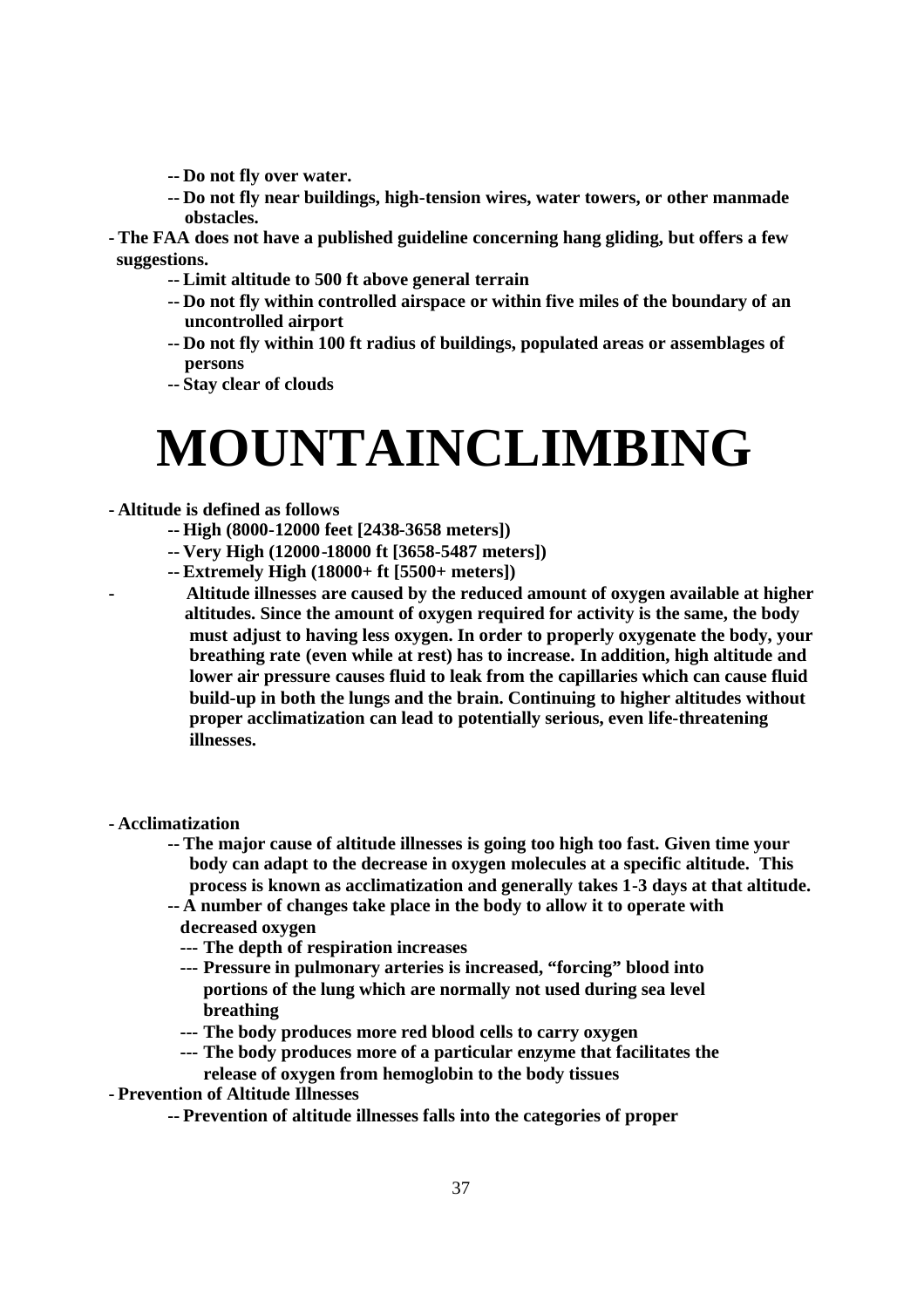**acclimatization and preventive medications**

- **-- A few guidelines for proper acclimatization are as follows**
	- **--- Don't fly or drive to high altitude. Start below 10000 feet (3048 meters) and walk up. If you do fly or drive, do not over-exert yourself or move higher for the first 24 hours.**
	- **--- If you go above 10000 feet, only increase your altitude by 1000 feet (305 meters) per day and for every 3000 feet (915 meters) of elevation gained, take a rest day.**
	- **--- "Climb high and sleep low". You can climb more than 1000 feet in a day as long as you come back down and sleep at a lower altitude.**
	- **--- If you begin to show symptoms of moderate altitude illness, don't go higher until symptoms decrease**
	- **--- If symptoms increase, go down**
	- **--- Keep in mind that different people will acclimatize at different rates. Make sure all of your party is properly acclimatized before going higher.**
	- **--- Stay properly hydrated**
	- **--- Don't over-exert yourself when you first get up to altitude. Light activity during the day is better than sleeping because respiration decreases during sleep, exacerbating the symptoms**
	- **--- Avoid tobacco, alcohol and other depressant drugs including barbiturates, tranquilizers and sleeping pills. These depressants further decrease the respiratory drive during sleep resulting in a worsening of the symptoms**
- **--- Eat a high carbohydrate diet while at altitude**
- **--- The acclimatization process is inhibited by dehydration, over-exertion and alcohol and other depressant drugs**
- **-- Preventive medications**
	- **--- Diamox (Acetazolamide) allows you to breathe faster so that you metabolize more oxygen, thereby minimizing the symptoms caused by poor oxygenation. This is especially helpful at night when respiratory drive is decreased**
	- **--- Dexamethaxone (a steroid) is a prescription drug that decreases brain and other swelling reversing the effects of Acute Mountain Sickness (AMS). It may be combined with Diamox**

### **RODEO**

- **- Use common Sense**
	- **-- Stay away from areas that are off-limits. A few examples of off-limits areas are: livestock pens that are being used to hold animals that are less than friendly; high vehicle traffic areas and areas where livestock and/or people are moving through at high rates of speed.**
	- **-- Be aware of your surroundings at all times. Many times people are caught off guard when angry animals decide to use an unsuspecting person as a play toy.**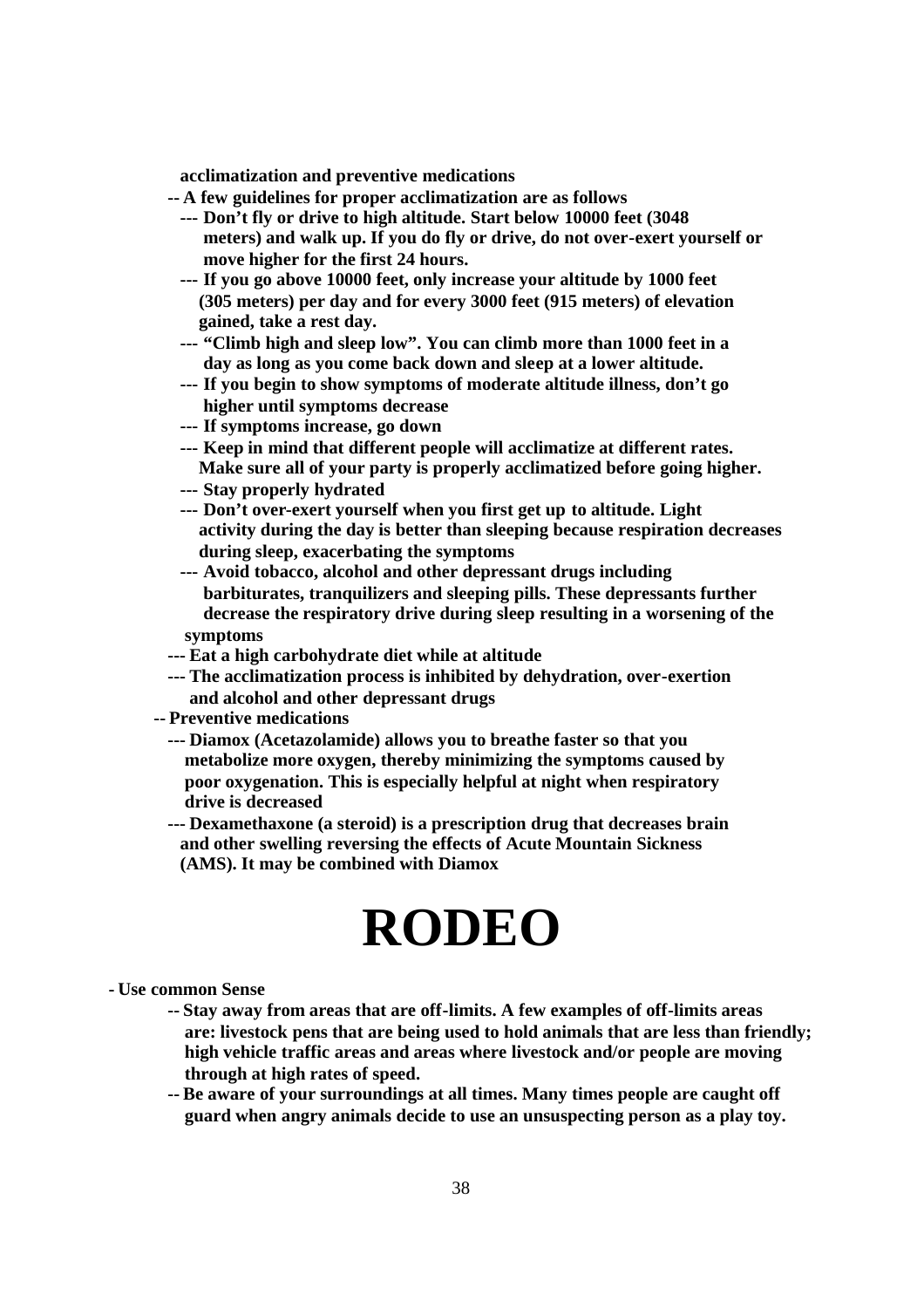**Stay alert!**

- **- Use proper safety equipment**
	- **-- Many kinds of safety equipment are available to rodeo participants. The Kevlar vest is very popular and provides excellent protection without compromising mobility. Many injuries have been prevented by the use of Kevlar vests. Helmets are available for use during rodeo events but at the present time need to be refined to permit better peripheral vision that is needed in many situations. There are also neck and knee pads available that offer excellent protection to those areas.**
	- **-- Bullfighters are not safety equipment but do protect bullriders from angry animals. When you dismount be sure to get away quickly. The bullfighters will do their best to protect you but they can only do so much.**
	- **-- For male rodeo participants the use of an athletic supporter is highly recommended.**
- **- Preparation is paramount**
	- **-- Rodeo participants need to be in excellent physical shape. Exercise frequently and be sure to thoroughly warm up and stretch all muscles prior to your event.**
	- **-- Good mental preparation is very important. Do not go to a rodeo if you are having problems with finances, family or work. You need to have a clear head and be able to concentrate on what you are doing.**
	- **-- Do not consume alcoholic beverages within eight hours of any rodeo event. Alcohol impairs your reflexes and judgment along with many other mental functions.**
	- **-- Make sure your rodeo equipment is in excellent shape. A thorough inspection of all equipment before each rodeo is a must. After all, rodeo rules state that you cannot compete if you have broken equipment.**
- **- Get proper training**
	- **-- There are many "rodeo schools" out there that are staffed by professionals with many years of experience. Although some of these schools can be expensive, the quality of the education outweighs the cost.**
	- **--Get plenty of experience before your first rodeo. There are many rodeo stock contractors and ranchers who have animals that young rodeo participants can use to train on. It is not wise to go out and jump on the first animal you see.**
	- **-- Rodeo is dangerous only if you make it dangerous!—**

### **SCUBA**

**Because of lack of frequency of diving by most sports divers, it is important that any certified divers be screened and evaluated by a certified diving instructor before participating in SCUBA dives. The skills to be evaluated include the following:**

- **- Use of buoyancy control device**
- **- Giant stride entry**
- **- Removal and replacement of weight belt**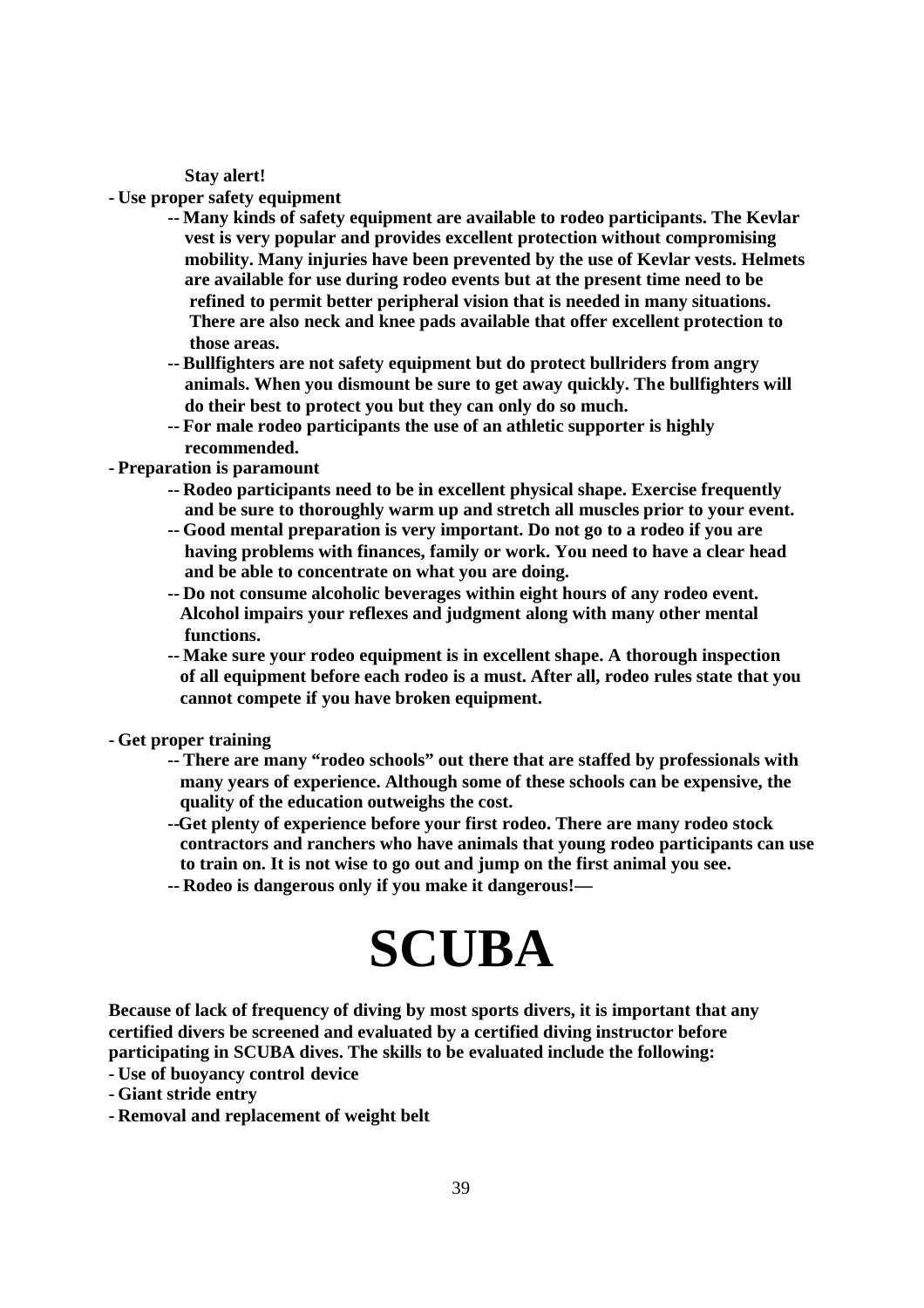- **- Neutral buoyancy**
- **- Snorkel to regulator exchange**
- **- Removal and replacement of scuba unit under the water**
- **- Face mask removal, replacement, and clearing**
- **- Emergency swimming ascent**
- **- Alternate air source ascent**
- **- Predive safety drill**
- **- Five-point ascent and descent**
- **- Deepwater exits**
- **- Simulation of surface procedures**
- **Asthma/Reactive Airwave Disease (RAD) as Related to Scuba Activities**
- **- Persons with symptomatic or active asthma/RAD (commonly known as asthma or bronchial asthma) should not be allowed to scuba dive. This would include, at a minimum, anyone who:**
- **-Is currently taking medication for asthma/RAD**
	- **-- Has received treatment for bronchospasm in the past five years**
	- **-- Has exercised induced brochospasm**
	- **-- Has cold-induced bronchospasm**
- **- Persons with asymptomatic asthma/RAD who wish to scuba dive should be referred to a pulmonary medical specialist who is also knowledgeable about diving medicine for a complete medical examination, including exercise and bronchial challenge testing. Any determination of fitness for diving must be made on the basis of such examination and specific testing.**

#### **Water Clarity**

- **- Swimming activity in turbid water should be limited to surface swimming. Turbid water exists when a 12-inch white disk at the depth of 3 feet is not visible from above the surface of the water. Underwater swimming, headfirst entry (except for racing dives), and board diving are not recommended in turbid water.**
- **- Snorkeling and scuba skills should be taught and practiced only in clear water. Clear water exists when a 12-inch disk at a depth of 8 feet is visible from above the surface of the water.**

#### **Certification**

**- Any military member possessing, displaying, or using scuba should be currently certified by the National Association of Underwater Instructors (NAUI) or the Professional Association of Diving Instructors (PADI). These two agencies are recognized nation wide for scuba training and instruction. Alternatively, if PADI or NAUI training and instruction is not available, certification may be accepted from other agencies that comply with Recreational Scuba Training Council (RSTC) guidelines. - Student dives must be under the supervision of a currently certified NAUI or PADI instructor.**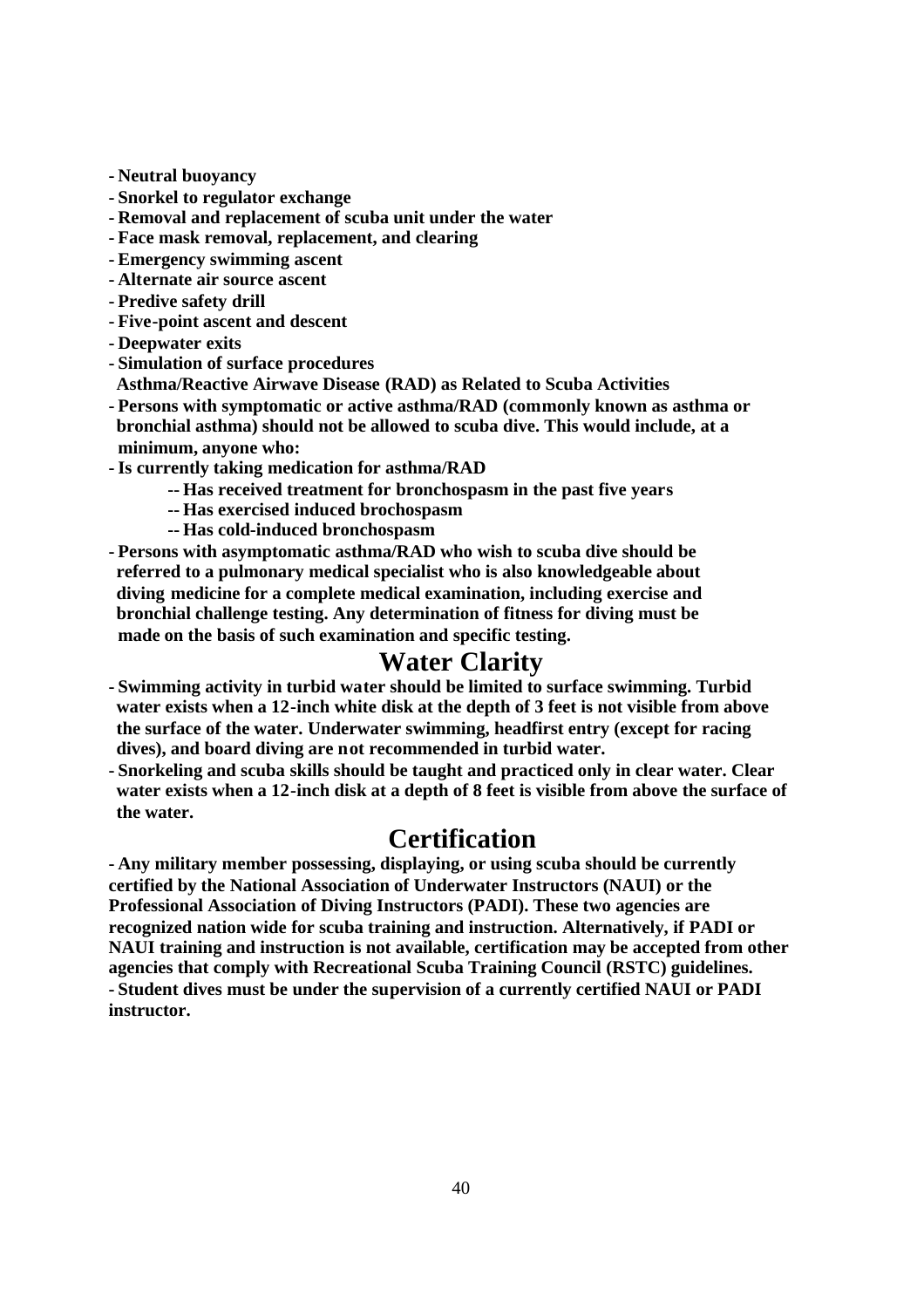### **SKYDIVING**

#### **- Protective Gear**

- **-- Helmet - in case of an emergency or hard landing where a PLF is to be**
- **executed, the helmet will absorb any shock delivered to the head.**
- **-- Goggles**
	- **--- In freefall, a person will fall at an average terminal velocity of 120 ft/s.**
	- **--- Goggles will protect your eyes from the high winds so that you can use your visual references.**
- **-- Gloves are recommended but not necessary for freefall.**
- **-- Proper footwear is necessary to protect your body, in particular your joints, from the shock of landing. Though flaring upon landing eases the shock, the impact can cause damage if experienced over a long period of time.**

#### **- Avoiding canopy collisions**

- **--If possible, don't pull chute.**
	- **--- Keep flying to avoid collision**
	- **--- If already pulled, fly hard until line stretch**
- **-- Develop and practice a maneuver (i.e. dive-turn, barrel roll, loop) that will fly you around an obstacle**
- **--If you should get hit by a deploying pilot chute or bag, quickly knock it to one side as you fall off toward the other side**
- **-- Use risers to avoid traffic by steering canopy to the right to avoid a head-on collision**
- **-- A hook knife is useful**
	- **--- Cut away from an entanglement**
	- **--- Should be accessible to either hand and deployed quickly.**
	- **--- Communicate with your tangle-partner and check canopies and altitude**
- **-- Plan for any emergencies on the ground and practice before boarding the plane**
- **- Malfunctions**
	- **-- Hard pull**
		- **--- If the closing pin is stuck in the closing loop, the ripcord will not pull easily when initiated, resulting in a hard pull**
		- **--- When a hard pull is encountered, the jumper should immediately pull the reserve ripcord**
	- **-- Floater**
		- **--- For ripcord systems, a floater malfunction occurs when the ripcord handle comes free of the Velcro support**
		- **--- Ripcord floaters can be found by visually following the ripcord housing and grasping the ripcord cable with both hands and then pulling**
		- **--- Floaters on pull-out systems may be found quickly following the container pack with your hand towards the pin**
		- **--- The direction a jumper pulls on a handle can be critically important in throw-out systems. Pilot chutes can be easily trapped inside pouches by an incorrect pull direction.**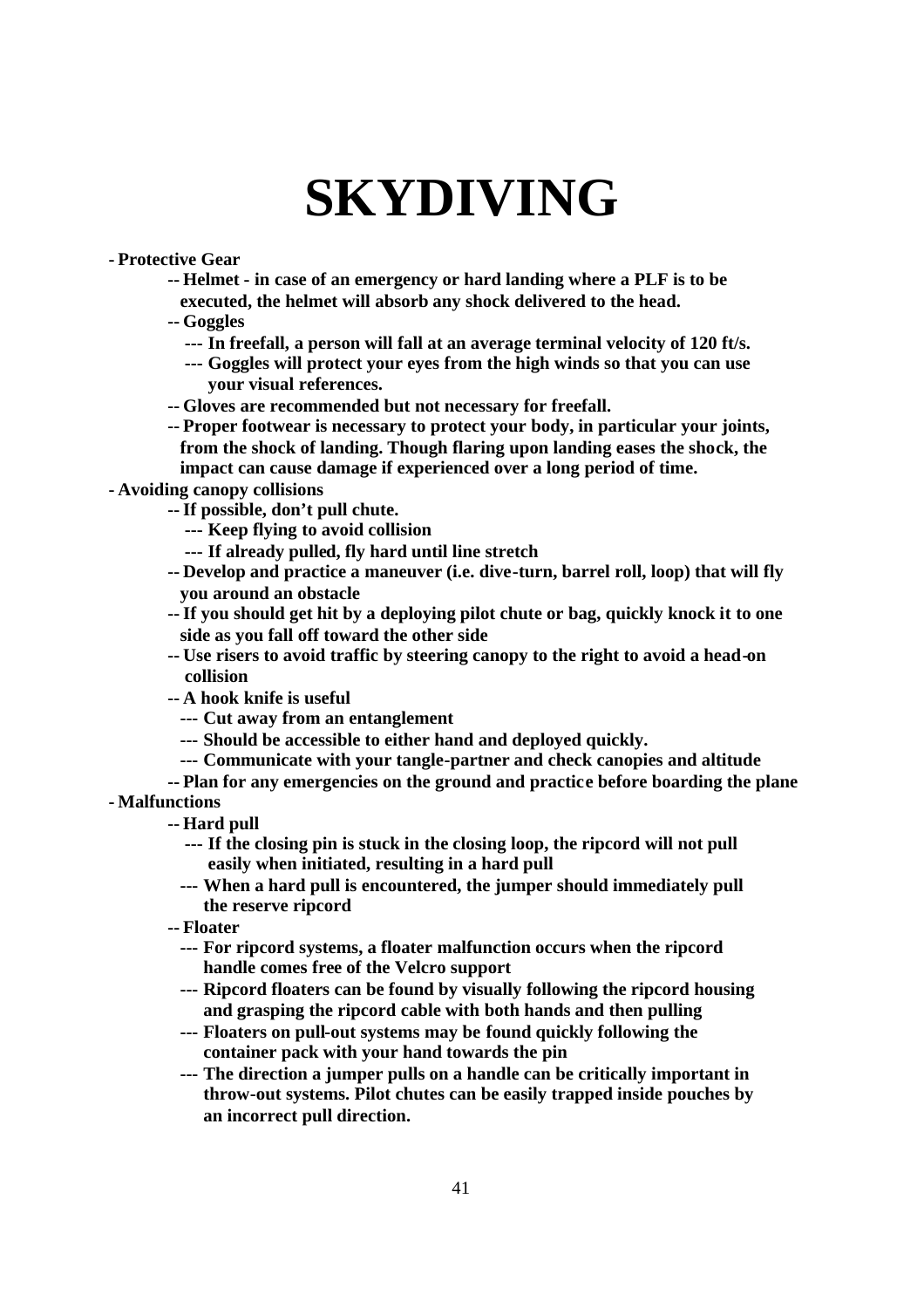**--- If a handle cannot be found in two tries, it is suggested to immediately deploy the reserve parachute.**

**-- Bag lock**

- **--- In the case of a bag lock, the bag does not open to release the canopy.**
- **--- When faced with bag lock, the reserve should be deployed.**
- **-- Totals**
	- **--- Can be packed in by misrouting the short bridle line around the base of the pilot chute.**
	- **--- A proper pin check, given before donning the gear, can easily detect this malfunction.**
	- **--- When a total is experienced, the reserve ripcord should be pulled.**

**-- Streamer**

- **--- A streamer occurs when the canopy fails to inflate.**
- **--- The jumper must release and deploy the reserve.**
- **-- Horseshoe**
	- **--- A horseshoe malfunction occurs when the pilot chute's bridle line, upon deployment gets caught or wrapped around one of the jumpers appendages. The rest of the chute deploys but the canopy fails to inflate.**
	- **--- The jumper must try to break away from the tangle so that the canopy will inflate or at least free it from his/her body so that the jumper has a streamer that he/she can cut away from and release the reserve.**
- **-- Premature openings**
	- **--- If the container opens inadvertently in the ripcord or pull-out systems, then a normal deployment is most likely to occur because the pilot chute should catch air and inflate first.**
	- **--- In a throw-out system, the bag and canopy can emerge from the container and flap above a jumper's back while the pilot chute remains stowed inside its pouch. This situation is almost a horseshoe malfunction.**
- **-- Pilot Chute-In-Tow**
	- **--- A pilot chute in tow malfunction occurs when the pilot chute cannot pull the curved closing pin from the closing loop.**
	- **--- The pilot chute may be caught in the burble formed directly above the jumper's back. By changing the air flow over the back, the pilot chute may be able to catch enough wind to deploy the rest of the canopy.**
	- **--- If this does not work or at low altitude, pull the reserve immediately. After initial shock, the canopy should be checked to ensure the jumper has a good canopy.**
	- **--- Twisted risers can be fixed by grabbing the risers and pulling them apart by moving the body in a bicycling motion.**
	- **--- Broken lines are not necessarily a total malfunction. The rest of the continuity check should be conducted, if the canopy can be handled. If not, the jumper should cut away and release the reserve.**
	- **--- Broken steering cables can be compensated for by simply using the risers instead. Stow the good steering cable if the other is broken and use both risers.**
	- **--- End cell closure can be resolved by attempting to inflate them again.**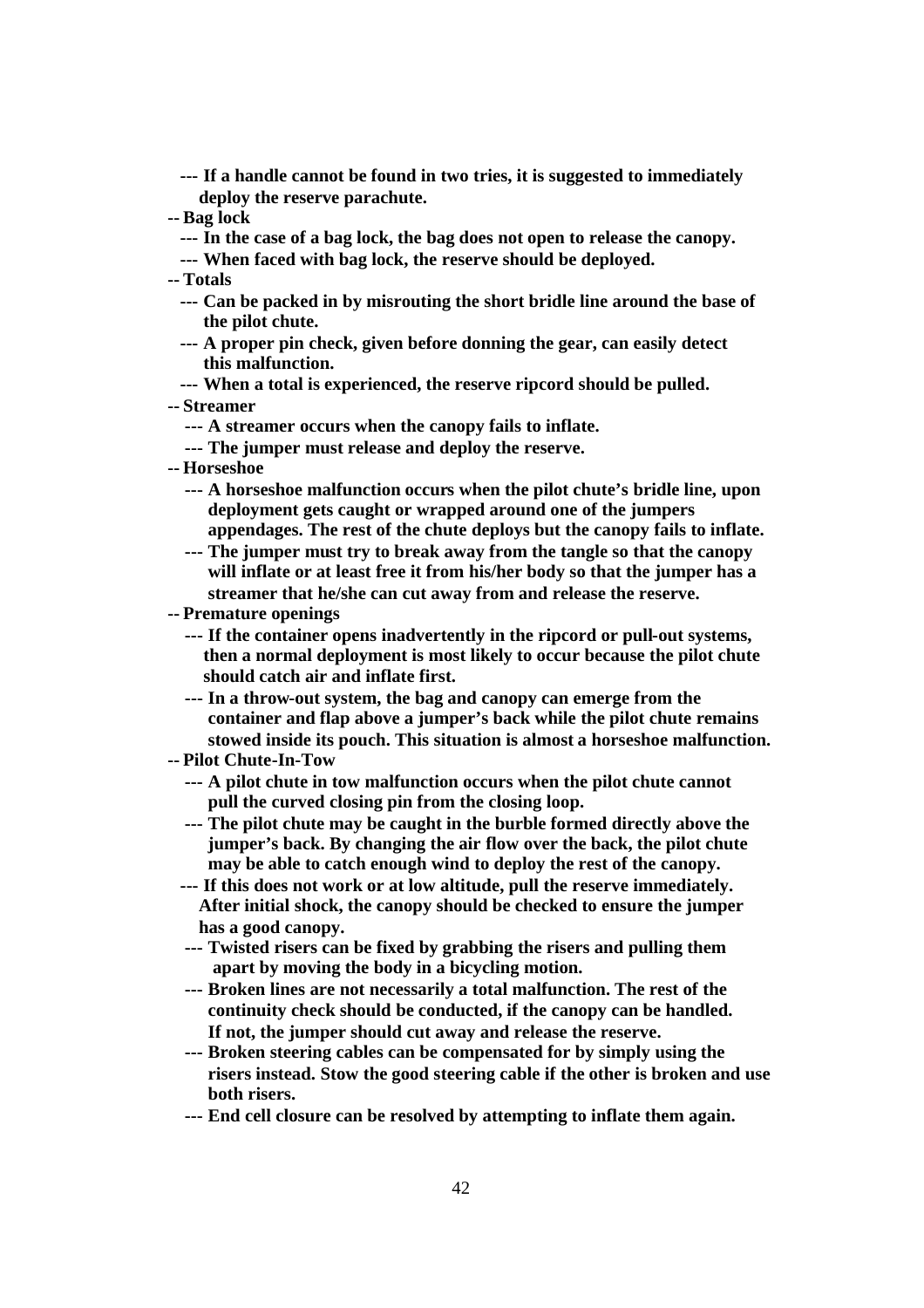**This is done by pulling both steering lines simultaneously to the stall point and holding until the end cells are inflated again. The jumper must be careful not to stall the whole canopy while attempting this maneuver.**

**- Rest**

- **-- Before any jump is attempted, the jumper should adhere to all standards applying to crew rest similar to those who fly aircraft.**
	- **--- 12 hours bottle-to-throttle (i.e. no drinking twelve hours before activity)**
	- **--- eight hours uninterrupted rest time (i.e. not necessarily sleeping, just "opportunity" to rest)**

## **WHITEWATER RAFTING/ACTIVIES**

**Most white water accidents are caused by the lack of discipline. Almost every accidental drowning can be attributed to the violation of one or more of the following key points. Buddy System**

**- All activities afloat should adhere to the principles of the buddy system. The buddy system assures that for every person involved in an aquatics activity, at least one other person is always aware of his or her situation and prepared to lend assistance immediately when needed.**

**Skill Proficiency**

**- All persons participating in the activity must be trained and practiced in craft handling skills, safety, and emergency procedures.**

**Planning**

- **- Float Plan. Know exactly where the unit will put in, where the unit will pull out, and precisely what course will be followed. Determine all stopover points in advance. Estimate travel time with ample margins to avoid traveling under time pressures. Obtain accurate and current maps and information on the waterway to be traveled, and discuss the course with others who have made the trip under similar seasonal conditions.**
- **- Local Rules. Determine which state and local laws or regulations are applicable. If private property is to be used or crossed, obtain written permission from the owners. All such rules must be strictly observed.**
- **- Notification. The float plan should be filed with a responsible person. For activities using canoes on running water, the float plan should be filed with the local council service center. Notify appropriate authorities, such as Coast Guard, state police, or park personnel, when their jurisdiction is involved. When the you return from your trip, inform the persons given the float plan that you have returned safely.**
- **- Weather. Check the weather forecast just before setting out, know and understand the seasonal weather pattern for the region, and keep an alert "weather eye." Imminent rough weather should bring all ashore immediately.**
- **- Contingencies. Planning must anticipate possible emergencies or other circumstances**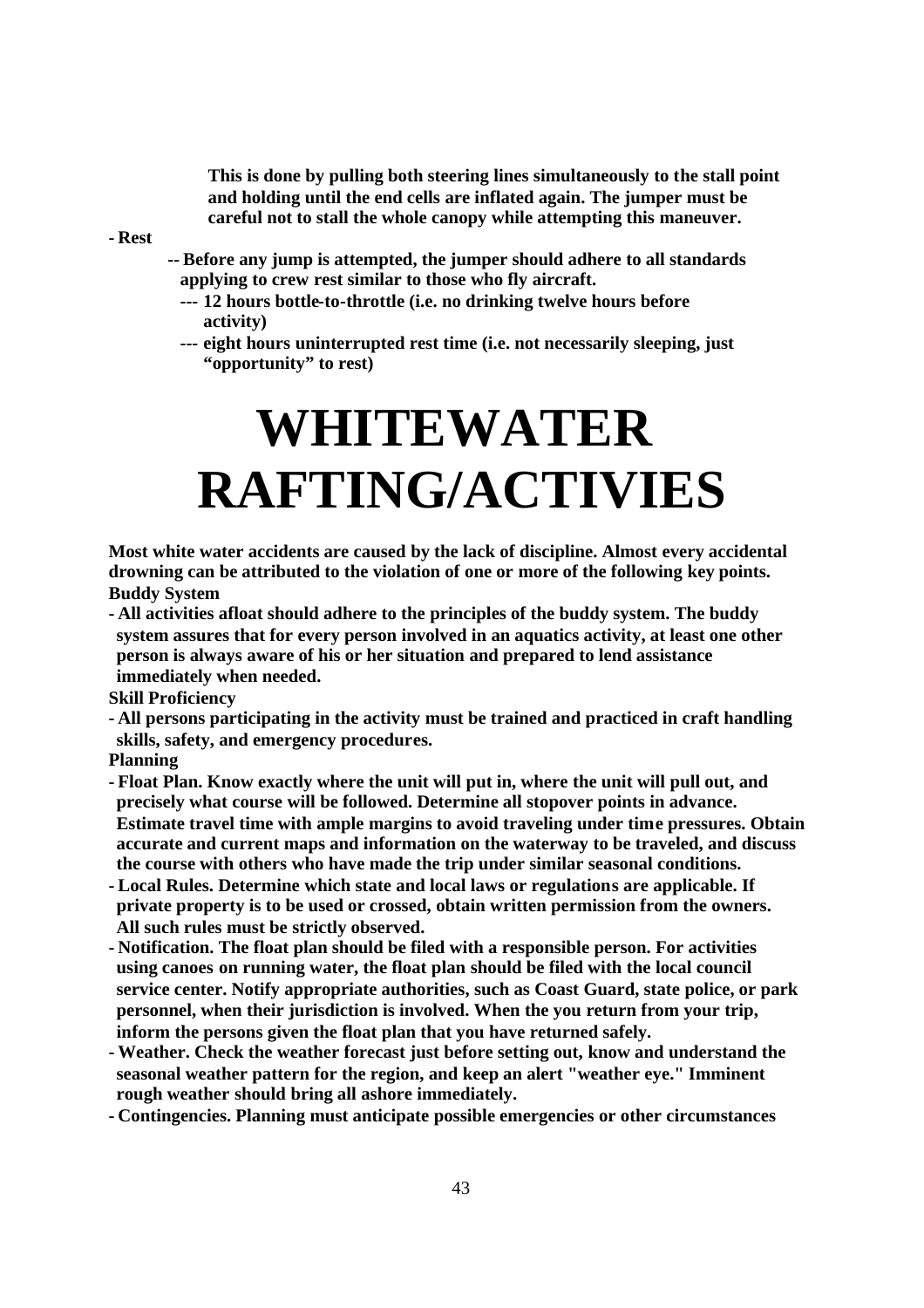**that could force a change in the original plan. Identify and consider all such circumstances in advance so that appropriate contingency plans can be developed. Equipment**

**- All equipment must be suited to the craft, to the water conditions, and to the individual; must be in good repair; and must satisfy all state and U.S. Coast Guard requirements. To the extent possible, carry spare equipment. On long trips or when spare equipment is not available, carry repair materials. Have appropriate rescue equipment available for immediate use.**

**Discipline**

**- All participants should know, understand, and respect the rules and procedures for safe unit activity afloat. When people know and understand the reason for the rules, they will observe them. Good rules do not interfere with fun. Rules for safety, plus common sense and good judgment, keep the fun from being interrupted by tragedy.**

**Personal Flotation Devices (PFD's)**

**- Properly fitted U.S. Coast Guard-approved personal flotation devices (PFDs) should be worn by all persons engaged in activity on the open water. Type II and III PFDs are recommended. Ski belts are not acceptable. Ensure you learn which type is appropriate for each specific circumstance and how to wear and check for proper fit.**

**Whitewater Safety Code**

- **- Be a competent swimmer.**
- **- Wear a PFD.**
- **- Keep your canoe under control, always!**
- **- Be aware of river hazards and avoid them.**
- **- Boating alone is not recommended; preferred minimum is three to a craft.**
- **- Be suitably equipped.**
- **- Wear shoes (tennis shoes or special canoeing shoes are best).**
- **- Tie on your glasses.**
- **- Carry knife and waterproof matches (also compass and map).**
- **- Don't wear bulky clothing that will waterlog.**
- **- Wear a crash helmet where upsets are likely.**
- **- Carry an extra paddle and canoe-repair tape.**
- **- Open canoes should have bow and stern lines (painters) securely attached. Use at least 15 feet of 1/4 or 3/8 inch rope. Secure them to the canoe so they are readily available but will not entangle feet and legs in case of a spill.**
- **-If you fall in swim on your back in fast water, keeping your feet and legs downstream and high. Keep watching ahead.**
- **- When you start to spill, keep the upstream gunwale high.**
- **-If you do spill, hang on to your canoe and get to the upstream end. (Note: If you are heading into rough rapids and quick rescue is not expected, or if water is numbing cold, then swim for shore or a rock where you can climb out of the water.)**
- **- When you are with a group:**
- **- Organize the group to even out canoeing ability.**
- **- Keep the group compact for mutual support.**
- **- Don't crowd rapids! Let each canoe complete the run before the next canoe enters.**
- **- Each canoe is responsible for the canoe immediately behind it.**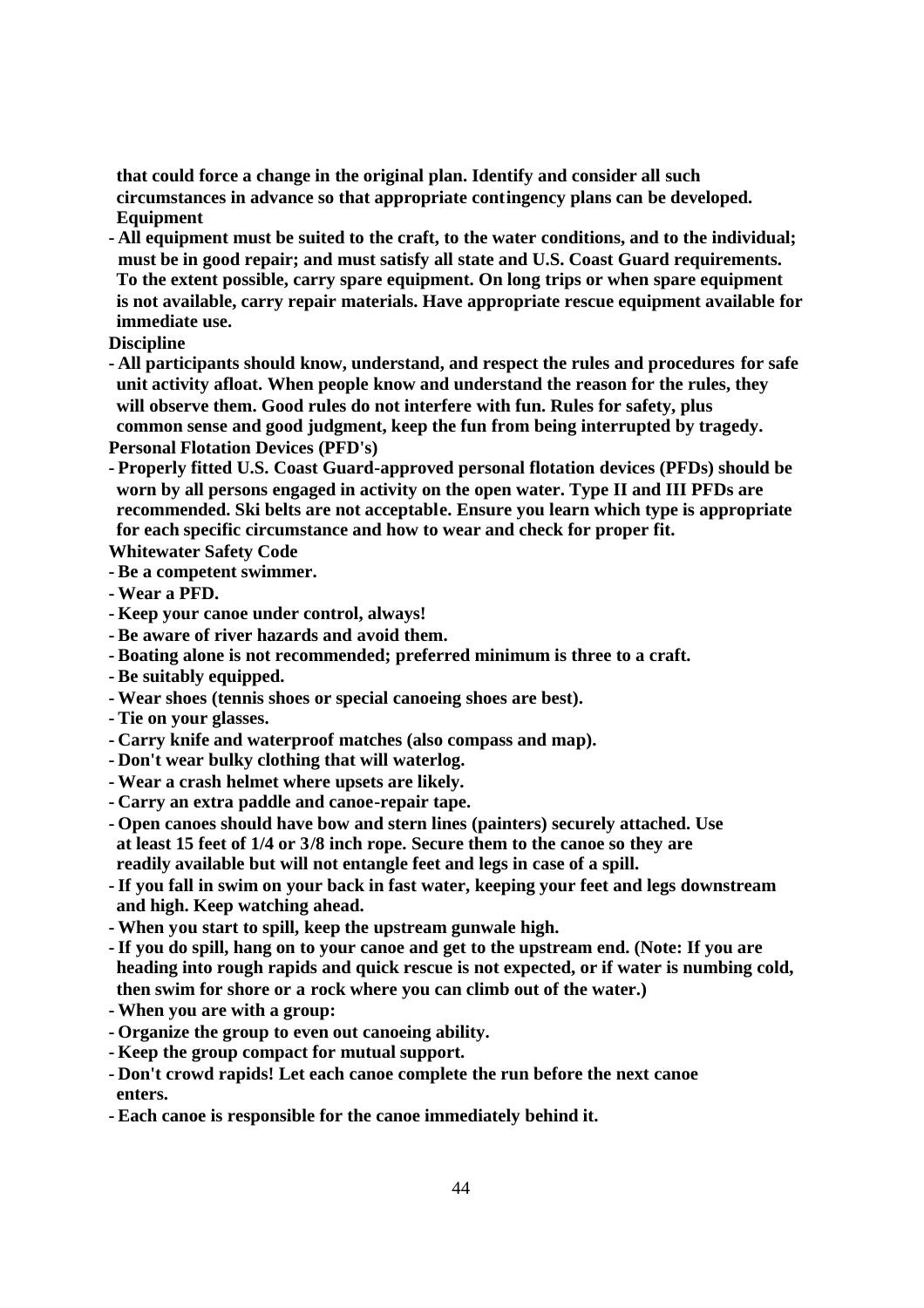### **KAYAKING**

#### **- Group responsibilities**

- **-- Be familiar with the stretch of water to be covered and the abilities and limitations of all members of the party.**
- **-- Ensure all equipment is in good repair and file a daily trip schedule with the proper authorities on extended expeditions.**
- **- Equipment**
	- **-- The kayak should be structurally sound, watertight and have grabloops and flotation at both ends. It should have a firm-fitting but easily detachable cover. If inflatable, it should have multiple air chambers. The pilot should be able to exit the craft quickly and easily. A breakaway cockpit is desirable.**
	- **-- Lifejackets should be worn at all times while kayaking. They should be in good condition and fit snugly to the torso.**
	- **-- Helmets are required for whitewater paddling and recommended for pounding surf.**
	- **-- Dry suits or wet suits should be worn when combined air and water temperature is below 100 degrees Fahrenheit (38 degrees Celsius) and a complete change of dry clothes in a waterproof package should be carried in the kayak**
	- **-- Paddles should be structurally sound and, on isolated runs, a spare should be carried in the kayak.**
	- **-- Rescue gear**
		- **--- Besides the kayak, which in itself can be a useful piece of rescue gear, a throw line rescue bag or 70-foot length of 1/2 inch twisted polypropylene rope without bag should be carried.**
		- **--- Two spring-loaded carabiners are useful for rescues and handy for clipping rescue bags and loose items into the boat. And as always, a firstaid kit and matches stashed in a waterproof container**

#### **-Skills**

- **-- Self-rescue is the quickest and best safety measure. Therefore, the boater should be a good swimmer and comfortable in the water.**
- **-- Train for capsizing and practice exiting from the boat and swimming quickly to the bow or stern. For wet exits in rapids, swim or float on your back with your feet forward and high. Save equipment if possible, but release if necessary. Once close to shore, flip over onto stomach and swim aggressively to the bank.**
- **--If about to broach a rock while paddling, lean into it and pull or claw around it.**

#### **- Hazards**

- **-- Do not go kayaking in a flood**
- **-- Beware of hidden damns**
- **-- Beware of floating debris and ice in cold weather**
- **-- Watch water level in case of damn release or snow melt**
- **-- Beware of underwater debris**